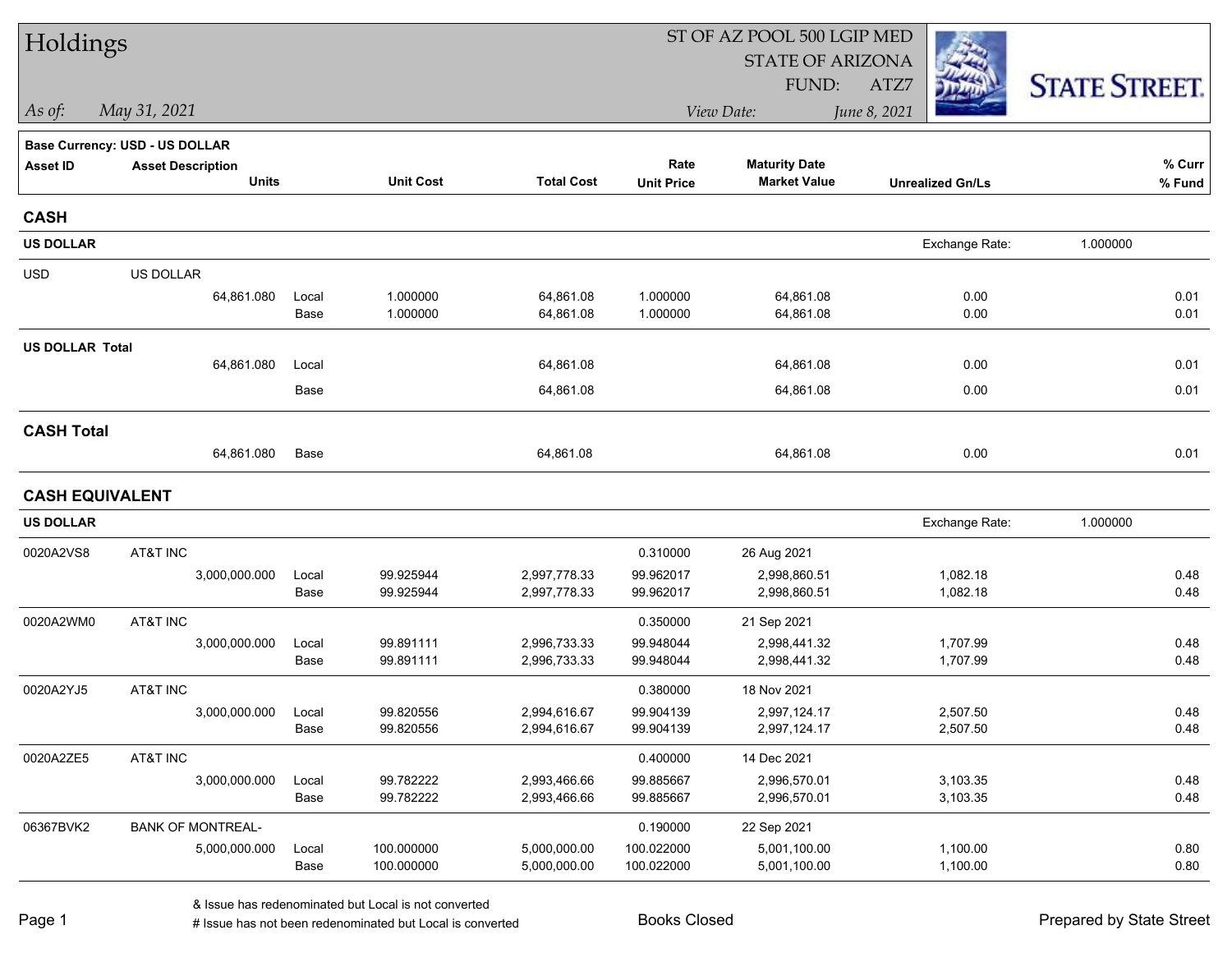| Holdings        |                                                |       |                  |                   |                         |                      |              |                         |                      |
|-----------------|------------------------------------------------|-------|------------------|-------------------|-------------------------|----------------------|--------------|-------------------------|----------------------|
|                 |                                                |       |                  |                   | <b>STATE OF ARIZONA</b> |                      |              |                         |                      |
|                 |                                                |       |                  |                   |                         | FUND:                | ATZ7         |                         | <b>STATE STREET.</b> |
| As of:          | May 31, 2021                                   |       |                  |                   |                         | View Date:           | June 8, 2021 |                         |                      |
|                 | Base Currency: USD - US DOLLAR                 |       |                  |                   |                         |                      |              |                         |                      |
| <b>Asset ID</b> | <b>Asset Description</b>                       |       |                  |                   | Rate                    | <b>Maturity Date</b> |              |                         | % Curr               |
|                 | <b>Units</b>                                   |       | <b>Unit Cost</b> | <b>Total Cost</b> | <b>Unit Price</b>       | <b>Market Value</b>  |              | <b>Unrealized Gn/Ls</b> | % Fund               |
| 06417MPH2       | <b>BANK OF NOVA SCOTIA</b>                     |       |                  |                   | 0.190000                | 11 May 2022          |              |                         |                      |
|                 | 4,000,000.000                                  | Local | 100.009568       | 4,000,382.71      | 100.016000              | 4,000,640.00         |              | 257.29                  | 0.64                 |
|                 |                                                | Base  | 100.009568       | 4,000,382.71      | 100.016000              | 4,000,640.00         |              | 257.29                  | 0.64                 |
| 07644BA36       | BEDFORD ROW FDG CORP                           |       |                  |                   | 0.210000                | 03 Jan 2022          |              |                         |                      |
|                 | 5,000,000.000                                  | Local | 99.874000        | 4,993,700.00      | 99.905200               | 4,995,260.00         |              | 1,560.00                | 0.80                 |
|                 |                                                | Base  | 99.874000        | 4,993,700.00      | 99.905200               | 4,995,260.00         |              | 1,560.00                | 0.80                 |
| 136069TY7       | CANADIAN IMPERIAL BANK SR UNSECURED 06/22 2.55 |       |                  |                   | 2.550000                | 16 Jun 2022          |              |                         |                      |
|                 | 3,000,000.000                                  | Local | 99.980646        | 2,999,419.37      | 99.907000               | 2,997,210.00         |              | $-2,209.37$             | 0.48                 |
|                 |                                                | Base  | 99.980646        | 2,999,419.37      | 99.907000               | 2,997,210.00         |              | $-2,209.37$             | 0.48                 |
| 138994009       | CANTOR FITZGERALD REPO REPO                    |       |                  |                   | 0.230000                | 01 Jun 2021          |              |                         |                      |
|                 | 5,000,000.000                                  | Local | 100.000000       | 5,000,000.00      | 100.000000              | 5,000,000.00         |              | 0.00                    | 0.80                 |
|                 |                                                | Base  | 100.000000       | 5,000,000.00      | 100.000000              | 5,000,000.00         |              | 0.00                    | 0.80                 |
| 138994009       | CANTOR FITZGERALD REPO REPO                    |       |                  |                   | 0.350000                | 01 Jul 2021          |              |                         |                      |
|                 | 5,000,000.000                                  | Local | 100.000000       | 5,000,000.00      | 100.000000              | 5,000,000.00         |              | 0.00                    | 0.80                 |
|                 |                                                | Base  | 100.000000       | 5,000,000.00      | 100.000000              | 5,000,000.00         |              | 0.00                    | 0.80                 |
| 138994009       | CANTOR FITZGERALD REPO REPO                    |       |                  |                   | 0.300000                | 19 Jul 2021          |              |                         |                      |
|                 | 5,000,000.000                                  | Local | 100.000000       | 5,000,000.00      | 100.000000              | 5,000,000.00         |              | 0.00                    | 0.80                 |
|                 |                                                | Base  | 100.000000       | 5,000,000.00      | 100.000000              | 5,000,000.00         |              | 0.00                    | 0.80                 |
| 138994009       | CANTOR FITZGERALD REPO REPO                    |       |                  |                   | 0.300000                | 02 Aug 2021          |              |                         |                      |
|                 | 10,000,000.000                                 | Local | 100.000000       | 10,000,000.00     | 100.000000              | 10,000,000.00        |              | 0.00                    | 1.60                 |
|                 |                                                | Base  | 100.000000       | 10,000,000.00     | 100.000000              | 10,000,000.00        |              | 0.00                    | 1.60                 |
| 15060XT10       | CEDAR SPRING CPTL CO                           |       |                  |                   | 0.150000                | 01 Jun 2021          |              |                         |                      |
|                 | 5,000,000.000                                  | Local | 100.000000       | 5,000,000.00      | 100.000000              | 5,000,000.00         |              | 0.00                    | 0.80                 |
|                 |                                                | Base  | 100.000000       | 5,000,000.00      | 100.000000              | 5,000,000.00         |              | 0.00                    | 0.80                 |
| 15060XUS9       | CEDAR SPRING CPTL CO                           |       |                  |                   | 0.200000                | 26 Jul 2021          |              |                         |                      |
|                 | 3,000,000.000                                  | Local | 99.969444        | 2,999,083.33      | 99.986708               | 2,999,601.24         |              | 517.91                  | 0.48                 |
|                 |                                                | Base  | 99.969444        | 2,999,083.33      | 99.986708               | 2,999,601.24         |              | 517.91                  | 0.48                 |
| 15963TU15       | CHARIOT FNDG LLC                               |       |                  |                   | 0.150000                | 01 Jul 2021          |              |                         |                      |
|                 | 1,675,000.000                                  | Local | 99.987500        | 1,674,790.63      | 99.995833               | 1,674,930.20         |              | 139.57                  | 0.27                 |
|                 |                                                | Base  | 99.987500        | 1,674,790.63      | 99.995833               | 1,674,930.20         |              | 139.57                  | 0.27                 |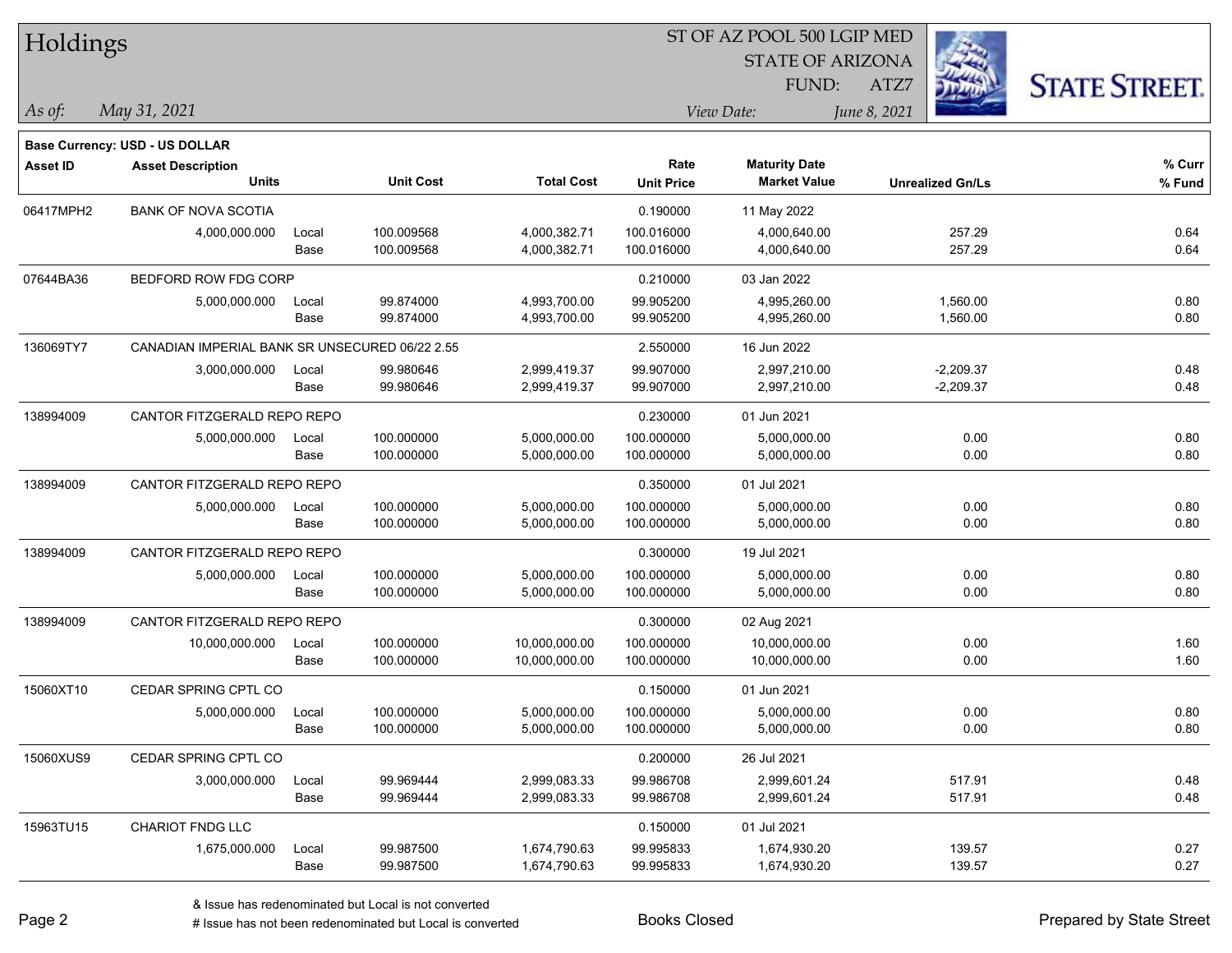| Holdings        |                                       |       |                  |                   | 51 OF AZ POOL 500 LGIP MED |                         |                         |                     |  |  |
|-----------------|---------------------------------------|-------|------------------|-------------------|----------------------------|-------------------------|-------------------------|---------------------|--|--|
|                 |                                       |       |                  |                   |                            | <b>STATE OF ARIZONA</b> | Ż.                      |                     |  |  |
|                 |                                       |       |                  |                   |                            | FUND:                   | ATZ7                    | <b>STATE STREET</b> |  |  |
| As of:          | May 31, 2021                          |       |                  |                   |                            | View Date:              | June 8, 2021            |                     |  |  |
|                 | <b>Base Currency: USD - US DOLLAR</b> |       |                  |                   |                            |                         |                         |                     |  |  |
| <b>Asset ID</b> | <b>Asset Description</b>              |       |                  |                   | Rate                       | <b>Maturity Date</b>    |                         | % Curr              |  |  |
|                 | <b>Units</b>                          |       | <b>Unit Cost</b> | <b>Total Cost</b> | <b>Unit Price</b>          | <b>Market Value</b>     | <b>Unrealized Gn/Ls</b> | % Fund              |  |  |
| 16677JXV3       | <b>CHEVRON CORP</b>                   |       |                  |                   | 0.160000                   | 29 Oct 2021             |                         |                     |  |  |
|                 | 5,000,000.000                         | Local | 99.933333        | 4,996,666.67      | 99.962500                  | 4,998,125.00            | 1,458.33                | 0.80                |  |  |
|                 |                                       | Base  | 99.933333        | 4,996,666.67      | 99.962500                  | 4,998,125.00            | 1,458.33                | 0.80                |  |  |
| 17327AW11       | CITIGROUP GLOBAL MKTS INC S           |       |                  |                   | 0.270000                   | 01 Sep 2021             |                         |                     |  |  |
|                 | 3,000,000.000                         | Local | 99.931000        | 2,997,930.00      | 99.979300                  | 2,999,379.00            | 1,449.00                | 0.48                |  |  |
|                 |                                       | Base  | 99.931000        | 2,997,930.00      | 99.979300                  | 2,999,379.00            | 1,449.00                | 0.48                |  |  |
| 20632KTE9       | CONCORD MIN CPTL CO                   |       |                  |                   | 0.280000                   | 14 Jun 2021             |                         |                     |  |  |
|                 | 2,805,000.000                         | Local | 99.989889        | 2,804,716.38      | 99.989889                  | 2,804,716.38            | 0.00                    | 0.45                |  |  |
|                 |                                       | Base  | 99.989889        | 2,804,716.38      | 99.989889                  | 2,804,716.38            | 0.00                    | 0.45                |  |  |
| 2546R2WF9       | WALT DISNEY CO                        |       |                  |                   | 0.280000                   | 15 Sep 2021             |                         |                     |  |  |
|                 | 3,000,000.000                         | Local | 99.917555        | 2,997,526.66      | 99.955539                  | 2,998,666.17            | 1,139.51                | 0.48                |  |  |
|                 |                                       | Base  | 99.917555        | 2,997,526.66      | 99.955539                  | 2,998,666.17            | 1,139.51                | 0.48                |  |  |
| 2546R2XV3       | WALT DISNEY CO                        |       |                  |                   | 0.250000                   | 29 Oct 2021             |                         |                     |  |  |
|                 | 5,000,000.000                         | Local | 99.895833        | 4,994,791.67      | 99.925000                  | 4,996,250.00            | 1,458.33                | 0.80                |  |  |
|                 |                                       | Base  | 99.895833        | 4,994,791.67      | 99.925000                  | 4,996,250.00            | 1,458.33                | 0.80                |  |  |
| 2546R2YF7       | WALT DISNEY CO                        |       |                  |                   | 0.260000                   | 15 Nov 2021             |                         |                     |  |  |
|                 | 3,000,000.000                         | Local | 99.879389        | 2,996,381.67      | 99.913717                  | 2,997,411.51            | 1,029.84                | 0.48                |  |  |
|                 |                                       | Base  | 99.879389        | 2,996,381.67      | 99.913717                  | 2,997,411.51            | 1,029.84                | 0.48                |  |  |
| 2546R3DV3       | DISNEY (WALT) CO THE                  |       |                  |                   | 0.270000                   | 29 Apr 2022             |                         |                     |  |  |
|                 | 3,000,000.000                         | Local | 99.751000        | 2,992,530.00      | 99.776822                  | 2,993,304.66            | 774.66                  | 0.48                |  |  |
|                 |                                       | Base  | 99.751000        | 2,992,530.00      | 99.776822                  | 2,993,304.66            | 774.66                  | 0.48                |  |  |
| 26244HTQ6       | DUKE ENERGY CORP                      |       |                  |                   | 0.200000                   | 24 Jun 2021             |                         |                     |  |  |
|                 | 2,000,000.000                         | Local | 99.987222        | 1,999,744.44      | 99.987222                  | 1,999,744.44            | 0.00                    | 0.32                |  |  |
|                 |                                       | Base  | 99.987222        | 1,999,744.44      | 99.987222                  | 1,999,744.44            | 0.00                    | 0.32                |  |  |
| 26244HU76       | DUKE ENERGY CORP                      |       |                  |                   | 0.190000                   | 07 Jul 2021             |                         |                     |  |  |
|                 | 480,000.000                           | Local | 99.981000        | 479,908.80        | 99.983900                  | 479,922.72              | 13.92                   | 0.08                |  |  |
|                 |                                       | Base  | 99.981000        | 479,908.80        | 99.983900                  | 479,922.72              | 13.92                   | 0.08                |  |  |
| 36955DZ78       | <b>GEN DYNAMICS CORP</b>              |       |                  |                   | 0.210000                   | 07 Dec 2021             |                         |                     |  |  |
|                 | 3,000,000.000                         | Local | 99.889750        | 2,996,692.50      | 99.909175                  | 2,997,275.25            | 582.75                  | 0.48                |  |  |
|                 |                                       | Base  | 99.889750        | 2,996,692.50      | 99.909175                  | 2,997,275.25            | 582.75                  | 0.48                |  |  |

 $\overline{\text{ST} + \text{F} \text{PQQI}}$  500 LGIB MED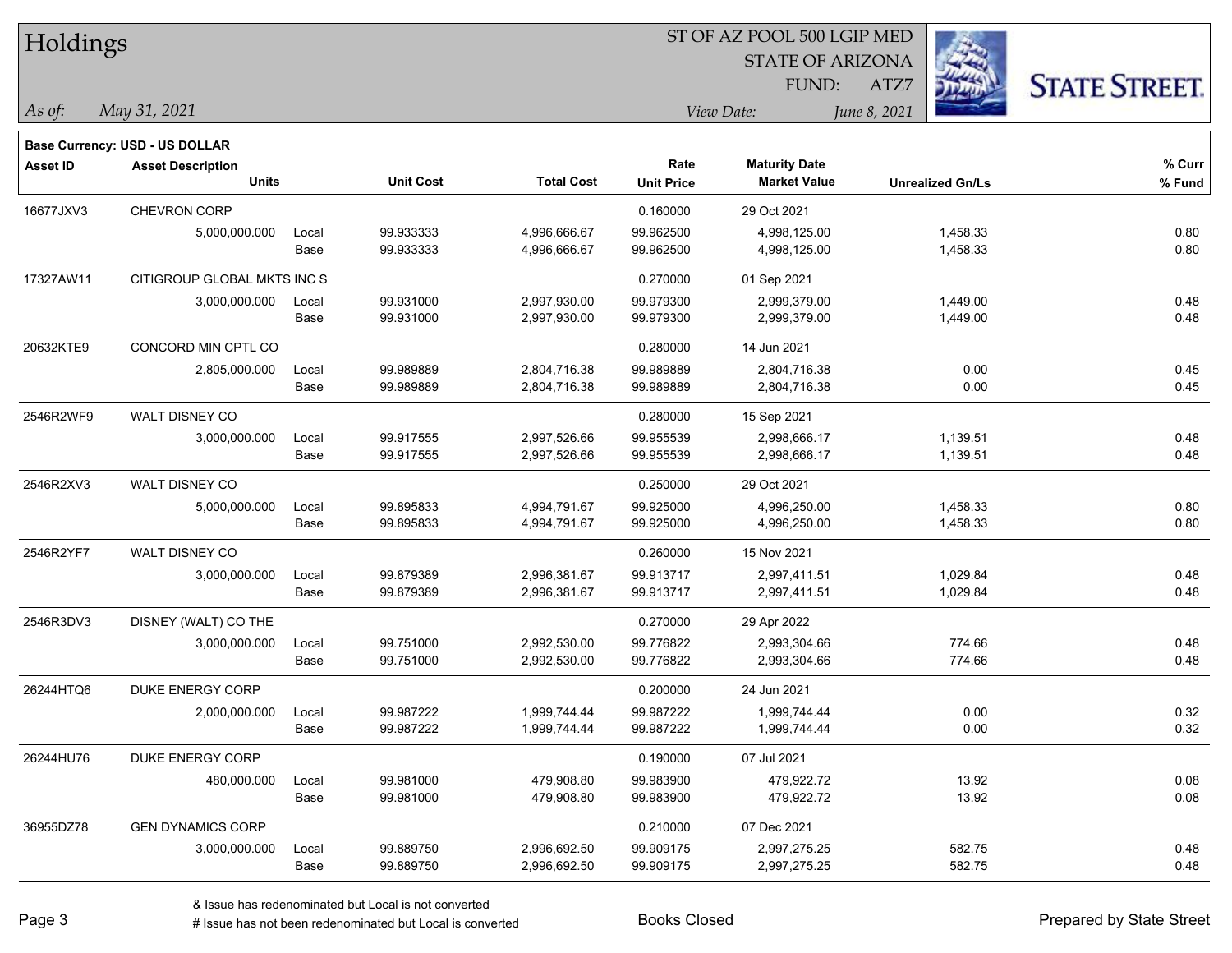| Holdings        |                                          |       |                  |                   | 51 OF AZ POOL 500 LGIP MED |                                             |                         |                      |  |  |
|-----------------|------------------------------------------|-------|------------------|-------------------|----------------------------|---------------------------------------------|-------------------------|----------------------|--|--|
|                 |                                          |       |                  |                   |                            | <b>STATE OF ARIZONA</b>                     | Ź.                      |                      |  |  |
|                 |                                          |       |                  |                   |                            | FUND:                                       | ATZ7                    | <b>STATE STREET.</b> |  |  |
| As of:          | May 31, 2021                             |       |                  |                   |                            | View Date:                                  | June 8, 2021            |                      |  |  |
|                 |                                          |       |                  |                   |                            |                                             |                         |                      |  |  |
|                 | <b>Base Currency: USD - US DOLLAR</b>    |       |                  |                   |                            |                                             |                         |                      |  |  |
| <b>Asset ID</b> | <b>Asset Description</b><br><b>Units</b> |       | <b>Unit Cost</b> | <b>Total Cost</b> | Rate<br><b>Unit Price</b>  | <b>Maturity Date</b><br><b>Market Value</b> | <b>Unrealized Gn/Ls</b> | % Curr<br>% Fund     |  |  |
|                 |                                          |       |                  |                   |                            |                                             |                         |                      |  |  |
| 40588LTU3       | <b>HALKIN FINANCE LLC USC</b>            |       |                  |                   | 0.270000                   | 28 Jun 2021                                 |                         |                      |  |  |
|                 | 3,000,000.000                            | Local | 99.979750        | 2,999,392.50      | 99.979750                  | 2,999,392.50                                | 0.00                    | 0.48                 |  |  |
|                 |                                          | Base  | 99.979750        | 2,999,392.50      | 99.979750                  | 2,999,392.50                                | 0.00                    | 0.48                 |  |  |
| 40588LX12       | <b>HALKIN FINANCE LLC USC</b>            |       |                  |                   | 0.210000                   | 01 Oct 2021                                 |                         |                      |  |  |
|                 | 5,000,000.000                            | Local | 99.928833        | 4,996,441.67      | 99.958994                  | 4,997,949.70                                | 1,508.03                | 0.80                 |  |  |
|                 |                                          | Base  | 99.928833        | 4,996,441.67      | 99.958994                  | 4,997,949.70                                | 1,508.03                | 0.80                 |  |  |
| 45856WTQ2       | INTERCONTINENTAL EXCHANGE                |       |                  |                   | 0.220000                   | 24 Jun 2021                                 |                         |                      |  |  |
|                 | 1,750,000.000                            | Local | 99.985945        | 1,749,754.03      | 99.985945                  | 1,749,754.03                                | 0.00                    | 0.28                 |  |  |
|                 |                                          | Base  | 99.985945        | 1,749,754.03      | 99.985945                  | 1,749,754.03                                | 0.00                    | 0.28                 |  |  |
| 56274LYW8       | MANHATTAN ASSET FDG.                     |       |                  |                   | 0.200000                   | 30 Nov 2021                                 |                         |                      |  |  |
|                 | 5,000,000.000                            | Local | 99.898889        | 4,994,944.45      | 99.919111                  | 4,995,955.55                                | 1,011.10                | 0.80                 |  |  |
|                 |                                          | Base  | 99.898889        | 4,994,944.45      | 99.919111                  | 4,995,955.55                                | 1,011.10                | 0.80                 |  |  |
| 59157TT11       | METLIFE SHORT TERM FDG                   |       |                  |                   | 0.220000                   | 01 Jun 2021                                 |                         |                      |  |  |
|                 | 2,500,000.000                            | Local | 100.000000       | 2,500,000.00      | 100.000000                 | 2,500,000.00                                | 0.00                    | 0.40                 |  |  |
|                 |                                          | Base  | 100.000000       | 2,500,000.00      | 100.000000                 | 2,500,000.00                                | 0.00                    | 0.40                 |  |  |
| 59157TU19       | METLIFE SHORT TERM FDG                   |       |                  |                   | 0.210000                   | 01 Jul 2021                                 |                         |                      |  |  |
|                 | 1,992,000.000                            | Local | 99.982500        | 1,991,651.40      | 99.997500                  | 1,991,950.20                                | 298.80                  | 0.32                 |  |  |
|                 |                                          | Base  | 99.982500        | 1,991,651.40      | 99.997500                  | 1,991,950.20                                | 298.80                  | 0.32                 |  |  |
| 8225X2TM6       | SHELL INTNL FNC B.V                      |       |                  |                   | 0.500000                   | 21 Jun 2021                                 |                         |                      |  |  |
|                 | 3,000,000.000                            | Local | 99.972222        | 2,999,166.66      | 99.972222                  | 2,999,166.66                                | 0.00                    | 0.48                 |  |  |
|                 |                                          | Base  | 99.972222        | 2,999,166.66      | 99.972222                  | 2,999,166.66                                | 0.00                    | 0.48                 |  |  |
| 8225X2W18       | SHELL INTNL FNC B.V                      |       |                  |                   | 0.260000                   | 01 Sep 2021                                 |                         |                      |  |  |
|                 | 3,000,000.000                            | Local | 99.933556        | 2,998,006.67      | 99.974189                  | 2,999,225.67                                | 1,219.00                | 0.48                 |  |  |
|                 |                                          | Base  | 99.933556        | 2,998,006.67      | 99.974189                  | 2,999,225.67                                | 1,219.00                | 0.48                 |  |  |
| 8225X2X17       | SHELL INTNL FNC B.V                      |       |                  |                   | 0.150000                   | 01 Oct 2021                                 |                         |                      |  |  |
|                 | 3,000,000.000                            | Local | 99.949167        | 2,998,475.00      | 99.958994                  | 2,998,769.82                                | 294.82                  | 0.48                 |  |  |
|                 |                                          | Base  | 99.949167        | 2,998,475.00      | 99.958994                  | 2,998,769.82                                | 294.82                  | 0.48                 |  |  |
| 86564GUY5       | SUMITOMO MITSUI TRUST NY                 |       |                  |                   | 0.170000                   | 30 Jul 2021                                 |                         |                      |  |  |
|                 | 5,000,000.000                            | Local | 99.999983        | 4,999,999.17      | 99.999983                  | 4,999,999.17                                | 0.00                    | 0.80                 |  |  |
|                 |                                          | Base  | 99.999983        | 4,999,999.17      | 99.999983                  | 4,999,999.17                                | 0.00                    | 0.80                 |  |  |

 $\overline{\text{SD} + \text{F} \text{PQQI}}$  500 LGID MED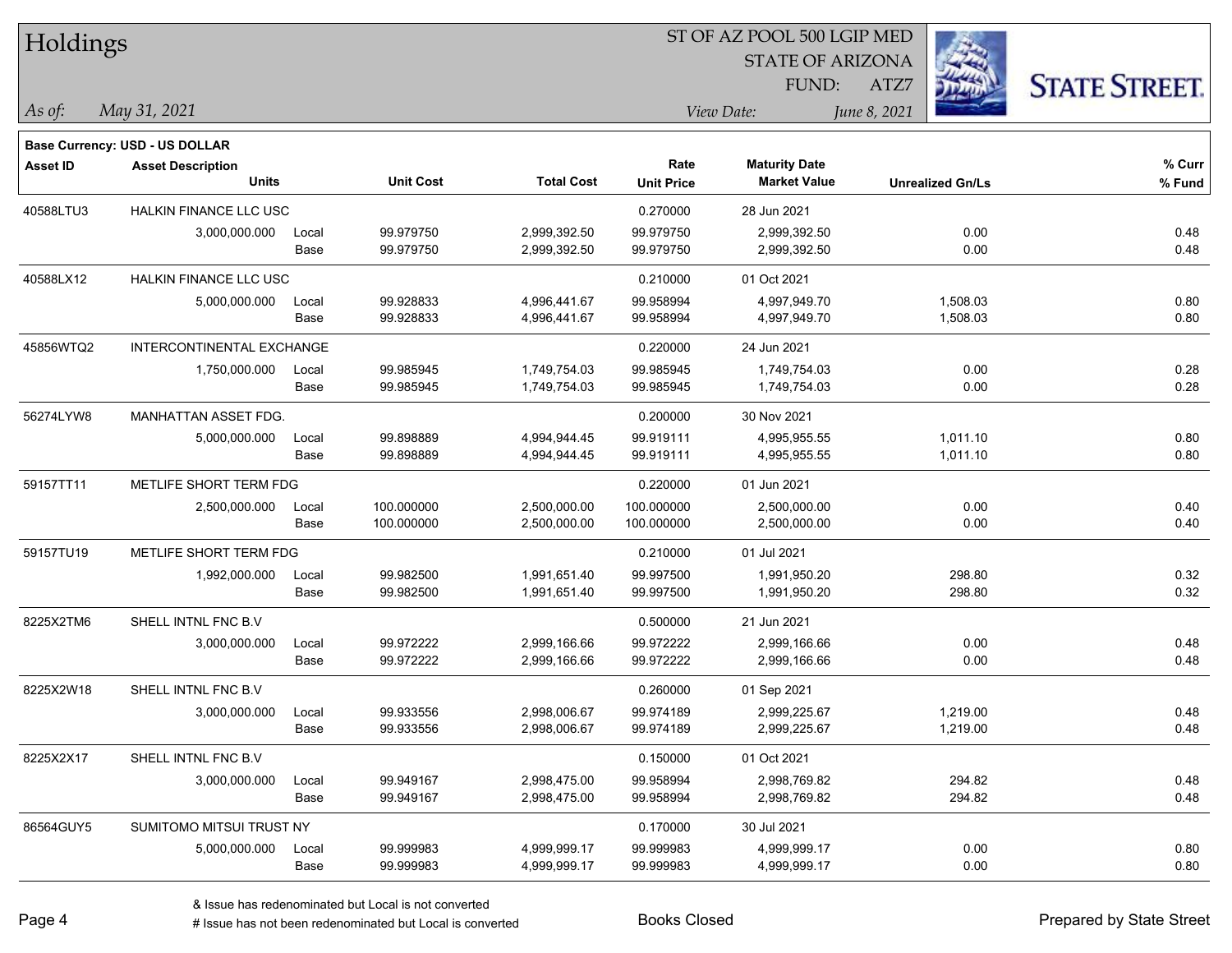| Holdings  |                                          |               |                        |                              | ST OF AZ POOL 500 LGIP MED |                                             |                             |                      |  |  |
|-----------|------------------------------------------|---------------|------------------------|------------------------------|----------------------------|---------------------------------------------|-----------------------------|----------------------|--|--|
|           |                                          |               |                        |                              |                            | <b>STATE OF ARIZONA</b>                     | $\mathcal{L}_{\mathcal{D}}$ |                      |  |  |
|           |                                          |               |                        |                              |                            | FUND:                                       | ATZ7                        | <b>STATE STREET.</b> |  |  |
| As of:    | May 31, 2021                             |               |                        |                              |                            | June 8, 2021<br>View Date:                  |                             |                      |  |  |
|           | <b>Base Currency: USD - US DOLLAR</b>    |               |                        |                              |                            |                                             |                             |                      |  |  |
| Asset ID  | <b>Asset Description</b><br><b>Units</b> |               | <b>Unit Cost</b>       | <b>Total Cost</b>            | Rate<br><b>Unit Price</b>  | <b>Maturity Date</b><br><b>Market Value</b> | <b>Unrealized Gn/Ls</b>     | $%$ Curr<br>% Fund   |  |  |
| 89114NPM1 | TORONTO-DOMINION                         |               |                        |                              | 0.260000                   | 22 Jul 2021                                 |                             |                      |  |  |
|           | 760,000.000                              | Local<br>Base | 99.994314<br>99.994314 | 759,956.79<br>759,956.79     | 100.038643<br>100.038643   | 760,293.69<br>760,293.69                    | 336.90<br>336.90            | 0.12<br>0.12         |  |  |
| 89116EVC4 | TORONTO DOMIN HOLDING                    |               |                        |                              | 0.280000                   | 12 Aug 2021                                 |                             |                      |  |  |
|           | 1,774,000.000                            | Local<br>Base | 99.944000<br>99.944000 | 1,773,006.56<br>1,773,006.56 | 99.987200<br>99.987200     | 1,773,772.93<br>1,773,772.93                | 766.37<br>766.37            | 0.28<br>0.28         |  |  |
| 89119AUS5 | <b>TORONTO DOMINION BANK</b>             |               |                        |                              | 0.260000                   | 26 Jul 2021                                 |                             |                      |  |  |
|           | 3,000,000.000                            | Local<br>Base | 99.960278<br>99.960278 | 2,998,808.33<br>2,998,808.33 | 99.960278<br>99.960278     | 2,998,808.33<br>2,998,808.33                | 0.00<br>0.00                | 0.48<br>0.48         |  |  |
| 89120DS34 | TORONTO DOMINION BANK                    |               |                        |                              | 0.292500                   | 10 Jun 2021                                 |                             |                      |  |  |
|           | 550,000.000                              | Local<br>Base | 99.994715<br>99.994715 | 549,970.93<br>549,970.93     | 99.994715<br>99.994715     | 549,970.93<br>549,970.93                    | 0.00<br>0.00                | 0.09<br>0.09         |  |  |
| 91842JT33 | VW CR INC                                |               |                        |                              | 0.200000                   | 03 Jun 2021                                 |                             |                      |  |  |
|           | 3,000,000.000                            | Local<br>Base | 99.998889<br>99.998889 | 2,999,966.67<br>2,999,966.67 | 99.998889<br>99.998889     | 2,999,966.67<br>2,999,966.67                | 0.00<br>0.00                | 0.48<br>0.48         |  |  |
| 91842KAA4 | VW CR INC                                |               |                        |                              | 0.320000                   | 10 Jan 2022                                 |                             |                      |  |  |
|           | 4,830,000.000                            | Local<br>Base | 99.801778<br>99.801778 | 4,820,425.87<br>4,820,425.87 | 99.830272<br>99.830272     | 4,821,802.14<br>4,821,802.14                | 1,376.27<br>1,376.27        | 0.77<br>0.77         |  |  |
| 91842KC87 | VW CR INC                                |               |                        |                              | 0.250000                   | 08 Mar 2022                                 |                             |                      |  |  |
|           | 3,000,000.000                            | Local<br>Base | 99.805556<br>99.805556 | 2,994,166.67<br>2,994,166.67 | 99.772889<br>99.772889     | 2,993,186.67<br>2,993,186.67                | $-980.00$<br>$-980.00$      | 0.48<br>0.48         |  |  |
| 92646KU18 | <b>VICTORY RECEIVABLES</b>               |               |                        |                              | 0.150000                   | 01 Jul 2021                                 |                             |                      |  |  |
|           | 5,000,000.000                            | Local<br>Base | 99.987500<br>99.987500 | 4,999,375.00<br>4,999,375.00 | 99.987500<br>99.987500     | 4,999,375.00<br>4,999,375.00                | 0.00<br>0.00                | 0.80<br>0.80         |  |  |
| 93142WTA1 | <b>WALGREENS BOOTS</b>                   |               |                        |                              | 0.280000                   | 10 Jun 2021                                 |                             |                      |  |  |
|           | 5,000,000.000                            | Local<br>Base | 99.993000<br>99.993000 | 4,999,650.00<br>4,999,650.00 | 99.993000<br>99.993000     | 4,999,650.00<br>4,999,650.00                | 0.00<br>0.00                | 0.80<br>0.80         |  |  |
| 93142WUE1 | <b>WALGREENS BOOTS</b>                   |               |                        |                              | 0.270000                   | 14 Jul 2021                                 |                             |                      |  |  |
|           | 5,000,000.000                            | Local<br>Base | 99.967750<br>99.967750 | 4,998,387.50<br>4,998,387.50 | 99.976350<br>99.976350     | 4,998,817.50<br>4,998,817.50                | 430.00<br>430.00            | 0.80<br>0.80         |  |  |

 $\overline{B}$   $\overline{B}$   $\overline{B}$   $\overline{B}$   $\overline{C}$   $\overline{D}$   $\overline{D}$   $\overline{D}$   $\overline{D}$   $\overline{D}$   $\overline{D}$   $\overline{D}$   $\overline{D}$   $\overline{D}$   $\overline{D}$   $\overline{D}$   $\overline{D}$   $\overline{D}$   $\overline{D}$   $\overline{D}$   $\overline{D}$   $\overline{D}$   $\overline{D}$   $\overline{D}$   $\overline{$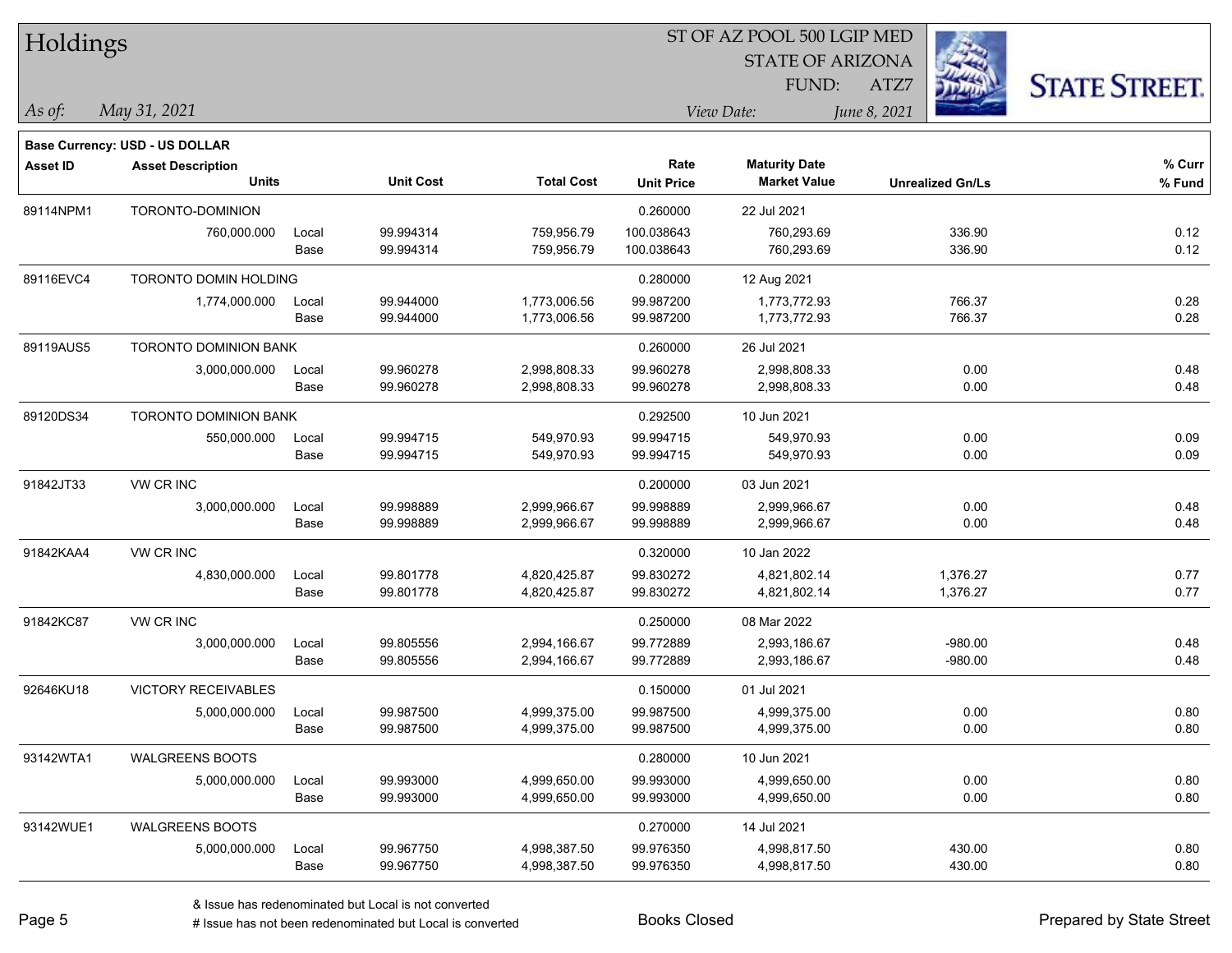| Holdings               |                                          |       |                                                      |                   |                   | ST OF AZ POOL 500 LGIP MED |                         |                      |  |
|------------------------|------------------------------------------|-------|------------------------------------------------------|-------------------|-------------------|----------------------------|-------------------------|----------------------|--|
|                        |                                          |       |                                                      |                   |                   | <b>STATE OF ARIZONA</b>    |                         |                      |  |
|                        |                                          |       |                                                      |                   |                   | FUND:                      | ATZ7                    | <b>STATE STREET.</b> |  |
| $\vert$ As of:         | May 31, 2021                             |       |                                                      |                   |                   | View Date:                 | June 8, 2021            |                      |  |
|                        | Base Currency: USD - US DOLLAR           |       |                                                      |                   |                   |                            |                         |                      |  |
| Asset ID               | <b>Asset Description</b><br><b>Units</b> |       |                                                      |                   | Rate              | <b>Maturity Date</b>       |                         | % Curr               |  |
|                        |                                          |       | <b>Unit Cost</b>                                     | <b>Total Cost</b> | <b>Unit Price</b> | <b>Market Value</b>        | <b>Unrealized Gn/Ls</b> | % Fund               |  |
| 93142WUP6              | <b>WALGREENS BOOTS</b>                   |       |                                                      |                   | 0.280000          | 23 Jul 2021                |                         |                      |  |
|                        | 5,750,000.000                            | Local | 99.959556                                            | 5,747,674.45      | 99.969811         | 5,748,264.13               | 589.68                  | 0.92                 |  |
|                        |                                          | Base  | 99.959556                                            | 5,747,674.45      | 99.969811         | 5,748,264.13               | 589.68                  | 0.92                 |  |
| 94107MWA0              | WASTE MANAGEMENT INC                     |       |                                                      |                   | 0.240000          | 10 Sep 2021                |                         |                      |  |
|                        | 4,050,000.000                            | Local | 99.932667                                            | 4,047,273.00      | 99.946975         | 4,047,852.49               | 579.49                  | 0.65                 |  |
|                        |                                          | Base  | 99.932667                                            | 4,047,273.00      | 99.946975         | 4,047,852.49               | 579.49                  | 0.65                 |  |
| 94107PAA7              | <b>WASTE MANAGEMENT INC</b>              |       |                                                      |                   | 0.340000          | 28 Apr 2022                |                         |                      |  |
|                        | 5,000,000.000                            | Local | 99.687389                                            | 4,984,369.45      | 99.650555         | 4,982,527.75               | $-1,841.70$             | 0.80                 |  |
|                        |                                          | Base  | 99.687389                                            | 4,984,369.45      | 99.650555         | 4,982,527.75               | $-1,841.70$             | 0.80                 |  |
| 9612C0Z10              | WESTPAC BANKING CORP.                    |       |                                                      |                   | 0.180000          | 01 Dec 2021                |                         |                      |  |
|                        | 5,000,000.000                            | Local | 99.908500                                            | 4,995,425.00      | 99.923242         | 4,996,162.10               | 737.10                  | 0.80                 |  |
|                        |                                          | Base  | 99.908500                                            | 4,995,425.00      | 99.923242         | 4,996,162.10               | 737.10                  | 0.80                 |  |
| 96130AJN9              | WESTPAC BKING CORP N                     |       |                                                      |                   | 0.240000          | 30 Mar 2022                |                         |                      |  |
|                        | 2,050,000.000                            | Local | 99.999999                                            | 2,049,999.97      | 100.029234        | 2,050,599.30               | 599.33                  | 0.33                 |  |
|                        |                                          | Base  | 99.999999                                            | 2,049,999.97      | 100.029234        | 2,050,599.30               | 599.33                  | 0.33                 |  |
| 979QHR003              | SOUTH STREET REPO                        |       |                                                      |                   | 0.010000          | 01 Jun 2021                |                         |                      |  |
|                        | 10,000,000.000                           | Local | 100.000000                                           | 10,000,000.00     | 100.000000        | 10,000,000.00              | 0.00                    | 1.60                 |  |
|                        |                                          | Base  | 100.000000                                           | 10,000,000.00     | 100.000000        | 10,000,000.00              | 0.00                    | 1.60                 |  |
| <b>US DOLLAR Total</b> |                                          |       |                                                      |                   |                   |                            |                         |                      |  |
|                        | 190,966,000.000                          | Local |                                                      | 190,853,147.56    |                   | 190,877,745.51             | 24,597.95               | 30.58                |  |
|                        |                                          | Base  |                                                      | 190,853,147.56    |                   | 190,877,745.51             | 24,597.95               | 30.58                |  |
|                        | <b>CASH EQUIVALENT Total</b>             |       |                                                      |                   |                   |                            |                         |                      |  |
|                        | 190,966,000.000                          | Base  |                                                      | 190,853,147.56    |                   | 190,877,745.51             | 24,597.95               | 30.58                |  |
| <b>FIXED INCOME</b>    |                                          |       |                                                      |                   |                   |                            |                         |                      |  |
| <b>US DOLLAR</b>       |                                          |       |                                                      |                   |                   |                            | Exchange Rate:          | 1.000000             |  |
| 001055BK7              | AFLAC INC 03/26 1.125                    |       |                                                      |                   | 1.125000          | 15 Mar 2026                |                         |                      |  |
|                        | 2,500,000.000                            | Local | 99.907498                                            | 2,497,687.45      | 100.086428        | 2,502,160.70               | 4,473.25                | 0.40                 |  |
|                        |                                          | Base  | 99.907498                                            | 2,497,687.45      | 100.086428        | 2,502,160.70               | 4,473.25                | 0.40                 |  |
|                        |                                          |       | & Issue has redenominated but Local is not converted |                   |                   |                            |                         |                      |  |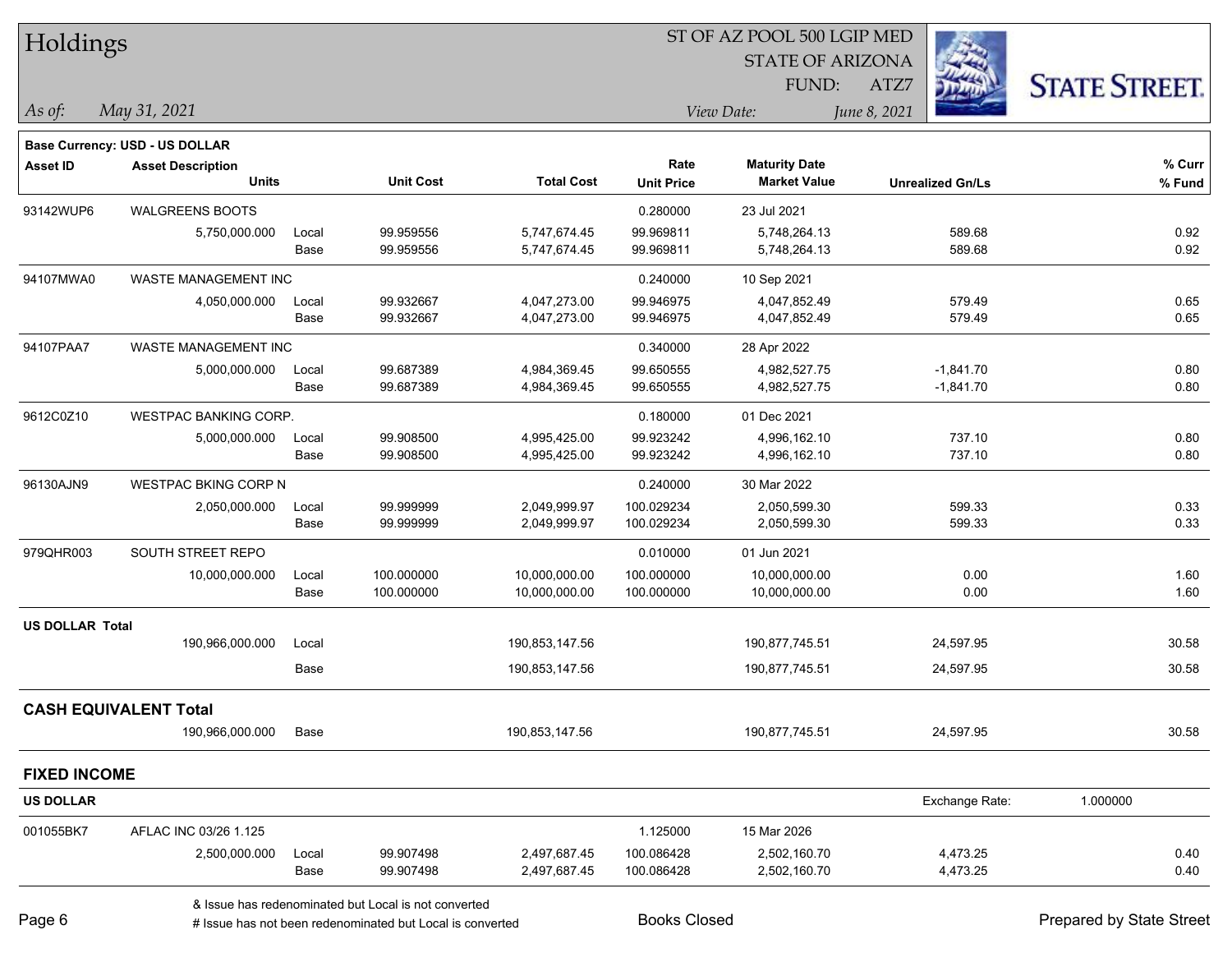| Holdings        |                                               |       |                  |                   | ST OF AZ POOL 500 LGIP MED |                         |              |                         |                      |
|-----------------|-----------------------------------------------|-------|------------------|-------------------|----------------------------|-------------------------|--------------|-------------------------|----------------------|
|                 |                                               |       |                  |                   |                            | <b>STATE OF ARIZONA</b> |              |                         |                      |
|                 |                                               |       |                  |                   |                            | FUND:                   | ATZ7         |                         | <b>STATE STREET.</b> |
| As of:          | May 31, 2021                                  |       |                  |                   |                            | View Date:              | June 8, 2021 |                         |                      |
|                 | <b>Base Currency: USD - US DOLLAR</b>         |       |                  |                   |                            |                         |              |                         |                      |
| <b>Asset ID</b> | <b>Asset Description</b>                      |       |                  |                   | Rate                       | <b>Maturity Date</b>    |              |                         | % Curr               |
|                 | <b>Units</b>                                  |       | <b>Unit Cost</b> | <b>Total Cost</b> | <b>Unit Price</b>          | <b>Market Value</b>     |              | <b>Unrealized Gn/Ls</b> | % Fund               |
| 00206RMJ8       | AT+T INC SR UNSECURED 03/24 0.9               |       |                  |                   | 0.900000                   | 25 Mar 2024             |              |                         |                      |
|                 | 3,000,000.000                                 | Local | 99.923120        | 2,997,693.60      | 100.278452                 | 3,008,353.56            |              | 10,659.96               | 0.48                 |
|                 |                                               | Base  | 99.923120        | 2,997,693.60      | 100.278452                 | 3,008,353.56            |              | 10,659.96               | 0.48                 |
| 00206RML3       | AT+T INC SR UNSECURED 03/26 1.7               |       |                  |                   | 1.700000                   | 25 Mar 2026             |              |                         |                      |
|                 | 3,000,000.000                                 | Local | 99.848970        | 2,995,469.10      | 100.939319                 | 3,028,179.57            |              | 32,710.47               | 0.49                 |
|                 |                                               | Base  | 99.848970        | 2,995,469.10      | 100.939319                 | 3,028,179.57            |              | 32,710.47               | 0.49                 |
| 02079KAH0       | ALPHABET INC SR UNSECURED 08/25 0.45          |       |                  |                   | 0.450000                   | 15 Aug 2025             |              |                         |                      |
|                 | 3,000,000.000                                 | Local | 99.917454        | 2,997,523.63      | 99.239537                  | 2,977,186.11            |              | $-20,337.52$            | 0.48                 |
|                 |                                               | Base  | 99.917454        | 2,997,523.63      | 99.239537                  | 2,977,186.11            |              | $-20,337.52$            | 0.48                 |
| 023135BW5       | AMAZON.COM INC SR UNSECURED 05/24 0.45        |       |                  |                   | 0.450000                   | 12 May 2024             |              |                         |                      |
|                 | 4,000,000.000                                 | Local | 99.856664        | 3,994,266.57      | 100.235796                 | 4,009,431.84            |              | 15,165.27               | 0.64                 |
|                 |                                               | Base  | 99.856664        | 3,994,266.57      | 100.235796                 | 4,009,431.84            |              | 15,165.27               | 0.64                 |
| 025816CD9       | AMERICAN EXPRESS CO SR UNSECURED 05/22 2.75   |       |                  |                   | 2.750000                   | 20 May 2022             |              |                         |                      |
|                 | 4,000,000.000                                 | Local | 99.961350        | 3,998,454.01      | 102.258650                 | 4,090,346.00            |              | 91,891.99               | 0.66                 |
|                 |                                               | Base  | 99.961350        | 3,998,454.01      | 102.258650                 | 4,090,346.00            |              | 91,891.99               | 0.66                 |
| 025816CG2       | AMERICAN EXPRESS CO SR UNSECURED 07/24 2.5    |       |                  |                   | 2.500000                   | 30 Jul 2024             |              |                         |                      |
|                 | 5,000,000.000                                 | Local | 99.796437        | 4,989,821.84      | 106.187548                 | 5,309,377.40            |              | 319,555.56              | 0.85                 |
|                 |                                               | Base  | 99.796437        | 4,989,821.84      | 106.187548                 | 5,309,377.40            |              | 319,555.56              | 0.85                 |
| 02582JHS2       | AMERICAN EXPRESS CREDIT ACCOUN AMXCA 2018 3 A |       |                  |                   | 0.420880                   | 15 Oct 2025             |              |                         |                      |
|                 | 4,000,000.000                                 | Local | 100.000000       | 4,000,000.00      | 100.486980                 | 4,019,479.20            |              | 19,479.20               | 0.64                 |
| Original Face:  | 4,000,000.000                                 | Base  | 100.000000       | 4,000,000.00      | 100.486980                 | 4,019,479.20            |              | 19,479.20               | 0.64                 |
| 02665WDP3       | AMERICAN HONDA FINANCE SR UNSECURED 09/23 VAR |       |                  |                   | 0.595500                   | 08 Sep 2023             |              |                         |                      |
|                 | 5,000,000.000                                 | Local | 100.000000       | 5,000,000.00      | 100.527023                 | 5,026,351.15            |              | 26,351.15               | 0.81                 |
|                 |                                               | Base  | 100.000000       | 5,000,000.00      | 100.527023                 | 5,026,351.15            |              | 26,351.15               | 0.81                 |
| 037833CP3       | APPLE INC SR UNSECURED 05/22 VAR              |       |                  |                   | 0.509880                   | 11 May 2022             |              |                         |                      |
|                 | 7,000,000.000                                 | Local | 100.000000       | 7,000,000.00      | 100.307386                 | 7,021,517.02            |              | 21,517.02               | 1.12                 |
|                 |                                               | Base  | 100.000000       | 7,000,000.00      | 100.307386                 | 7,021,517.02            |              | 21,517.02               | 1.12                 |
| 037833DM9       | APPLE INC SR UNSECURED 09/24 1.8              |       |                  |                   | 1.800000                   | 11 Sep 2024             |              |                         |                      |
|                 | 2,000,000.000                                 | Local | 99.851851        | 1,997,037.01      | 104.320923                 | 2,086,418.46            |              | 89,381.45               | 0.33                 |
|                 |                                               | Base  | 99.851851        | 1,997,037.01      | 104.320923                 | 2,086,418.46            |              | 89,381.45               | 0.33                 |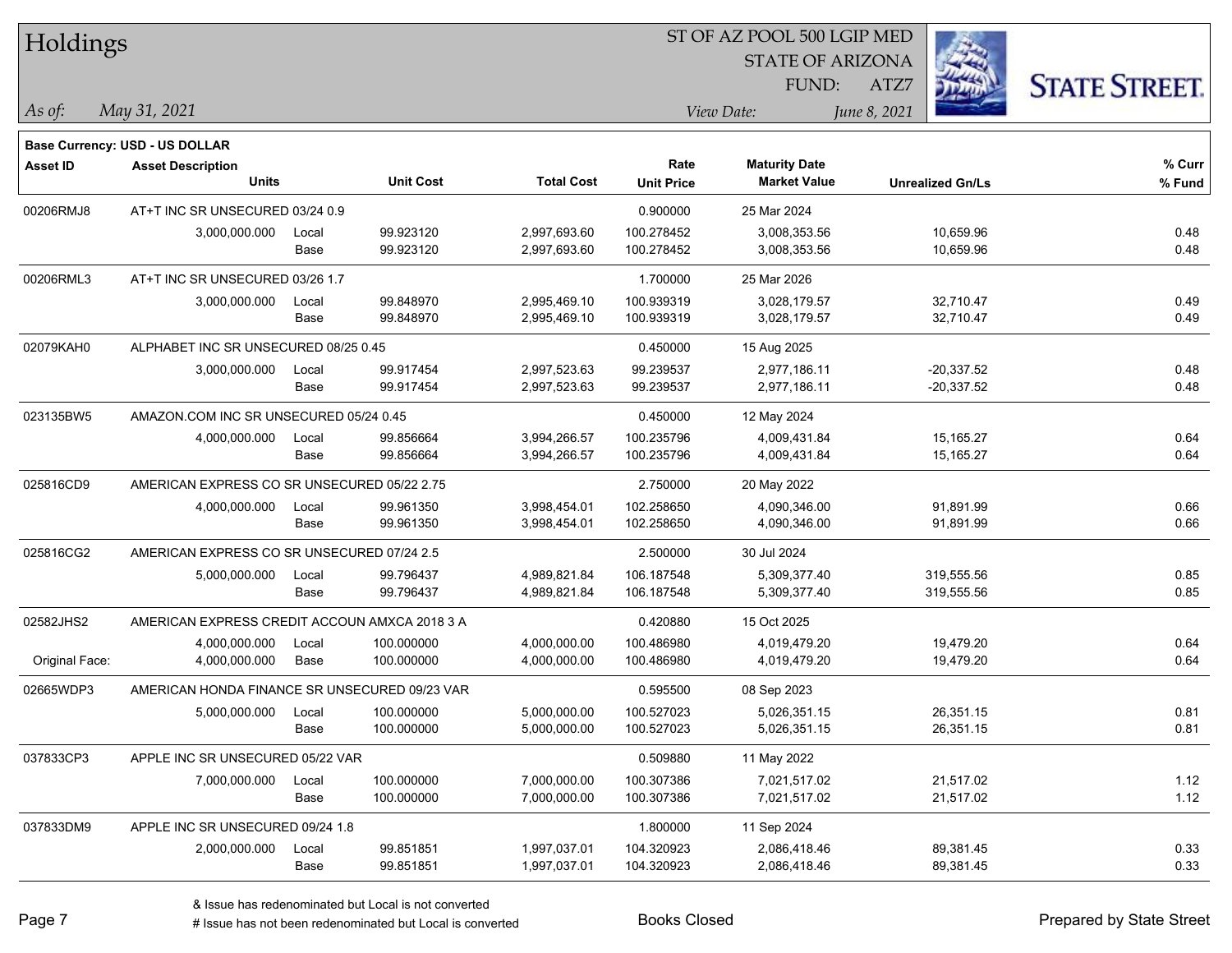| Holdings        |                                               |       |                  |                   |                   | ST OF AZ POOL 500 LGIP MED |              |                         |                      |  |
|-----------------|-----------------------------------------------|-------|------------------|-------------------|-------------------|----------------------------|--------------|-------------------------|----------------------|--|
|                 |                                               |       |                  |                   |                   | <b>STATE OF ARIZONA</b>    |              |                         |                      |  |
|                 |                                               |       |                  |                   |                   | FUND:                      | ATZ7         |                         | <b>STATE STREET.</b> |  |
| As of:          | May 31, 2021                                  |       |                  |                   |                   | View Date:                 | June 8, 2021 |                         |                      |  |
|                 | Base Currency: USD - US DOLLAR                |       |                  |                   |                   |                            |              |                         |                      |  |
| <b>Asset ID</b> | <b>Asset Description</b>                      |       |                  |                   | Rate              | <b>Maturity Date</b>       |              |                         | % Curr               |  |
|                 | <b>Units</b>                                  |       | <b>Unit Cost</b> | <b>Total Cost</b> | <b>Unit Price</b> | <b>Market Value</b>        |              | <b>Unrealized Gn/Ls</b> | % Fund               |  |
| 037833DT4       | APPLE INC SR UNSECURED 05/25 1.125            |       |                  |                   | 1.125000          | 11 May 2025                |              |                         |                      |  |
|                 | 5,000,000.000                                 | Local | 99.859471        | 4,992,973.55      | 101.539573        | 5,076,978.65               |              | 84,005.10               | 0.81                 |  |
|                 |                                               | Base  | 99.859471        | 4,992,973.55      | 101.539573        | 5,076,978.65               |              | 84,005.10               | 0.81                 |  |
| 037833EB2       | APPLE INC SR UNSECURED 02/26 0.7              |       |                  |                   | 0.700000          | 08 Feb 2026                |              |                         |                      |  |
|                 | 5,000,000.000                                 | Local | 99.789164        | 4,989,458.22      | 99.035516         | 4,951,775.80               |              | $-37,682.42$            | 0.79                 |  |
|                 |                                               | Base  | 99.789164        | 4,989,458.22      | 99.035516         | 4,951,775.80               |              | $-37,682.42$            | 0.79                 |  |
| 05531GAA9       | TRUIST FINANCIAL CORP SUBORDINATED 03/22 3.95 |       |                  |                   | 3.950000          | 22 Mar 2022                |              |                         |                      |  |
|                 | 3,000,000.000                                 | Local | 102.508665       | 3,075,259.94      | 102.690229        | 3,080,706.87               |              | 5,446.93                | 0.49                 |  |
|                 |                                               | Base  | 102.508665       | 3,075,259.94      | 102.690229        | 3,080,706.87               |              | 5,446.93                | 0.49                 |  |
| 06048WK66       | BANK OF AMERICA CORP SR UNSECURED 12/25 VAR   |       |                  |                   | 0.650000          | 23 Dec 2025                |              |                         |                      |  |
|                 | 3,000,000.000                                 | Local | 99.702500        | 2,991,075.00      | 99.056914         | 2,971,707.42               |              | $-19,367.58$            | 0.48                 |  |
|                 |                                               | Base  | 99.702500        | 2,991,075.00      | 99.056914         | 2,971,707.42               |              | $-19,367.58$            | 0.48                 |  |
| 06048WK82       | BANK OF AMERICA CORP SR UNSECURED 01/26 VAR   |       |                  |                   | 0.600000          | 26 Jan 2026                |              |                         |                      |  |
|                 | 3,000,000.000                                 | Local | 96.600482        | 2,898,014.46      | 97.003993         | 2,910,119.79               |              | 12,105.33               | 0.47                 |  |
|                 |                                               | Base  | 96.600482        | 2,898,014.46      | 97.003993         | 2,910,119.79               |              | 12,105.33               | 0.47                 |  |
| 06048WXT2       | BANK OF AMERICA CORP SR UNSECURED 09/21 VAR   |       |                  |                   | 2.000000          | 26 Sep 2021                |              |                         |                      |  |
|                 | 2,000,000.000                                 | Local | 100.000000       | 2,000,000.00      | 100.305709        | 2,006,114.18               |              | 6,114.18                | 0.32                 |  |
|                 |                                               | Base  | 100.000000       | 2,000,000.00      | 100.305709        | 2,006,114.18               |              | 6,114.18                | 0.32                 |  |
| 06051GHF9       | BANK OF AMERICA CORP SR UNSECURED 03/24 VAR   |       |                  |                   | 3.550000          | 05 Mar 2024                |              |                         |                      |  |
|                 | 3,564,000.000                                 | Local | 102.103704       | 3,638,976.00      | 105.482279        | 3.759.388.42               |              | 120,412.42              | 0.60                 |  |
|                 |                                               | Base  | 102.103704       | 3,638,976.00      | 105.482279        | 3,759,388.42               |              | 120,412.42              | 0.60                 |  |
| 06051GJG5       | BANK OF AMERICA CORP SR UNSECURED 09/25 VAR   |       |                  |                   | 0.981000          | 25 Sep 2025                |              |                         |                      |  |
|                 | 4,000,000.000                                 | Local | 100.000000       | 4,000,000.00      | 100.602716        | 4,024,108.64               |              | 24,108.64               | 0.64                 |  |
|                 |                                               | Base  | 100.000000       | 4,000,000.00      | 100.602716        | 4,024,108.64               |              | 24,108.64               | 0.64                 |  |
| 06367WF99       | BANK OF MONTREAL SR UNSECURED 05/23 VAR       |       |                  |                   | 1.100000          | 12 May 2023                |              |                         |                      |  |
|                 | 3,000,000.000                                 | Local | 100.000000       | 3,000,000.00      | 101.400000        | 3,042,000.00               |              | 42,000.00               | 0.49                 |  |
|                 |                                               | Base  | 100.000000       | 3,000,000.00      | 101.400000        | 3,042,000.00               |              | 42,000.00               | 0.49                 |  |
| 06367WX81       | BANK OF MONTREAL SR UNSECURED 07/25 VAR       |       |                  |                   | 1.000000          | 30 Jul 2025                |              |                         |                      |  |
|                 | 4,229,000.000                                 | Local | 100.000000       | 4,229,000.00      | 99.095609         | 4,190,753.30               |              | $-38,246.70$            | 0.67                 |  |
|                 |                                               | Base  | 100.000000       | 4,229,000.00      | 99.095609         | 4,190,753.30               |              | $-38,246.70$            | 0.67                 |  |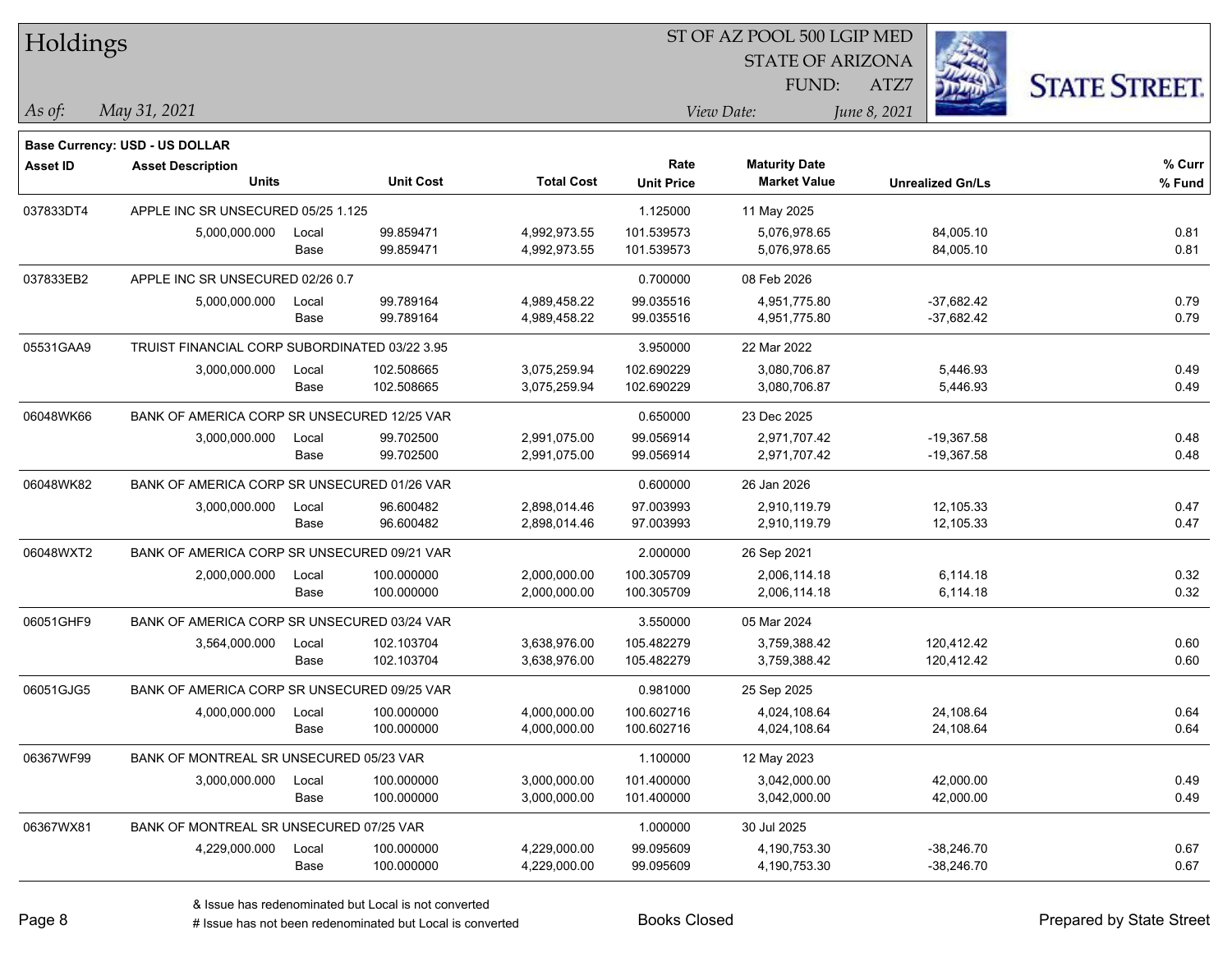| Holdings        |                                                |       |                  |                   |                   | ST OF AZ POOL 500 LGIP MED |                         |                      |
|-----------------|------------------------------------------------|-------|------------------|-------------------|-------------------|----------------------------|-------------------------|----------------------|
|                 |                                                |       |                  |                   |                   | <b>STATE OF ARIZONA</b>    |                         |                      |
|                 |                                                |       |                  |                   |                   | FUND:                      | ATZ7                    | <b>STATE STREET.</b> |
| As of:          | May 31, 2021                                   |       |                  |                   |                   | View Date:                 | June 8, 2021            |                      |
|                 | Base Currency: USD - US DOLLAR                 |       |                  |                   |                   |                            |                         |                      |
| <b>Asset ID</b> | <b>Asset Description</b>                       |       |                  |                   | Rate              | <b>Maturity Date</b>       |                         | % Curr               |
|                 | <b>Units</b>                                   |       | <b>Unit Cost</b> | <b>Total Cost</b> | <b>Unit Price</b> | <b>Market Value</b>        | <b>Unrealized Gn/Ls</b> | % Fund               |
| 06406RAL1       | BANK OF NY MELLON CORP SR UNSECURED 10/24 2.1  |       |                  |                   | 2.100000          | 24 Oct 2024                |                         |                      |
|                 | 3,000,000.000                                  | Local | 99.881130        | 2,996,433.91      | 105.232045        | 3,156,961.35               | 160,527.44              | 0.51                 |
|                 |                                                | Base  | 99.881130        | 2,996,433.91      | 105.232045        | 3,156,961.35               | 160,527.44              | 0.51                 |
| 06406RAP2       | BANK OF NY MELLON CORP SR UNSECURED 12/23 0.35 |       |                  |                   | 0.350000          | 07 Dec 2023                |                         |                      |
|                 | 2,000,000.000                                  | Local | 99.910683        | 1,998,213.65      | 100.065425        | 2,001,308.50               | 3,094.85                | 0.32                 |
|                 |                                                | Base  | 99.910683        | 1,998,213.65      | 100.065425        | 2,001,308.50               | 3,094.85                | 0.32                 |
| 06406RAS6       | BANK OF NY MELLON CORP SR UNSECURED 04/24 0.5  |       |                  |                   | 0.500000          | 26 Apr 2024                |                         |                      |
|                 | 3,000,000.000                                  | Local | 99.896617        | 2,996,898.51      | 100.129233        | 3,003,876.99               | 6,978.48                | 0.48                 |
|                 |                                                | Base  | 99.896617        | 2,996,898.51      | 100.129233        | 3,003,876.99               | 6,978.48                | 0.48                 |
| 064159F84       | BANK OF NOVA SCOTIA SR UNSECURED 12/25 0.8     |       |                  |                   | 0.800000          | 30 Dec 2025                |                         |                      |
|                 | 2,420,000.000                                  | Local | 98.685460        | 2,388,188.12      | 97.591858         | 2,361,722.96               | $-26,465.16$            | 0.38                 |
|                 |                                                | Base  | 98.685460        | 2,388,188.12      | 97.591858         | 2,361,722.96               | $-26,465.16$            | 0.38                 |
| 064159SH0       | BANK OF NOVA SCOTIA SR UNSECURED 11/22 2       |       |                  |                   | 2.000000          | 15 Nov 2022                |                         |                      |
|                 | 3,000,000.000                                  | Local | 99.985366        | 2,999,560.99      | 102.602055        | 3,078,061.65               | 78,500.66               | 0.49                 |
|                 |                                                | Base  | 99.985366        | 2,999,560.99      | 102.602055        | 3,078,061.65               | 78,500.66               | 0.49                 |
| 07330NAT2       | TRUIST BANK SR UNSECURED 12/24 2.15            |       |                  |                   | 2.150000          | 06 Dec 2024                |                         |                      |
|                 | 5,000,000.000                                  | Local | 99.881397        | 4,994,069.87      | 104.921595        | 5,246,079.75               | 252,009.88              | 0.84                 |
|                 |                                                | Base  | 99.881397        | 4,994,069.87      | 104.921595        | 5,246,079.75               | 252,009.88              | 0.84                 |
| 097023CZ6       | BOEING CO SR UNSECURED 02/24 1.95              |       |                  |                   | 1.950000          | 01 Feb 2024                |                         |                      |
|                 | 3,000,000.000                                  | Local | 99.888196        | 2,996,645.87      | 102.773937        | 3,083,218.11               | 86,572.24               | 0.49                 |
|                 |                                                | Base  | 99.888196        | 2,996,645.87      | 102.773937        | 3,083,218.11               | 86,572.24               | 0.49                 |
| 097023DD4       | BOEING CO SR UNSECURED 02/23 1.167             |       |                  |                   | 1.167000          | 04 Feb 2023                |                         |                      |
|                 | 2,000,000.000                                  | Local | 100.000000       | 2,000,000.00      | 100.454396        | 2,009,087.92               | 9,087.92                | 0.32                 |
|                 |                                                | Base  | 100.000000       | 2,000,000.00      | 100.454396        | 2,009,087.92               | 9,087.92                | 0.32                 |
| 12598AAB6       | CNH EQUIPMENT TRUST CNH 2021 A A2              |       |                  |                   | 0.230000          | 15 Mar 2024                |                         |                      |
|                 | 2,250,000.000                                  | Local | 99.996433        | 2,249,919.75      | 100.049750        | 2,251,119.38               | 1,199.63                | 0.36                 |
| Original Face:  | 2,250,000.000                                  | Base  | 99.996433        | 2,249,919.75      | 100.049750        | 2,251,119.38               | 1,199.63                | 0.36                 |
| 126650CT5       | CVS HEALTH CORP SR UNSECURED 06/21 2.125       |       |                  |                   | 2.125000          | 01 Jun 2021                |                         |                      |
|                 | 2,000,000.000                                  | Local | 99.999999        | 1,999,999.98      | 100.000000        | 2,000,000.00               | 0.02                    | 0.32                 |
|                 |                                                | Base  | 99.999999        | 1,999,999.98      | 100.000000        | 2,000,000.00               | 0.02                    | 0.32                 |

# Issue has not been redenominated but Local is converted Books Closed Prepared by State Street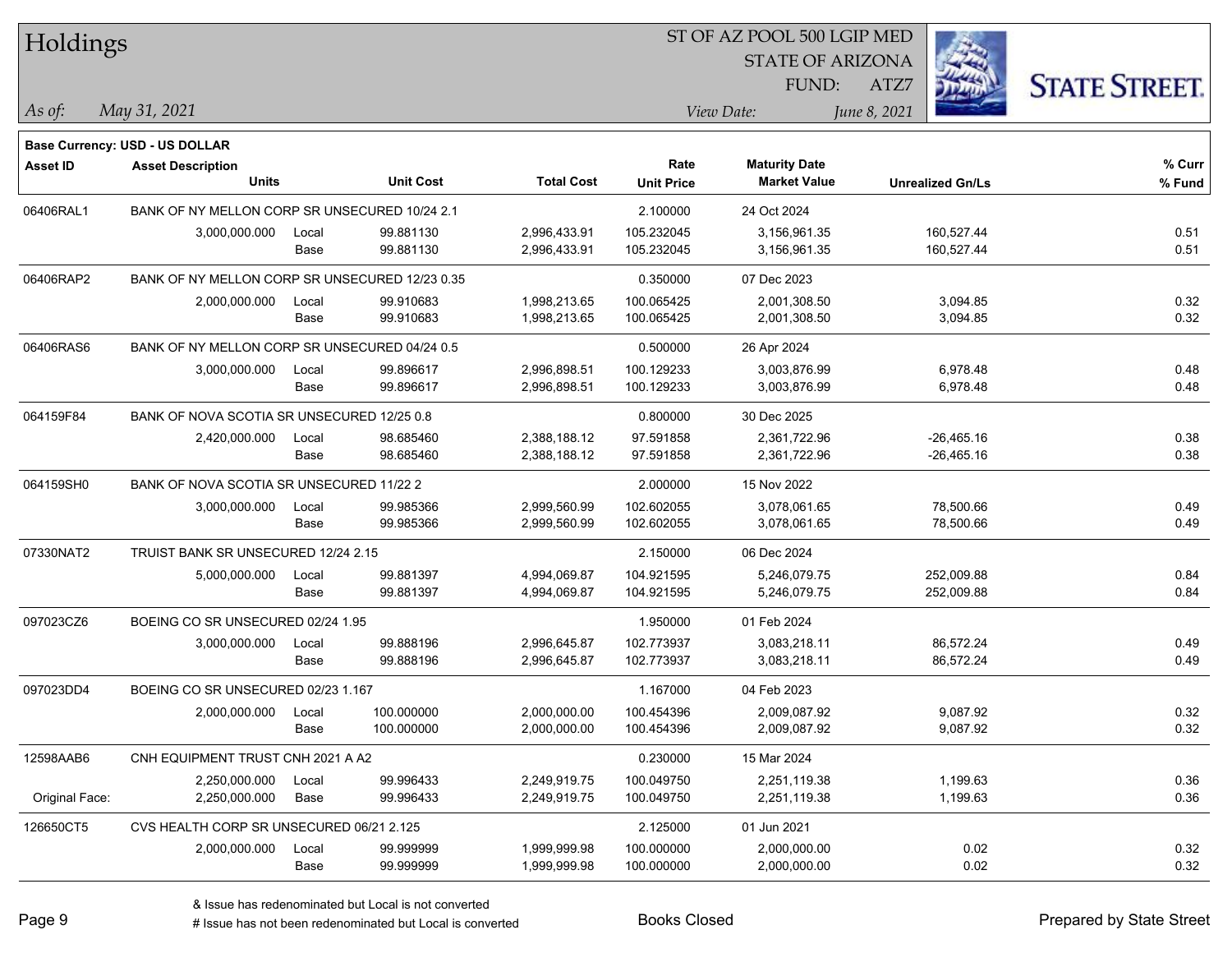| Holdings        |                                                 |       |                  |                   |                   | ST OF AZ POOL 500 LGIP MED |                         |                      |
|-----------------|-------------------------------------------------|-------|------------------|-------------------|-------------------|----------------------------|-------------------------|----------------------|
|                 |                                                 |       |                  |                   |                   | <b>STATE OF ARIZONA</b>    |                         |                      |
|                 |                                                 |       |                  |                   |                   | FUND:                      | ATZ7                    | <b>STATE STREET.</b> |
| As of:          | May 31, 2021                                    |       |                  |                   |                   | View Date:                 | June 8, 2021            |                      |
|                 | Base Currency: USD - US DOLLAR                  |       |                  |                   |                   |                            |                         |                      |
| <b>Asset ID</b> | <b>Asset Description</b>                        |       |                  |                   | Rate              | <b>Maturity Date</b>       |                         | % Curr               |
|                 | <b>Units</b>                                    |       | <b>Unit Cost</b> | <b>Total Cost</b> | <b>Unit Price</b> | <b>Market Value</b>        | <b>Unrealized Gn/Ls</b> | % Fund               |
| 13605W2F7       | CANADIAN IMPERIAL BANK SR UNSECURED 03/26 VAR   |       |                  |                   | 1.200000          | 23 Mar 2026                |                         |                      |
|                 | 2,000,000.000                                   | Local | 100.000000       | 2,000,000.00      | 98.457000         | 1,969,140.00               | $-30,860.00$            | 0.32                 |
|                 |                                                 | Base  | 100.000000       | 2,000,000.00      | 98.457000         | 1,969,140.00               | $-30,860.00$            | 0.32                 |
| 13605W3A7       | CANADIAN IMPERIAL BANK SR UNSECURED 04/26 VAR   |       |                  |                   | 1.400000          | 14 Apr 2026                |                         |                      |
|                 | 3,000,000.000                                   | Local | 100.000000       | 3,000,000.00      | 101.030000        | 3,030,900.00               | 30,900.00               | 0.49                 |
|                 |                                                 | Base  | 100.000000       | 3,000,000.00      | 101.030000        | 3,030,900.00               | 30,900.00               | 0.49                 |
| 136069TZ4       | CANADIAN IMPERIAL BANK SR UNSECURED 06/22 VAR   |       |                  |                   | 0.909500          | 16 Jun 2022                |                         |                      |
|                 | 3,000,000.000                                   | Local | 100.000000       | 3,000,000.00      | 100.736365        | 3,022,090.95               | 22,090.95               | 0.48                 |
|                 |                                                 | Base  | 100.000000       | 3,000,000.00      | 100.736365        | 3,022,090.95               | 22,090.95               | 0.48                 |
| 141781BP8       | CARGILL INC SR UNSECURED 144A 02/24 0.4         |       |                  |                   | 0.400000          | 02 Feb 2024                |                         |                      |
|                 | 2,000,000.000                                   | Local | 99.904967        | 1,998,099.34      | 99.839187         | 1,996,783.74               | $-1,315.60$             | 0.32                 |
|                 |                                                 | Base  | 99.904967        | 1,998,099.34      | 99.839187         | 1,996,783.74               | $-1,315.60$             | 0.32                 |
| 14316HAA0       | CARMAX AUTO OWNER TRUST CARMX 2020 4 A1         |       |                  |                   | 0.241980          | 15 Oct 2021                |                         |                      |
|                 | 0.040                                           | Local | 100.000000       | 0.04              | 100.000000        | 0.04                       | 0.00                    | 0.00                 |
| Original Face:  | 2,500,000.000                                   | Base  | 100.000000       | 0.04              | 100.000000        | 0.04                       | 0.00                    | 0.00                 |
| 166756AE6       | CHEVRON USA INC COMPANY GUAR 08/25 0.687        |       |                  |                   | 0.687000          | 12 Aug 2025                |                         |                      |
|                 | 5,000,000.000                                   | Local | 100.000000       | 5,000,000.00      | 99.630021         | 4,981,501.05               | $-18,498.95$            | 0.80                 |
|                 |                                                 | Base  | 100.000000       | 5,000,000.00      | 99.630021         | 4,981,501.05               | -18,498.95              | 0.80                 |
| 17298CM39       | CITIGROUP INC SR UNSECURED 05/26 1.375          |       |                  |                   | 1.375000          | 20 May 2026                |                         |                      |
|                 | 3,000,000.000                                   | Local | 100.000000       | 3,000,000.00      | 99.937075         | 2,998,112.25               | $-1,887.75$             | 0.48                 |
|                 |                                                 | Base  | 100.000000       | 3,000,000.00      | 99.937075         | 2,998,112.25               | $-1,887.75$             | 0.48                 |
| 17328W4G0       | CITIGROUP GLOBAL MARKETS COMPANY GUAR 07/25 VAR |       |                  |                   | 1.100000          | 31 Jul 2025                |                         |                      |
|                 | 5,000,000.000                                   | Local | 100.000000       | 5,000,000.00      | 97.790338         | 4,889,516.90               | $-110,483.10$           | 0.78                 |
|                 |                                                 | Base  | 100.000000       | 5,000,000.00      | 97.790338         | 4,889,516.90               | $-110,483.10$           | 0.78                 |
| 24422EVN6       | JOHN DEERE CAPITAL CORP SR UNSECURED 01/24 0.45 |       |                  |                   | 0.450000          | 17 Jan 2024                |                         |                      |
|                 | 3,000,000.000                                   | Local | 99.935024        | 2,998,050.71      | 100.111304        | 3,003,339.12               | 5,288.41                | 0.48                 |
|                 |                                                 | Base  | 99.935024        | 2,998,050.71      | 100.111304        | 3,003,339.12               | 5,288.41                | 0.48                 |
| 254687FK7       | WALT DISNEY COMPANY/THE COMPANY GUAR 08/24 1.75 |       |                  |                   | 1.750000          | 30 Aug 2024                |                         |                      |
|                 | 5,000,000.000                                   | Local | 99.736590        | 4,986,829.51      | 103.580610        | 5,179,030.50               | 192,200.99              | 0.83                 |
|                 |                                                 | Base  | 99.736590        | 4,986,829.51      | 103.580610        | 5,179,030.50               | 192,200.99              | 0.83                 |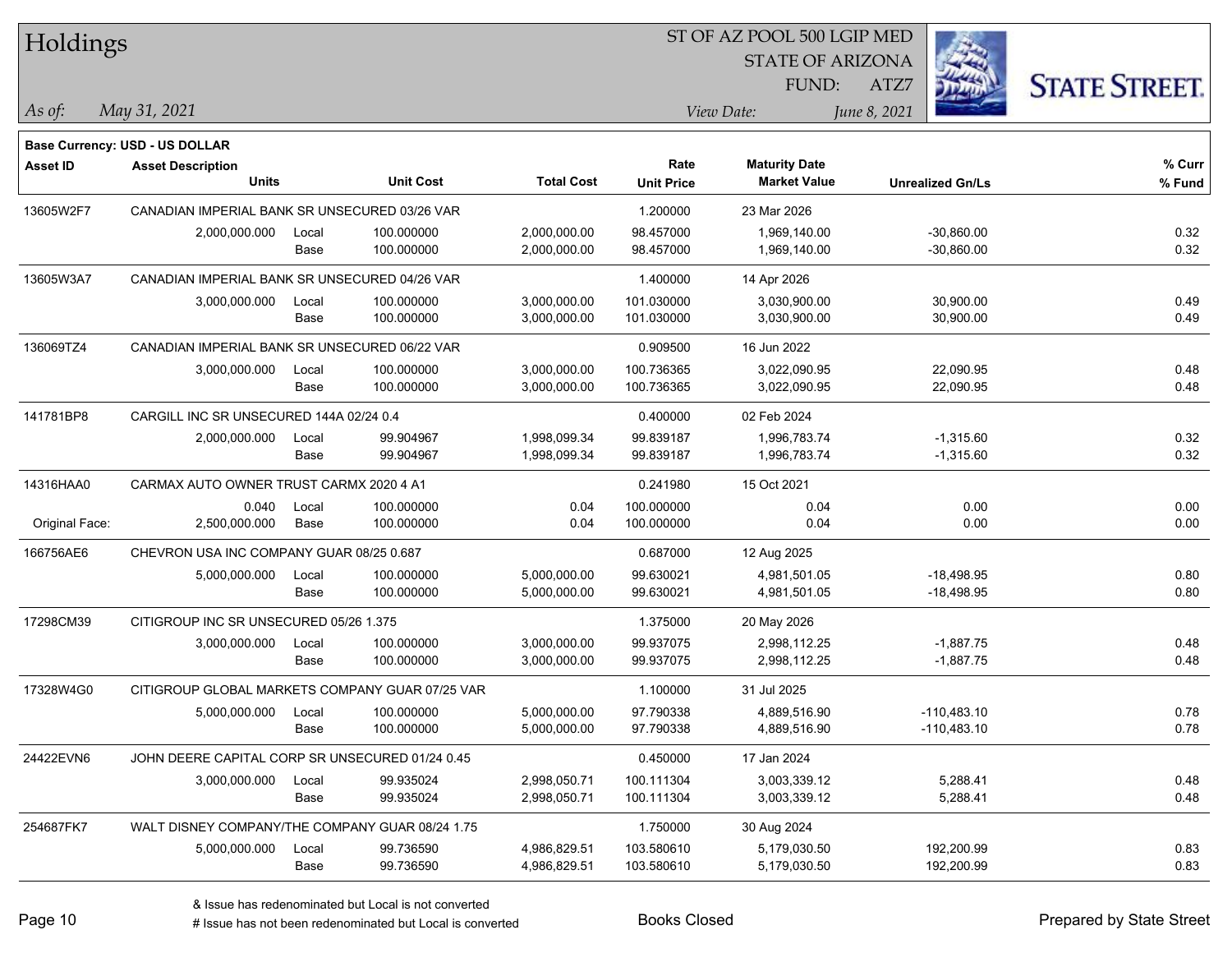| Holdings        |                                                  |       |                                                    |                   | 51 OF AZ POOL 500 LGIP MED |                         |                         |                      |  |  |
|-----------------|--------------------------------------------------|-------|----------------------------------------------------|-------------------|----------------------------|-------------------------|-------------------------|----------------------|--|--|
|                 |                                                  |       |                                                    |                   |                            | <b>STATE OF ARIZONA</b> |                         |                      |  |  |
|                 |                                                  |       |                                                    |                   |                            | FUND:                   | ATZ7                    | <b>STATE STREET.</b> |  |  |
|                 |                                                  |       |                                                    |                   |                            |                         |                         |                      |  |  |
| $As$ of:        | May 31, 2021                                     |       |                                                    |                   |                            | View Date:              | June 8, 2021            |                      |  |  |
|                 | Base Currency: USD - US DOLLAR                   |       |                                                    |                   |                            |                         |                         |                      |  |  |
| <b>Asset ID</b> | <b>Asset Description</b>                         |       |                                                    |                   | Rate                       | <b>Maturity Date</b>    |                         | % Curr               |  |  |
|                 | <b>Units</b>                                     |       | <b>Unit Cost</b>                                   | <b>Total Cost</b> | <b>Unit Price</b>          | <b>Market Value</b>     | <b>Unrealized Gn/Ls</b> | % Fund               |  |  |
| 26441CBD6       | DUKE ENERGY CORP SR UNSECURED 03/22 VAR          |       |                                                    |                   | 0.827250                   | 11 Mar 2022             |                         |                      |  |  |
|                 | 3,000,000.000                                    | Local | 100.371903                                         | 3,011,157.09      | 100.404337                 | 3,012,130.11            | 973.02                  | 0.48                 |  |  |
|                 |                                                  | Base  | 100.371903                                         | 3,011,157.09      | 100.404337                 | 3,012,130.11            | 973.02                  | 0.48                 |  |  |
| 278642AX1       | EBAY INC SR UNSECURED 05/26 1.4                  |       |                                                    |                   | 1.400000                   | 10 May 2026             |                         |                      |  |  |
|                 | 2,000,000.000                                    | Local | 99.871593                                          | 1,997,431.85      | 100.396352                 | 2,007,927.04            | 10,495.19               | 0.32                 |  |  |
|                 |                                                  | Base  | 99.871593                                          | 1,997,431.85      | 100.396352                 | 2,007,927.04            | 10,495.19               | 0.32                 |  |  |
| 30231GBC5       | EXXON MOBIL CORPORATION SR UNSECURED 08/24 2.019 |       |                                                    |                   | 2.019000                   | 16 Aug 2024             |                         |                      |  |  |
|                 | 5,000,000.000                                    | Local | 100.000000                                         | 5,000,000.00      | 104.676240                 | 5,233,812.00            | 233,812.00              | 0.84                 |  |  |
|                 |                                                  | Base  | 100.000000                                         | 5,000,000.00      | 104.676240                 | 5,233,812.00            | 233,812.00              | 0.84                 |  |  |
| 30303KAA4       |                                                  |       | FRESB MULTIFAMILY MORTGAGE PAS FRESB 2017 SB35 A5F |                   | 2.250000                   | 25 Jun 2022             |                         |                      |  |  |
|                 | 2,552,973.170                                    | Local | 100.000000                                         | 2,552,973.17      | 101.625370                 | 2,594,468.43            | 41,495.26               | 0.42                 |  |  |
| Original Face:  | 5,126,000.000                                    | Base  | 100.000000                                         | 2,552,973.17      | 101.625370                 | 2,594,468.43            | 41,495.26               | 0.42                 |  |  |
| 3128M8RU0       | FED HM LN PC POOL G06499 FG 03/41 FIXED 4        |       |                                                    |                   | 4.000000                   | 01 Mar 2041             |                         |                      |  |  |
|                 | 441,281.720                                      | Local | 103.133599                                         | 455,109.72        | 110.360500                 | 487,000.71              | 31,890.99               | 0.08                 |  |  |
| Original Face:  | 2,090,000.000                                    | Base  | 103.133599                                         | 455,109.72        | 110.360500                 | 487,000.71              | 31,890.99               | 0.08                 |  |  |
| 3128MMHX4       | FED HM LN PC POOL G18245 FG 03/23 FIXED 4.5      |       |                                                    |                   | 4.500000                   | 01 Mar 2023             |                         |                      |  |  |
|                 | 858.360                                          | Local | 100.389114                                         | 861.70            | 104.738105                 | 899.03                  | 37.33                   | 0.00                 |  |  |
| Original Face:  | 250,000.000                                      | Base  | 100.389114                                         | 861.70            | 104.738105                 | 899.03                  | 37.33                   | 0.00                 |  |  |
| 3128MMK36       | FED HM LN PC POOL G18313 FG 06/24 FIXED 4.5      |       |                                                    |                   | 4.500000                   | 01 Jun 2024             |                         |                      |  |  |
|                 | 14,156.400                                       | Local | 100.056935                                         | 14,164.46         | 104.880917                 | 14,847.36               | 682.90                  | 0.00                 |  |  |
| Original Face:  | 1,000,000.000                                    | Base  | 100.056935                                         | 14,164.46         | 104.880917                 | 14,847.36               | 682.90                  | 0.00                 |  |  |
| 3128MMKJ1       | FED HM LN PC POOL G18296 FG 02/24 FIXED 4.5      |       |                                                    |                   | 4.500000                   | 01 Feb 2024             |                         |                      |  |  |
|                 | 14,616.540                                       | Local | 100.320117                                         | 14,663.33         | 104.878762                 | 15,329.65               | 666.32                  | 0.00                 |  |  |
| Original Face:  | 2,206,300.000                                    | Base  | 100.320117                                         | 14,663.33         | 104.878762                 | 15,329.65               | 666.32                  | 0.00                 |  |  |
| 3128MMN33       | FED HM LN PC POOL G18409 FG 11/26 FIXED 3        |       |                                                    |                   | 3.000000                   | 01 Nov 2026             |                         |                      |  |  |
|                 | 355,323.500                                      | Local | 100.974841                                         | 358,787.34        | 105.514609                 | 374,918.20              | 16,130.86               | 0.06                 |  |  |
| Original Face:  | 5,000,000.000                                    | Base  | 100.974841                                         | 358,787.34        | 105.514609                 | 374,918.20              | 16,130.86               | 0.06                 |  |  |
| 3128MMQT3       | FED HM LN PC POOL G18465 FG 05/28 FIXED 2.5      |       |                                                    |                   | 2.500000                   | 01 May 2028             |                         |                      |  |  |
|                 | 1,066,495.700                                    | Local | 101.518586                                         | 1,082,691.35      | 104.911602                 | 1,118,877.72            | 36,186.37               | 0.18                 |  |  |
| Original Face:  | 5,000,000.000                                    | Base  | 101.518586                                         | 1,082,691.35      | 104.911602                 | 1,118,877.72            | 36,186.37               | 0.18                 |  |  |

 $STOT$   $BT A Z DOQI$  500 LGIP MED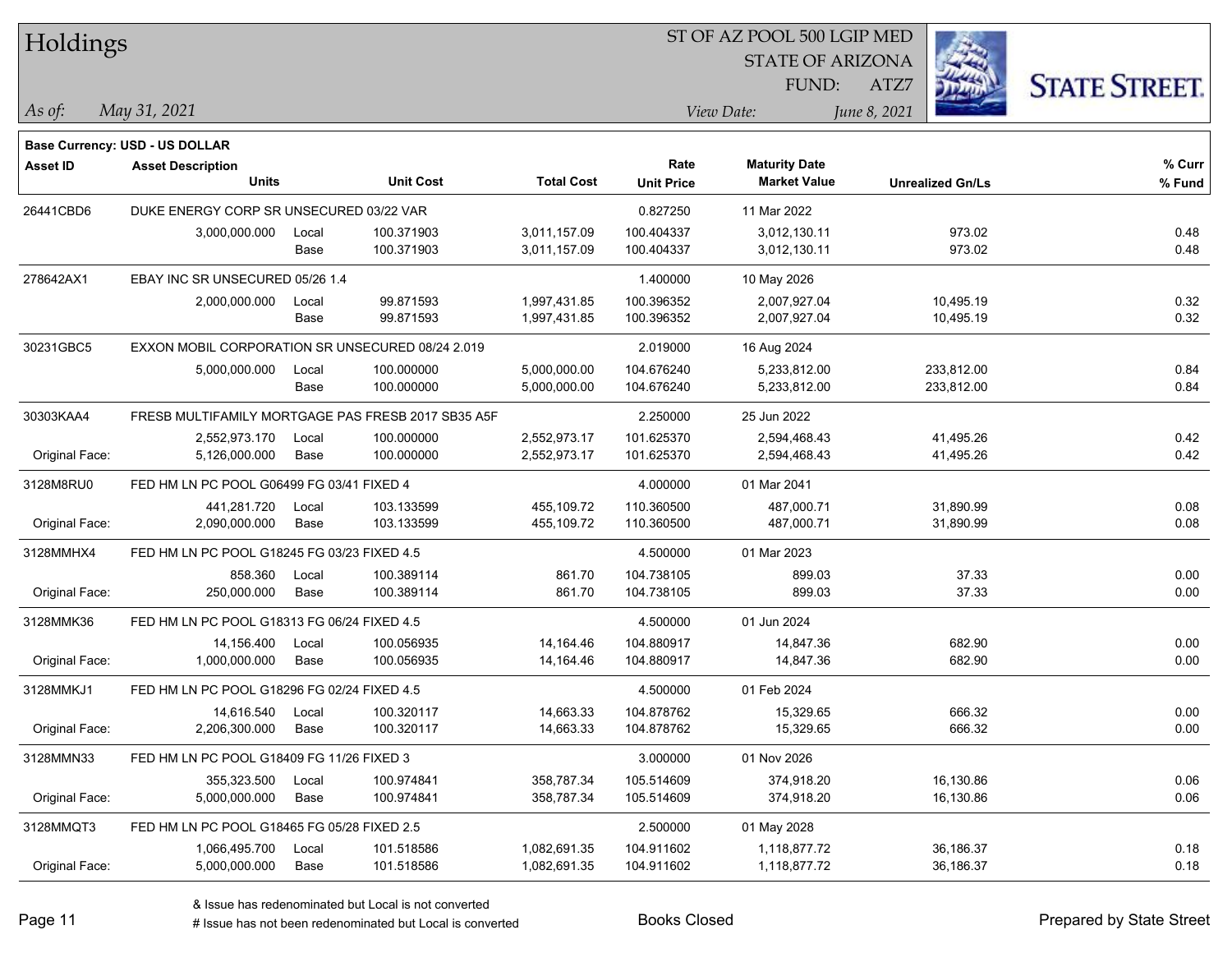| Holdings        |                                             |       |                  |                   |                   | ST OF AZ POOL 500 LGIP MED |                         |                      |
|-----------------|---------------------------------------------|-------|------------------|-------------------|-------------------|----------------------------|-------------------------|----------------------|
|                 |                                             |       |                  |                   |                   | <b>STATE OF ARIZONA</b>    |                         |                      |
|                 |                                             |       |                  |                   |                   | FUND:                      | ATZ7                    | <b>STATE STREET.</b> |
| As of:          | May 31, 2021                                |       |                  |                   |                   | View Date:                 | June 8, 2021            |                      |
|                 | <b>Base Currency: USD - US DOLLAR</b>       |       |                  |                   |                   |                            |                         |                      |
| <b>Asset ID</b> | <b>Asset Description</b>                    |       |                  |                   | Rate              | <b>Maturity Date</b>       |                         | % Curr               |
|                 | Units                                       |       | <b>Unit Cost</b> | <b>Total Cost</b> | <b>Unit Price</b> | <b>Market Value</b>        | <b>Unrealized Gn/Ls</b> | % Fund               |
| 3128PMY87       | FED HM LN PC POOL J09735 FG 06/24 FIXED 4.5 |       |                  |                   | 4.500000          | 01 Jun 2024                |                         |                      |
|                 | 14,173.400                                  | Local | 100.577984       | 14,255.32         | 104.929111        | 14,872.02                  | 616.70                  | 0.00                 |
| Original Face:  | 1,000,000.000                               | Base  | 100.577984       | 14,255.32         | 104.929111        | 14,872.02                  | 616.70                  | 0.00                 |
| 3128PR3M9       | FED HM LN PC POOL J12604 FG 07/25 FIXED 4   |       |                  |                   | 4.000000          | 01 Jul 2025                |                         |                      |
|                 | 168,213.780                                 | Local | 100.804381       | 169,566.86        | 106.409887        | 178,996.09                 | 9,429.23                | 0.03                 |
| Original Face:  | 6,000,000.000                               | Base  | 100.804381       | 169,566.86        | 106.409887        | 178,996.09                 | 9,429.23                | 0.03                 |
| 3128PSKA4       | FED HM LN PC POOL J12989 FG 09/25 FIXED 3.5 |       |                  |                   | 3.500000          | 01 Sep 2025                |                         |                      |
|                 | 164,160.800                                 | Local | 101.071303       | 165,919.46        | 106.863116        | 175,427.35                 | 9,507.89                | 0.03                 |
| Original Face:  | 5,000,000.000                               | Base  | 101.071303       | 165,919.46        | 106.863116        | 175,427.35                 | 9,507.89                | 0.03                 |
| 31292LFA8       | FED HM LN PC POOL C03761 FG 02/42 FIXED 3.5 |       |                  |                   | 3.500000          | 01 Feb 2042                |                         |                      |
|                 | 891,213.050                                 | Local | 103.473367       | 922,168.15        | 108.111848        | 963,506.90                 | 41,338.75               | 0.15                 |
| Original Face:  | 5,000,000.000                               | Base  | 103.473367       | 922,168.15        | 108.111848        | 963,506.90                 | 41,338.75               | 0.15                 |
| 312936EV5       | FED HM LN PC POOL A89148 FG 10/39 FIXED 4   |       |                  |                   | 4.000000          | 01 Oct 2039                |                         |                      |
|                 | 742,399.810                                 | Local | 103.341753       | 767,208.98        | 110.357330        | 819,292.61                 | 52,083.63               | 0.13                 |
| Original Face:  | 5,700,000.000                               | Base  | 103.341753       | 767,208.98        | 110.357330        | 819,292.61                 | 52,083.63               | 0.13                 |
| 312944H79       | FED HM LN PC POOL A95654 FG 12/40 FIXED 4   |       |                  |                   | 4.000000          | 01 Dec 2040                |                         |                      |
|                 | 331,950.180                                 | Local | 103.119730       | 342,306.13        | 110.362023        | 366,346.93                 | 24,040.80               | 0.06                 |
| Original Face:  | 2,000,000.000                               | Base  | 103.119730       | 342,306.13        | 110.362023        | 366,346.93                 | 24,040.80               | 0.06                 |
| 3130AKXZ4       | FEDERAL HOME LOAN BANK BONDS 02/26 0.62     |       |                  |                   | 0.620000          | 26 Feb 2026                |                         |                      |
|                 | 3,000,000.000                               | Local | 100.000000       | 3,000,000.00      | 99.035062         | 2,971,051.86               | $-28,948.14$            | 0.48                 |
|                 |                                             | Base  | 100.000000       | 3,000,000.00      | 99.035062         | 2,971,051.86               | -28,948.14              | 0.48                 |
| 3130ALGJ7       | FEDERAL HOME LOAN BANK BONDS 03/26 1        |       |                  |                   | 1.000000          | 23 Mar 2026                |                         |                      |
|                 | 3,000,000.000                               | Local | 100.000000       | 3,000,000.00      | 100.003491        | 3,000,104.73               | 104.73                  | 0.48                 |
|                 |                                             | Base  | 100.000000       | 3,000,000.00      | 100.003491        | 3,000,104.73               | 104.73                  | 0.48                 |
| 3130ALK29       | FEDERAL HOME LOAN BANK BONDS 03/26 1        |       |                  |                   | 1.000000          | 17 Mar 2026                |                         |                      |
|                 | 5,000,000.000                               | Local | 100.000000       | 5,000,000.00      | 100.018003        | 5,000,900.15               | 900.15                  | 0.80                 |
|                 |                                             | Base  | 100.000000       | 5,000,000.00      | 100.018003        | 5,000,900.15               | 900.15                  | 0.80                 |
| 3133EL4W1       | FEDERAL FARM CREDIT BANK BONDS 08/25 0.61   |       |                  |                   | 0.610000          | 25 Aug 2025                |                         |                      |
|                 | 3,000,000.000                               | Local | 100.000000       | 3,000,000.00      | 98.498158         | 2,954,944.74               | $-45,055.26$            | 0.47                 |
|                 |                                             | Base  | 100.000000       | 3,000,000.00      | 98.498158         | 2,954,944.74               | $-45,055.26$            | 0.47                 |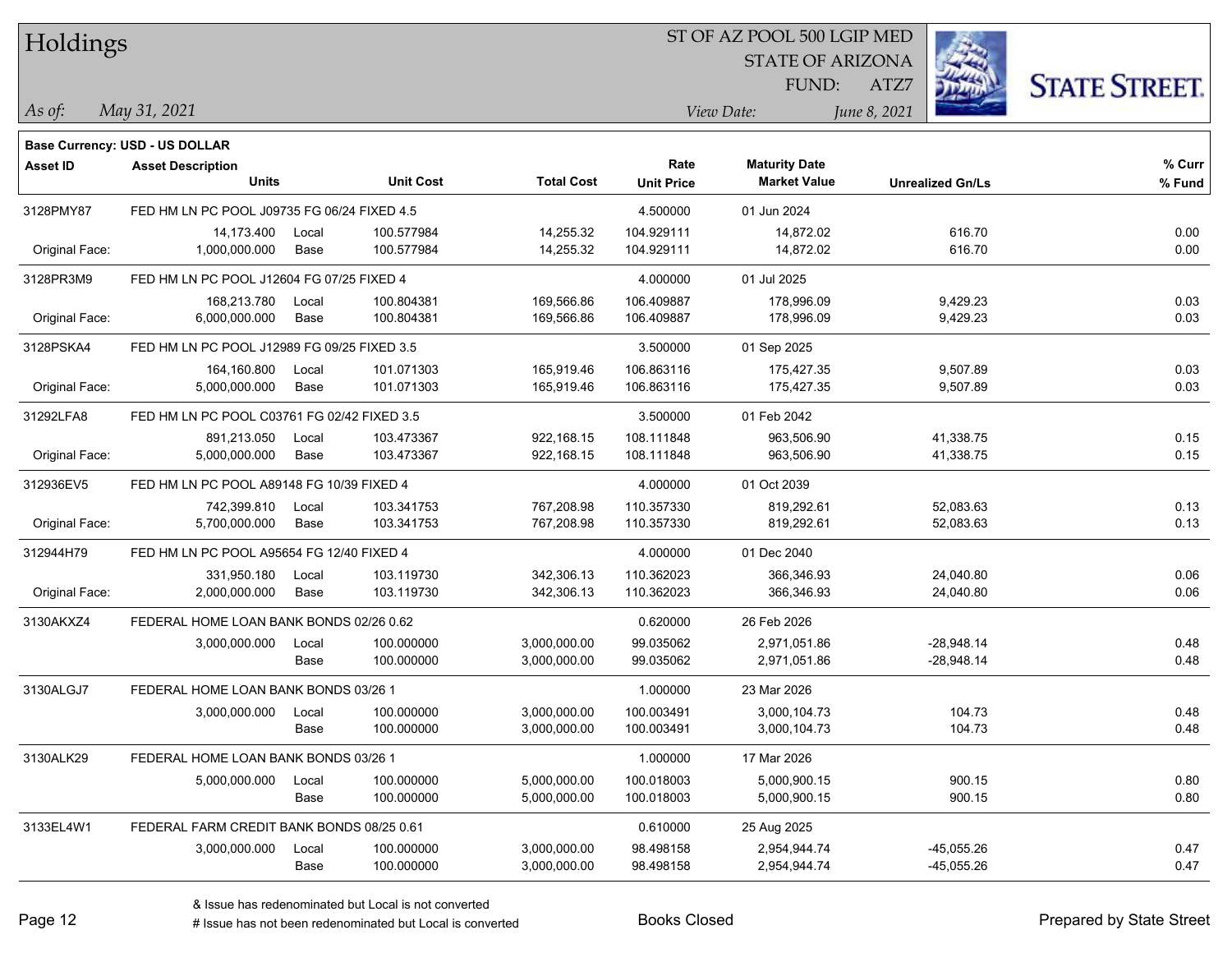| Holdings        |                                             |       |                  |                   |                   | ST OF AZ POOL 500 LGIP MED |                         |              |                      |
|-----------------|---------------------------------------------|-------|------------------|-------------------|-------------------|----------------------------|-------------------------|--------------|----------------------|
|                 |                                             |       |                  |                   |                   | <b>STATE OF ARIZONA</b>    |                         |              |                      |
|                 |                                             |       |                  |                   |                   | FUND:                      | ATZ7                    |              | <b>STATE STREET.</b> |
| As of:          | May 31, 2021                                |       |                  |                   |                   | View Date:                 | June 8, 2021            |              |                      |
|                 | <b>Base Currency: USD - US DOLLAR</b>       |       |                  |                   |                   |                            |                         |              |                      |
| <b>Asset ID</b> | <b>Asset Description</b>                    |       |                  |                   | Rate              | <b>Maturity Date</b>       |                         |              | % Curr               |
|                 | <b>Units</b>                                |       | <b>Unit Cost</b> | <b>Total Cost</b> | <b>Unit Price</b> | <b>Market Value</b>        | <b>Unrealized Gn/Ls</b> |              | % Fund               |
| 3133ELE67       | FEDERAL FARM CREDIT BANK BONDS 06/24 0.58   |       |                  |                   | 0.580000          | 03 Jun 2024                |                         |              |                      |
|                 | 5,000,000.000                               | Local | 100.000000       | 5,000,000.00      | 100.002621        | 5,000,131.05               |                         | 131.05       | 0.80                 |
|                 |                                             | Base  | 100.000000       | 5,000,000.00      | 100.002621        | 5,000,131.05               |                         | 131.05       | 0.80                 |
| 3133ELX33       | FEDERAL FARM CREDIT BANK BONDS 07/25 0.69   |       |                  |                   | 0.690000          | 22 Jul 2025                |                         |              |                      |
|                 | 3,000,000.000                               | Local | 99.992994        | 2,999,789.83      | 100.001485        | 3,000,044.55               |                         | 254.72       | 0.48                 |
|                 |                                             | Base  | 99.992994        | 2,999,789.83      | 100.001485        | 3,000,044.55               |                         | 254.72       | 0.48                 |
| 3133L8CR4       | FED HM LN PC POOL RC1880 FR 03/36 FIXED 1.5 |       |                  |                   | 1.500000          | 01 Mar 2036                |                         |              |                      |
|                 | 1,953,022.800                               | Local | 102.326126       | 1,998,452.57      | 101.477999        | 1,981,888.46               |                         | $-16,564.11$ | 0.32                 |
| Original Face:  | 2,000,000.000                               | Base  | 102.326126       | 1,998,452.57      | 101.477999        | 1,981,888.46               |                         | $-16,564.11$ | 0.32                 |
| 3134GVB31       | FREDDIE MAC NOTES 05/25 0.75                |       |                  |                   | 0.750000          | 28 May 2025                |                         |              |                      |
|                 | 3,000,000.000                               | Local | 100.000000       | 3,000,000.00      | 99.957138         | 2,998,714.14               |                         | $-1,285.86$  | 0.48                 |
|                 |                                             | Base  | 100.000000       | 3,000,000.00      | 99.957138         | 2,998,714.14               |                         | $-1,285.86$  | 0.48                 |
| 3134GWZV1       | FREDDIE MAC NOTES 10/25 0.65                |       |                  |                   | 0.650000          | 22 Oct 2025                |                         |              |                      |
|                 | 5,000,000.000                               | Local | 100.000000       | 5,000,000.00      | 100.004022        | 5,000,201.10               |                         | 201.10       | 0.80                 |
|                 |                                             | Base  | 100.000000       | 5,000,000.00      | 100.004022        | 5,000,201.10               |                         | 201.10       | 0.80                 |
| 3134GXHD9       | FREDDIE MAC NOTES 12/25 0.7                 |       |                  |                   | 0.700000          | 23 Dec 2025                |                         |              |                      |
|                 | 3,000,000.000                               | Local | 100.000000       | 3,000,000.00      | 99.633263         | 2,988,997.89               |                         | $-11,002.11$ | 0.48                 |
|                 |                                             | Base  | 100.000000       | 3,000,000.00      | 99.633263         | 2,988,997.89               |                         | $-11,002.11$ | 0.48                 |
| 3135G0U92       | <b>FANNIE MAE NOTES 01/22 2.625</b>         |       |                  |                   | 2.625000          | 11 Jan 2022                |                         |              |                      |
|                 | 2,000,000.000                               | Local | 99.985285        | 1,999,705.69      | 101.583053        | 2,031,661.06               |                         | 31,955.37    | 0.33                 |
|                 |                                             | Base  | 99.985285        | 1,999,705.69      | 101.583053        | 2,031,661.06               |                         | 31,955.37    | 0.33                 |
| 3136ALSW2       | FANNIE MAE FNR 2014 68 MA                   |       |                  |                   | 3.000000          | 25 Nov 2040                |                         |              |                      |
|                 | 572.623.990                                 | Local | 101.814664       | 583,015.19        | 101.335700        | 580,272.53                 |                         | $-2,742.66$  | 0.09                 |
| Original Face:  | 5,300,000.000                               | Base  | 101.814664       | 583,015.19        | 101.335700        | 580,272.53                 |                         | $-2,742.66$  | 0.09                 |
| 3136B7L41       | FANNIE MAE FNR 2019 77 LV                   |       |                  |                   | 3.000000          | 25 May 2031                |                         |              |                      |
|                 | 2,677,065.240                               | Local | 102.635575       | 2,747,621.31      | 101.811530        | 2,725,561.08               |                         | $-22,060.23$ | 0.44                 |
| Original Face:  | 3,000,000.000                               | Base  | 102.635575       | 2,747,621.31      | 101.811530        | 2,725,561.08               |                         | $-22,060.23$ | 0.44                 |
| 3136BBHC9       | FANNIE MAE FNR 2020 54 GY                   |       |                  |                   | 2.000000          | 25 Jun 2044                |                         |              |                      |
|                 | 2,411,047.640                               | Local | 102.593607       | 2,473,580.75      | 103.192960        | 2,488,031.43               |                         | 14,450.68    | 0.40                 |
| Original Face:  | 3,000,000.000                               | Base  | 102.593607       | 2,473,580.75      | 103.192960        | 2,488,031.43               |                         | 14,450.68    | 0.40                 |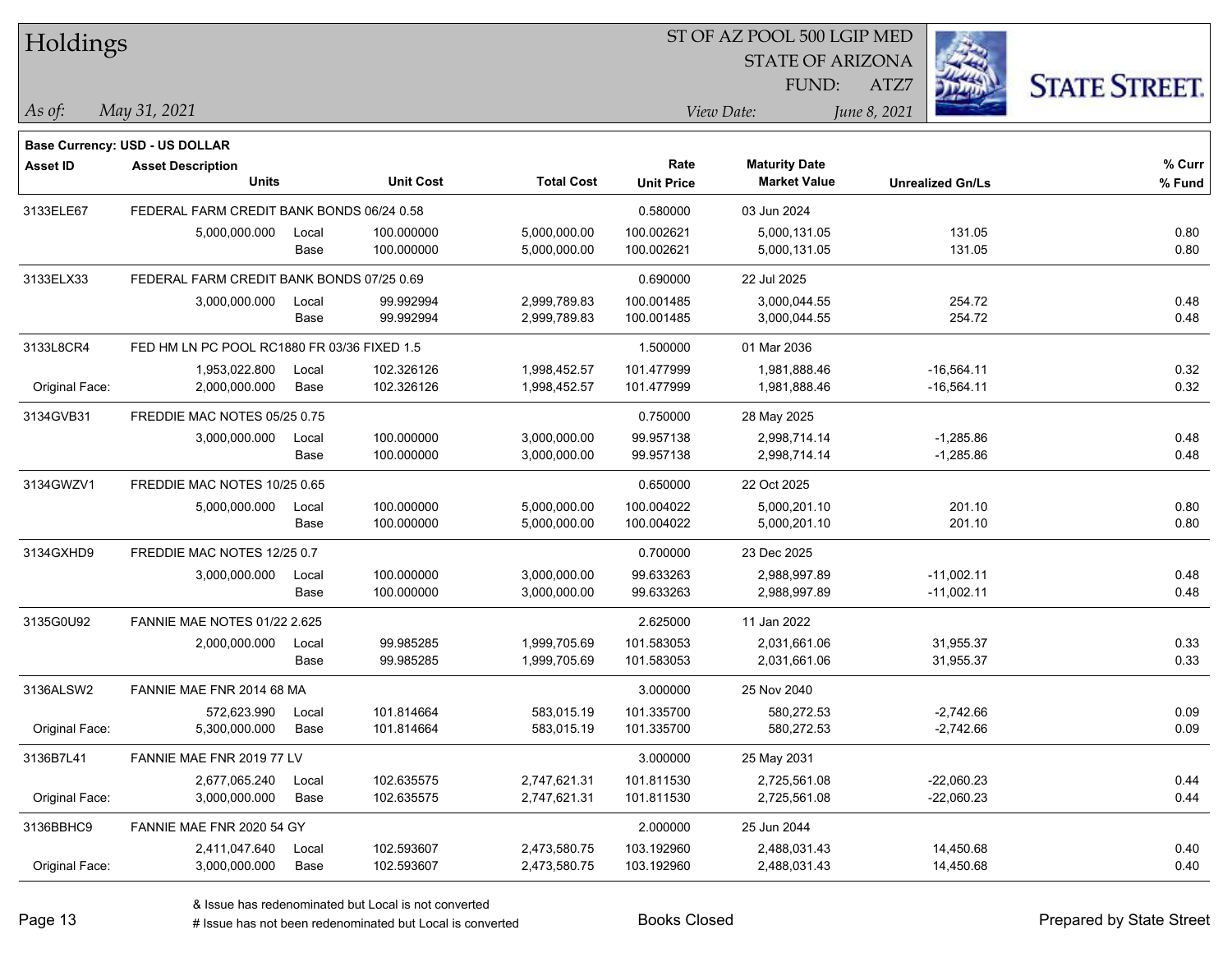| Holdings        |                                          |               |                          |                              |                           | ST OF AZ POOL 500 LGIP MED                  |                            |                      |
|-----------------|------------------------------------------|---------------|--------------------------|------------------------------|---------------------------|---------------------------------------------|----------------------------|----------------------|
|                 |                                          |               |                          |                              |                           | <b>STATE OF ARIZONA</b>                     |                            |                      |
|                 |                                          |               |                          |                              |                           | FUND:                                       | ATZ7                       | <b>STATE STREET.</b> |
| As of:          | May 31, 2021                             |               |                          |                              |                           | View Date:                                  | June 8, 2021               |                      |
|                 |                                          |               |                          |                              |                           |                                             |                            |                      |
|                 | <b>Base Currency: USD - US DOLLAR</b>    |               |                          |                              |                           |                                             |                            |                      |
| <b>Asset ID</b> | <b>Asset Description</b><br><b>Units</b> |               | <b>Unit Cost</b>         | <b>Total Cost</b>            | Rate<br><b>Unit Price</b> | <b>Maturity Date</b><br><b>Market Value</b> | <b>Unrealized Gn/Ls</b>    | $%$ Curr<br>% Fund   |
|                 | FANNIE MAE NOTES 07/25 0.6               |               |                          |                              |                           |                                             |                            |                      |
| 3136G4D75       |                                          |               | 100.000000               | 3,000,000.00                 | 0.600000<br>98.739280     | 29 Jul 2025                                 | $-37,821.60$               |                      |
|                 | 3,000,000.000                            | Local<br>Base | 100.000000               | 3,000,000.00                 | 98.739280                 | 2,962,178.40<br>2,962,178.40                | $-37,821.60$               | 0.47<br>0.47         |
|                 |                                          |               |                          |                              |                           |                                             |                            |                      |
| 3137BDYM2       | FREDDIE MAC FHR 4387 E                   |               |                          |                              | 2.000000                  | 15 Nov 2028                                 |                            |                      |
| Original Face:  | 1,881,618.430<br>8,190,000.000           | Local<br>Base | 99.830272<br>99.830272   | 1,878,424.80<br>1,878,424.80 | 102.943200<br>102.943200  | 1,936,998.22<br>1,936,998.22                | 58,573.42<br>58,573.42     | 0.31<br>0.31         |
|                 |                                          |               |                          |                              |                           |                                             |                            |                      |
| 3137BG5C9       | FREDDIE MAC FHR 4425 VL                  |               |                          |                              | 4.000000                  | 15 Mar 2026                                 |                            |                      |
| Original Face:  | 590,991.210<br>1,212,000.000             | Local<br>Base | 103.837785<br>103.837785 | 613,672.18<br>613,672.18     | 102.153410<br>102.153410  | 603,717.67<br>603,717.67                    | $-9,954.51$<br>$-9,954.51$ | 0.10<br>0.10         |
|                 |                                          |               |                          |                              |                           |                                             |                            |                      |
| 3137EAEC9       | FREDDIE MAC NOTES 08/21 1.125            |               |                          |                              | 1.125000                  | 12 Aug 2021                                 |                            |                      |
|                 | 2,000,000.000                            | Local<br>Base | 99.979969<br>99.979969   | 1,999,599.38<br>1,999,599.38 | 100.214836<br>100.214836  | 2,004,296.72<br>2,004,296.72                | 4,697.34<br>4,697.34       | 0.32<br>0.32         |
|                 |                                          |               |                          |                              |                           |                                             |                            |                      |
| 3137F8AW3       | FREDDIE MAC FHR 5058 BD                  |               |                          |                              | 3.000000                  | 25 Dec 2035                                 |                            |                      |
| Original Face:  | 1,785,075.240<br>2,000,000.000           | Local<br>Base | 102.563008<br>102.563008 | 1,830,826.87<br>1,830,826.87 | 102.269760<br>102.269760  | 1,825,592.16<br>1,825,592.16                | $-5,234.71$<br>$-5,234.71$ | 0.29<br>0.29         |
|                 |                                          |               |                          |                              |                           |                                             |                            |                      |
| 3137FVUG5       | FREDDIE MAC FHR 5016 BA                  |               |                          |                              | 2.000000                  | 25 Sep 2044                                 |                            |                      |
| Original Face:  | 2,210,107.590<br>3,000,000.000           | Local<br>Base | 102.641580<br>102.641580 | 2,268,489.34<br>2,268,489.34 | 103.075650<br>103.075650  | 2,278,082.76<br>2,278,082.76                | 9,593.42<br>9,593.42       | 0.36<br>0.36         |
|                 |                                          |               |                          |                              |                           |                                             |                            |                      |
| 3138MFUC9       | FNMA POOL AQ0578 FN 11/27 FIXED 2.5      |               |                          |                              | 2.500000                  | 01 Nov 2027                                 |                            |                      |
| Original Face:  | 292,832.010<br>1,500,000.000             | Local<br>Base | 100.978599<br>100.978599 | 295,697.66<br>295,697.66     | 104.970591<br>104.970591  | 307,387.49<br>307,387.49                    | 11,689.83<br>11,689.83     | 0.05<br>0.05         |
|                 |                                          |               |                          |                              |                           |                                             |                            |                      |
| 31403DHB8       | FNMA POOL 745526 FN 05/21 FIXED VAR      |               |                          |                              | 6.000000                  | 01 May 2021                                 |                            |                      |
| Original Face:  | 0.880<br>2,500,000.000                   | Local<br>Base | 101.136364<br>101.136364 | 0.89<br>0.89                 | 100.000000<br>100.000000  | 0.88<br>0.88                                | $-0.01$<br>$-0.01$         | 0.00<br>0.00         |
|                 |                                          |               |                          |                              |                           |                                             |                            |                      |
| 31412QBF5       | FNMA POOL 931638 FN 07/39 FIXED 4.5      |               |                          |                              | 4.500000                  | 01 Jul 2039                                 |                            |                      |
| Original Face:  | 38,772.130<br>983,845.000                | Local<br>Base | 101.359095<br>101.359095 | 39,299.08<br>39,299.08       | 111.823784<br>111.823784  | 43,356.46<br>43,356.46                      | 4,057.38<br>4,057.38       | 0.01<br>0.01         |
|                 |                                          |               |                          |                              |                           |                                             |                            |                      |
| 31413MFY8       | FNMA POOL 949383 FN 08/22 FIXED 6        |               |                          |                              | 6.000000                  | 01 Aug 2022                                 |                            |                      |
| Original Face:  | 8,434.040<br>1,800,000.000               | Local<br>Base | 100.163267<br>100.163267 | 8,447.81<br>8,447.81         | 102.019054<br>102.019054  | 8,604.33<br>8,604.33                        | 156.52<br>156.52           | 0.00<br>0.00         |
|                 |                                          |               |                          |                              |                           |                                             |                            |                      |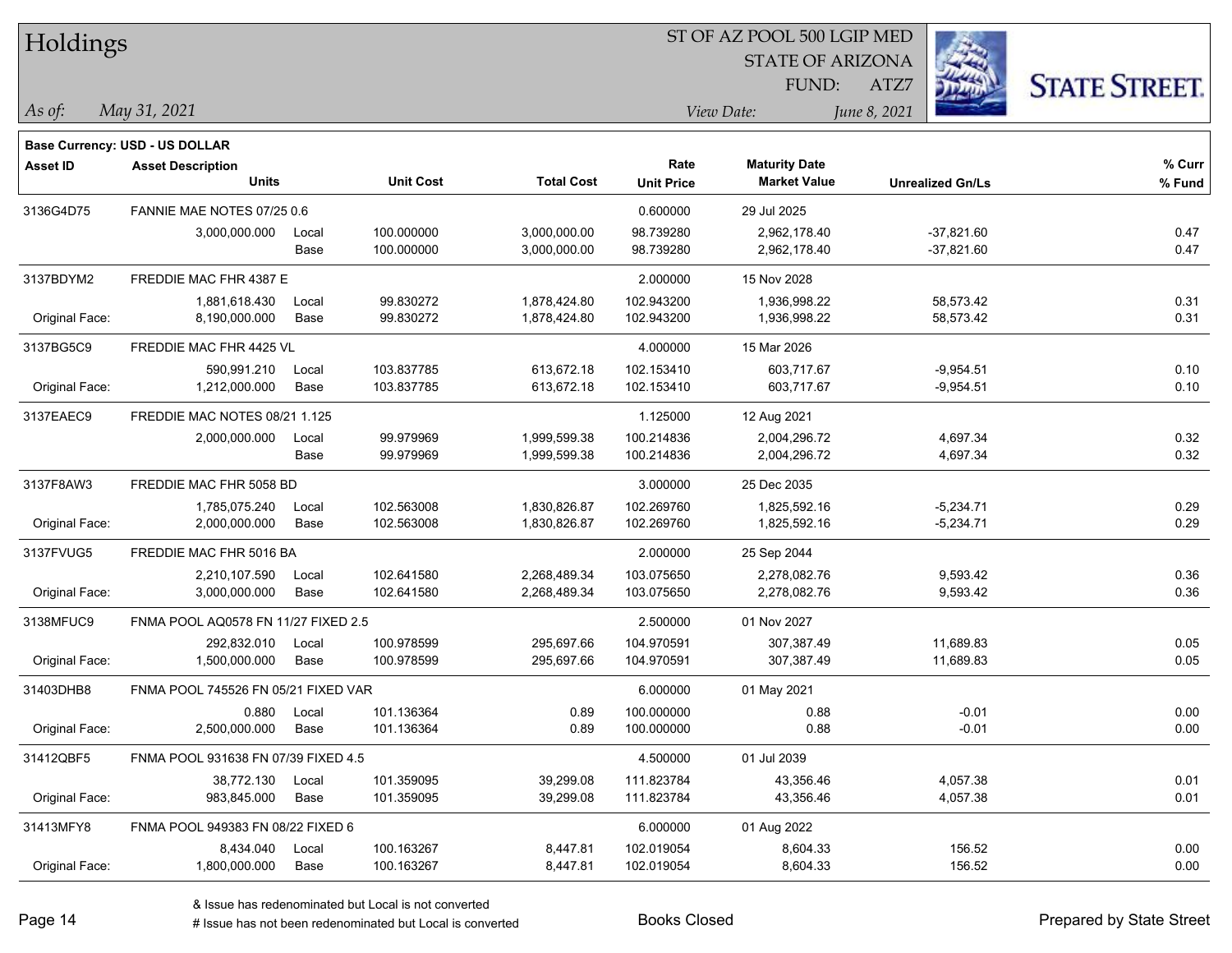| Holdings        |                                       |       |                  |                   |                   | ST OF AZ POOL 500 LGIP MED |                         |                      |
|-----------------|---------------------------------------|-------|------------------|-------------------|-------------------|----------------------------|-------------------------|----------------------|
|                 |                                       |       |                  |                   |                   | <b>STATE OF ARIZONA</b>    |                         |                      |
|                 |                                       |       |                  |                   |                   | FUND:                      | ATZ7                    | <b>STATE STREET.</b> |
| As of:          | May 31, 2021                          |       |                  |                   |                   | View Date:                 | June 8, 2021            |                      |
|                 | <b>Base Currency: USD - US DOLLAR</b> |       |                  |                   |                   |                            |                         |                      |
| <b>Asset ID</b> | <b>Asset Description</b>              |       |                  |                   | Rate              | <b>Maturity Date</b>       |                         | % Curr               |
|                 | <b>Units</b>                          |       | <b>Unit Cost</b> | <b>Total Cost</b> | <b>Unit Price</b> | <b>Market Value</b>        | <b>Unrealized Gn/Ls</b> | % Fund               |
| 31416XE97       | FNMA POOL AB1959 FN 12/40 FIXED 4     |       |                  |                   | 4.000000          | 01 Dec 2040                |                         |                      |
|                 | 876,022.990                           | Local | 103.443437       | 906,188.29        | 110.297296        | 966,229.67                 | 60,041.38               | 0.15                 |
| Original Face:  | 5,200,000.000                         | Base  | 103.443437       | 906,188.29        | 110.297296        | 966,229.67                 | 60,041.38               | 0.15                 |
| 31417AU98       | FNMA POOL AB4207 FN 01/27 FIXED 2.5   |       |                  |                   | 2.500000          | 01 Jan 2027                |                         |                      |
|                 | 328,663.080                           | Local | 101.065985       | 332,166.58        | 105.004694        | 345,111.66                 | 12,945.08               | 0.06                 |
| Original Face:  | 2,680,283.000                         | Base  | 101.065985       | 332,166.58        | 105.004694        | 345,111.66                 | 12,945.08               | 0.06                 |
| 31417CUR4       | FNMA POOL AB5991 FN 08/27 FIXED 2.5   |       |                  |                   | 2.500000          | 01 Aug 2027                |                         |                      |
|                 | 2,598,950.100                         | Local | 101.628694       | 2,641,279.04      | 104.891993        | 2,726,090.56               | 84,811.52               | 0.44                 |
| Original Face:  | 15,000,000.000                        | Base  | 101.628694       | 2,641,279.04      | 104.891993        | 2,726,090.56               | 84,811.52               | 0.44                 |
| 31417GSE7       | FNMA POOL AB9516 FN 05/28 FIXED 2.5   |       |                  |                   | 2.500000          | 01 May 2028                |                         |                      |
|                 | 950,131.270                           | Local | 100.924815       | 958,918.23        | 104.885813        | 996,552.91                 | 37,634.68               | 0.16                 |
| Original Face:  | 4,200,000.000                         | Base  | 100.924815       | 958,918.23        | 104.885813        | 996,552.91                 | 37,634.68               | 0.16                 |
| 31417SXR6       | FNMA POOL AC6087 FN 11/24 FIXED 5     |       |                  |                   | 5.000000          | 01 Nov 2024                |                         |                      |
|                 | 57,616.170                            | Local | 101.223042       | 58,320.84         | 104.253825        | 60,067.06                  | 1,746.22                | 0.01                 |
| Original Face:  | 1,500,000.000                         | Base  | 101.223042       | 58,320.84         | 104.253825        | 60,067.06                  | 1,746.22                | 0.01                 |
| 31417VTG8       | FNMA POOL AC8650 FN 01/25 FIXED 4     |       |                  |                   | 4.000000          | 01 Jan 2025                |                         |                      |
|                 | 76,958.910                            | Local | 100.762290       | 77,545.56         | 106.330558        | 81,830.84                  | 4,285.28                | 0.01                 |
| Original Face:  | 3,200,000.000                         | Base  | 100.762290       | 77,545.56         | 106.330558        | 81,830.84                  | 4,285.28                | 0.01                 |
| 31418ACU0       | FNMA POOL MA0982 FN 02/27 FIXED 3.5   |       |                  |                   | 3.500000          | 01 Feb 2027                |                         |                      |
|                 | 74,559.300                            | Local | 102.080478       | 76,110.49         | 106.897754        | 79,702.22                  | 3,591.73                | 0.01                 |
| Original Face:  | 765,534.000                           | Base  | 102.080478       | 76,110.49         | 106.897754        | 79,702.22                  | 3,591.73                | 0.01                 |
| 31418AHW1       | FNMA POOL MA1144 FN 08/27 FIXED 2.5   |       |                  |                   | 2.500000          | 01 Aug 2027                |                         |                      |
|                 | 690,713.980                           | Local | 101.625721       | 701,943.06        | 104.888523        | 724,479.69                 | 22,536.63               | 0.12                 |
| Original Face:  | 5,157,070.000                         | Base  | 101.625721       | 701,943.06        | 104.888523        | 724,479.69                 | 22,536.63               | 0.12                 |
| 31418RFS5       | FNMA POOL AD3776 FN 03/25 FIXED 4.5   |       |                  |                   | 4.500000          | 01 Mar 2025                |                         |                      |
|                 | 84,521.500                            | Local | 100.917009       | 85,296.57         | 105.438722        | 89,118.39                  | 3,821.82                | 0.01                 |
| Original Face:  | 5,000,000.000                         | Base  | 100.917009       | 85,296.57         | 105.438722        | 89,118.39                  | 3,821.82                | 0.01                 |
| 31419AJM0       | FNMA POOL AE0267 FN 08/25 FIXED VAR   |       |                  |                   | 4.000000          | 01 Aug 2025                |                         |                      |
|                 | 163,512.800                           | Local | 101.316668       | 165,665.72        | 106.447961        | 174,056.04                 | 8,390.32                | 0.03                 |
| Original Face:  | 5,000,000.000                         | Base  | 101.316668       | 165,665.72        | 106.447961        | 174,056.04                 | 8,390.32                | 0.03                 |

 $\frac{1}{2}$ 

 $\overline{\phantom{0}}$ 

 $\overline{\phantom{0}}$ 

÷.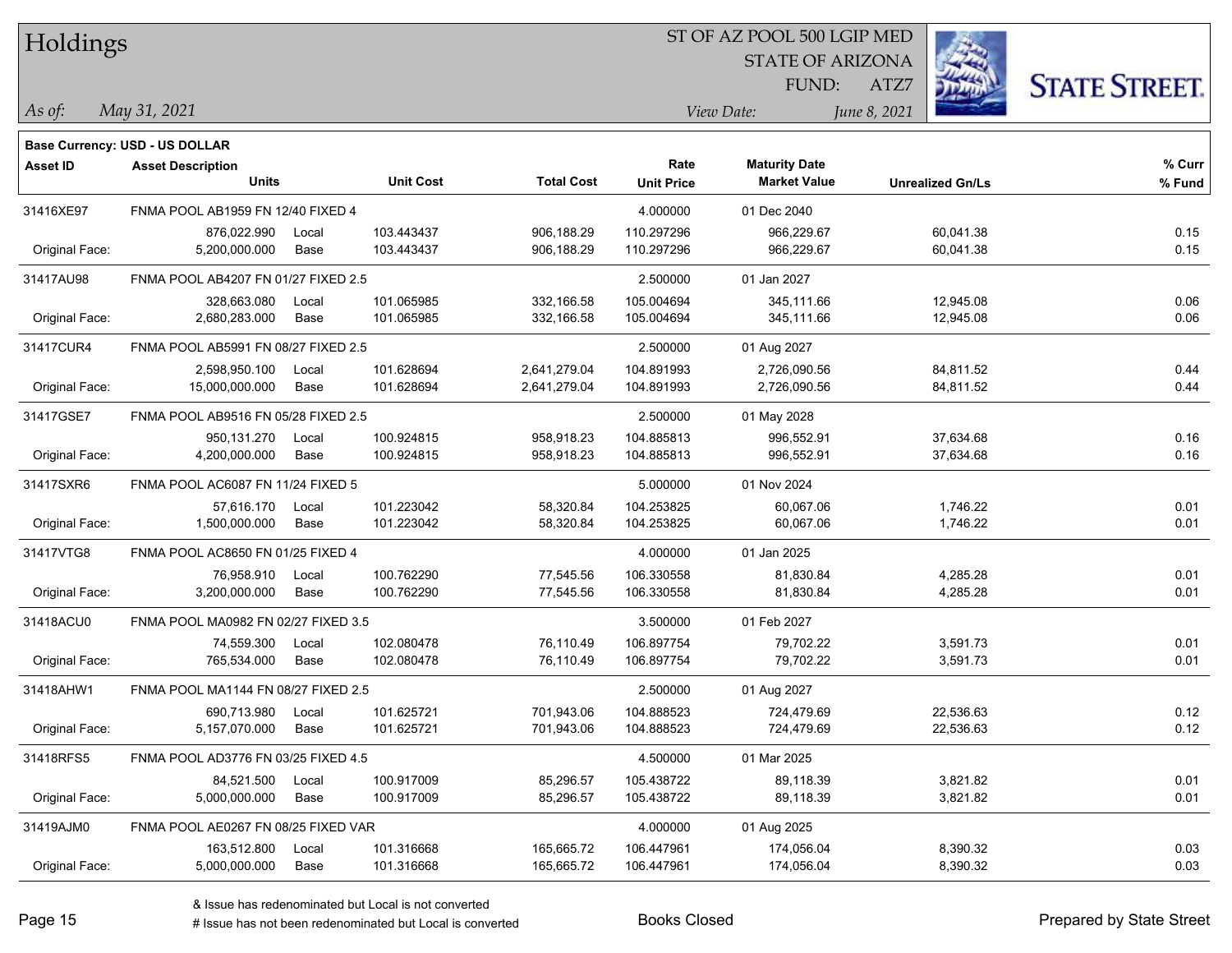| Holdings |  |
|----------|--|
|          |  |

#### ST OF AZ POOL 500 LGIP MED

STATE OF ARIZONA FUND:



**% Curr**

*May 31, 2021 As of: View Date: June 8, 2021*

**Base Currency: USD - US DOLLAR**

ATZ7

| Asset ID       | <b>Asset Description</b><br><b>Units</b>        |       | <b>Unit Cost</b> | <b>Total Cost</b> | Rate<br><b>Unit Price</b> | <b>Maturity Date</b><br><b>Market Value</b> | <b>Unrealized Gn/Ls</b> | % Curr<br>% Fund |
|----------------|-------------------------------------------------|-------|------------------|-------------------|---------------------------|---------------------------------------------|-------------------------|------------------|
| 31419BBT1      | FNMA POOL AE0949 FN 02/41 FIXED VAR             |       |                  |                   | 4.000000                  | 01 Feb 2041                                 |                         |                  |
|                | 218,235.000                                     | Local | 103.247431       | 225,322.03        | 109.637880                | 239,268.23                                  | 13,946.20               | 0.04             |
| Original Face: | 2,000,000.000                                   | Base  | 103.247431       | 225,322.03        | 109.637880                | 239,268.23                                  | 13,946.20               | 0.04             |
|                |                                                 |       |                  |                   |                           |                                             |                         |                  |
| 31419CZL0      | FNMA POOL AE2546 FN 09/40 FIXED 4.5             |       |                  |                   | 4.500000                  | 01 Sep 2040                                 |                         |                  |
|                | 124,899.800                                     | Local | 103.085393       | 128,753.45        | 111.820393                | 139,663.45                                  | 10,910.00               | 0.02             |
| Original Face: | 5,000,000.000                                   | Base  | 103.085393       | 128,753.45        | 111.820393                | 139,663.45                                  | 10,910.00               | 0.02             |
| 31419JM47      | FNMA POOL AE7578 FN 11/40 FIXED 4.5             |       |                  |                   | 4.500000                  | 01 Nov 2040                                 |                         |                  |
|                | 1,386,948.250                                   | Local | 106.110962       | 1,471,704.13      | 111.872103                | 1,551,608.17                                | 79,904.04               | 0.25             |
| Original Face: | 14,750,000.000                                  | Base  | 106.110962       | 1,471,704.13      | 111.872103                | 1,551,608.17                                | 79,904.04               | 0.25             |
| 31419KU78      | FNMA POOL AE8705 FN 11/25 FIXED 3               |       |                  |                   | 3.000000                  | 01 Nov 2025                                 |                         |                  |
|                | 101,124.180                                     | Local | 100.759353       | 101,892.07        | 105.393752                | 106,578.57                                  | 4,686.50                | 0.02             |
| Original Face: | 2,000,000.000                                   | Base  | 100.759353       | 101,892.07        | 105.393752                | 106,578.57                                  | 4,686.50                | 0.02             |
| 341081GD3      | FLORIDA POWER + LIGHT CO SR UNSECURED 05/23 VAR |       |                  |                   | 0.260000                  | 10 May 2023                                 |                         |                  |
|                | 3,000,000.000                                   | Local | 100.000000       | 3,000,000.00      | 100.053900                | 3,001,617.00                                | 1,617.00                | 0.48             |
|                |                                                 | Base  | 100.000000       | 3,000,000.00      | 100.053900                | 3,001,617.00                                | 1,617.00                | 0.48             |
| 375558BU6      | GILEAD SCIENCES INC SR UNSECURED 09/21 VAR      |       |                  |                   | 0.332000                  | 17 Sep 2021                                 |                         |                  |
|                | 5,000,000.000                                   | Local | 100.000000       | 5,000,000.00      | 100.023714                | 5,001,185.70                                | 1,185.70                | 0.80             |
|                |                                                 | Base  | 100.000000       | 5,000,000.00      | 100.023714                | 5,001,185.70                                | 1,185.70                | 0.80             |
| 38141GXZ2      | GOLDMAN SACHS GROUP INC SR UNSECURED 03/24 VAR  |       |                  |                   | 0.673000                  | 08 Mar 2024                                 |                         |                  |
|                | 3,000,000.000                                   | Local | 100.000000       | 3,000,000.00      | 100.284716                | 3.008.541.48                                | 8,541.48                | 0.48             |
|                |                                                 | Base  | 100.000000       | 3,000,000.00      | 100.284716                | 3,008,541.48                                | 8,541.48                | 0.48             |
| 38150AEH4      | GOLDMAN SACHS GROUP INC SR UNSECURED 11/25 VAR  |       |                  |                   | 0.800000                  | 24 Nov 2025                                 |                         |                  |
|                | 3,000,000.000                                   | Local | 100.000000       | 3,000,000.00      | 98.612807                 | 2,958,384.21                                | -41,615.79              | 0.47             |
|                |                                                 | Base  | 100.000000       | 3,000,000.00      | 98.612807                 | 2,958,384.21                                | -41,615.79              | 0.47             |
| 38150AFG5      | GOLDMAN SACHS GROUP INC SR UNSECURED 04/26 VAR  |       |                  |                   | 1.350000                  | 30 Apr 2026                                 |                         |                  |
|                | 3,000,000.000                                   | Local | 100.000000       | 3,000,000.00      | 99.816509                 | 2,994,495.27                                | $-5,504.73$             | 0.48             |
|                |                                                 | Base  | 100.000000       | 3,000,000.00      | 99.816509                 | 2,994,495.27                                | $-5,504.73$             | 0.48             |
| 38378KBF5      | GOVERNMENT NATIONAL MORTGAGE A GNR 2013 30 A    |       |                  |                   | 1.500000                  | 16 May 2042                                 |                         |                  |
|                | 1,061,217.040                                   | Local | 98.942308        | 1,049,992.63      | 100.675270                | 1,068,383.12                                | 18,390.49               | 0.17             |
| Original Face: | 4,000,000.000                                   | Base  | 98.942308        | 1,049,992.63      | 100.675270                | 1,068,383.12                                | 18,390.49               | 0.17             |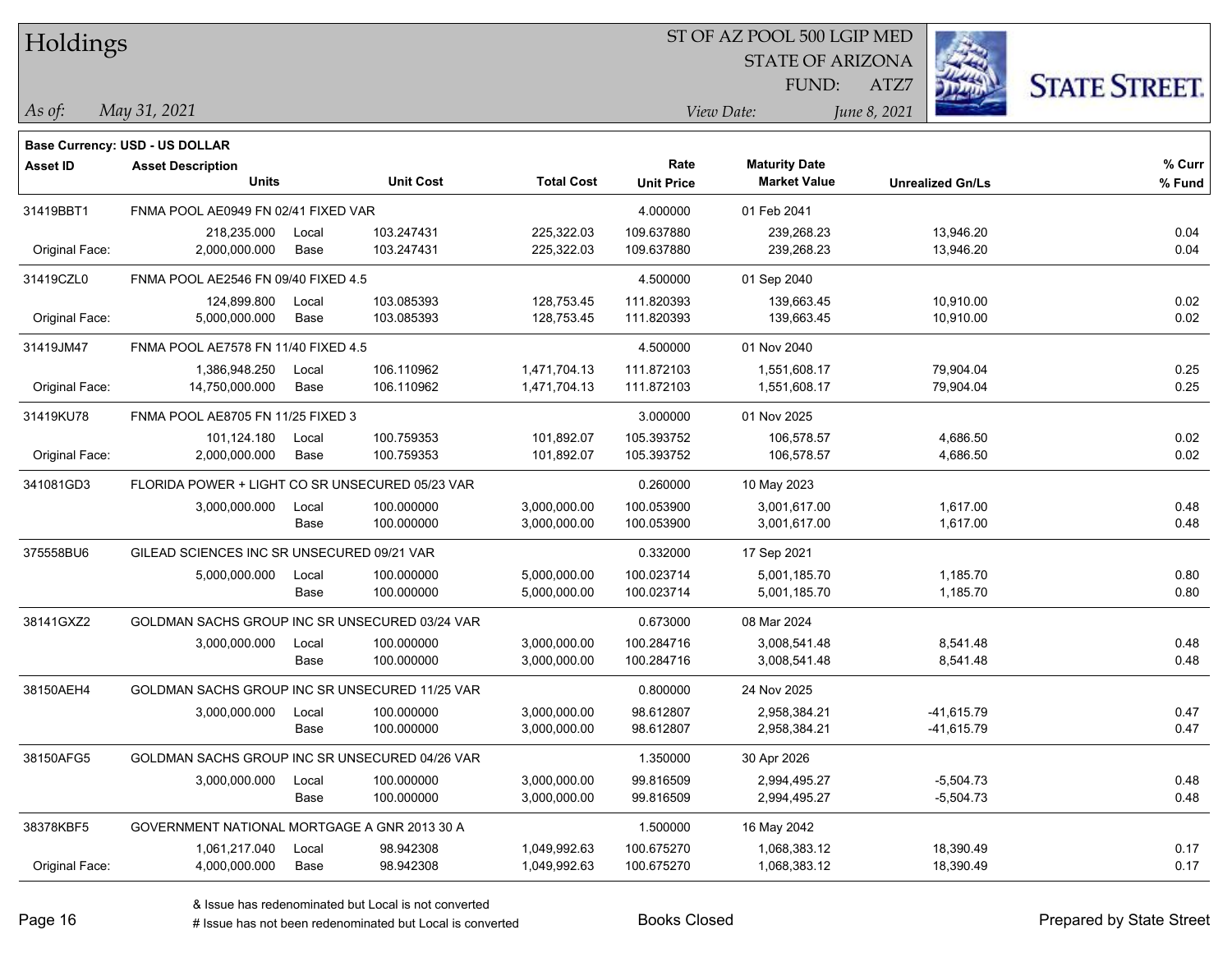| Holdings |
|----------|
|          |

### ST OF AZ POOL 500 LGIP MED

STATE OF ARIZONA FUND:



*May 31, 2021 As of: View Date: June 8, 2021*

ATZ7

|                | Base Currency: USD - US DOLLAR                  |       |                  |                   |                   |                      |                         |        |
|----------------|-------------------------------------------------|-------|------------------|-------------------|-------------------|----------------------|-------------------------|--------|
| Asset ID       | <b>Asset Description</b>                        |       |                  |                   | Rate              | <b>Maturity Date</b> |                         | % Curr |
|                | <b>Units</b>                                    |       | <b>Unit Cost</b> | <b>Total Cost</b> | <b>Unit Price</b> | <b>Market Value</b>  | <b>Unrealized Gn/Ls</b> | % Fund |
| 38378KDJ5      | GOVERNMENT NATIONAL MORTGAGE A GNR 2013 46 AB   |       |                  |                   | 1.723000          | 16 Aug 2042          |                         |        |
|                | 199,176.340                                     | Local | 99.199950        | 197,582.83        | 100.731810        | 200,633.93           | 3,051.10                | 0.03   |
| Original Face: | 1,900,000.000                                   | Base  | 99.199950        | 197,582.83        | 100.731810        | 200,633.93           | 3,051.10                | 0.03   |
| 38379KTC2      | GOVERNMENT NATIONAL MORTGAGE A GNR 2015 85 AF   |       |                  |                   | 2.400000          | 16 May 2044          |                         |        |
|                | 870,714.270                                     | Local | 99.592147        | 867,163.04        | 101.467470        | 883,491.74           | 16,328.70               | 0.14   |
| Original Face: | 3,050,000.000                                   | Base  | 99.592147        | 867,163.04        | 101.467470        | 883,491.74           | 16,328.70               | 0.14   |
| 38379U5P7      | GOVERNMENT NATIONAL MORTGAGE A GNR 2017 20 AG   |       |                  |                   | 2.000000          | 16 Aug 2048          |                         |        |
|                | 1,566,111.450                                   | Local | 99.351023        | 1,555,947.75      | 101.732730        | 1,593,247.93         | 37,300.18               | 0.26   |
| Original Face: | 3,000,000.000                                   | Base  | 99.351023        | 1,555,947.75      | 101.732730        | 1,593,247.93         | 37,300.18               | 0.26   |
| 38380LD26      | GOVERNMENT NATIONAL MORTGAGE A GNR 2019 H15 GA  |       |                  |                   | 2.250000          | 20 Aug 2069          |                         |        |
|                | 1,326,466.070                                   | Local | 102.857012       | 1,364,363.37      | 103.805228        | 1,376,941.13         | 12,577.76               | 0.22   |
| Original Face: | 3,000,000.000                                   | Base  | 102.857012       | 1,364,363.37      | 103.805228        | 1,376,941.13         | 12,577.76               | 0.22   |
| 38380LN25      | GOVERNMENT NATIONAL MORTGAGE A GNR 2019 H18 KA  |       |                  |                   | 2.200000          | 20 Nov 2069          |                         |        |
|                | 630,712.220                                     | Local | 100.409231       | 633,293.29        | 103.103923        | 650,289.04           | 16,995.75               | 0.10   |
| Original Face: | 1,000,000.000                                   | Base  | 100.409231       | 633,293.29        | 103.103923        | 650,289.04           | 16,995.75               | 0.10   |
| 41284NAB6      | HARLEY DAVIDSON MOTORCYCLE TRU HDMOT 2021 A A2  |       |                  |                   | 0.220000          | 15 Apr 2024          |                         |        |
|                | 2,750,000.000                                   | Local | 99.990985        | 2,749,752.10      | 100.037780        | 2,751,038.95         | 1,286.85                | 0.44   |
| Original Face: | 2,750,000.000                                   | Base  | 99.990985        | 2,749,752.10      | 100.037780        | 2,751,038.95         | 1,286.85                | 0.44   |
| 438516CD6      | HONEYWELL INTERNATIONAL SR UNSECURED 08/22 VAR  |       |                  |                   | 0.379630          | 19 Aug 2022          |                         |        |
|                | 3,000,000.000                                   | Local | 100.000000       | 3,000,000.00      | 100.059932        | 3,001,797.96         | 1,797.96                | 0.48   |
|                |                                                 | Base  | 100.000000       | 3,000,000.00      | 100.059932        | 3,001,797.96         | 1,797.96                | 0.48   |
| 45818WCL8      | INTER AMERICAN DEVEL BK SR UNSECURED 07/23 2.53 |       |                  |                   | 2.530000          | 06 Jul 2023          |                         |        |
|                | 2,000,000.000                                   | Local | 100.000000       | 2,000,000.00      | 100.232881        | 2,004,657.62         | 4,657.62                | 0.32   |
|                |                                                 | Base  | 100.000000       | 2,000,000.00      | 100.232881        | 2,004,657.62         | 4,657.62                | 0.32   |
| 459058HC0      | INTL BK RECON + DEVELOP SR UNSECURED 08/24 VAR  |       |                  |                   | 0.310000          | 06 Aug 2024          |                         |        |
|                | 3,000,000.000                                   | Local | 100.061831       | 3,001,854.94      | 100.516000        | 3,015,480.00         | 13,625.06               | 0.48   |
|                |                                                 | Base  | 100.061831       | 3,001,854.94      | 100.516000        | 3,015,480.00         | 13,625.06               | 0.48   |
| 45905U5V2      | INTL BK RECON + DEVELOP SR UNSECURED 01/25 1.7  |       |                  |                   | 1.700000          | 31 Jan 2025          |                         |        |
|                | 5,000,000.000                                   | Local | 100.000000       | 5,000,000.00      | 100.499419        | 5,024,970.95         | 24,970.95               | 0.81   |
|                |                                                 | Base  | 100.000000       | 5,000,000.00      | 100.499419        | 5,024,970.95         | 24,970.95               | 0.81   |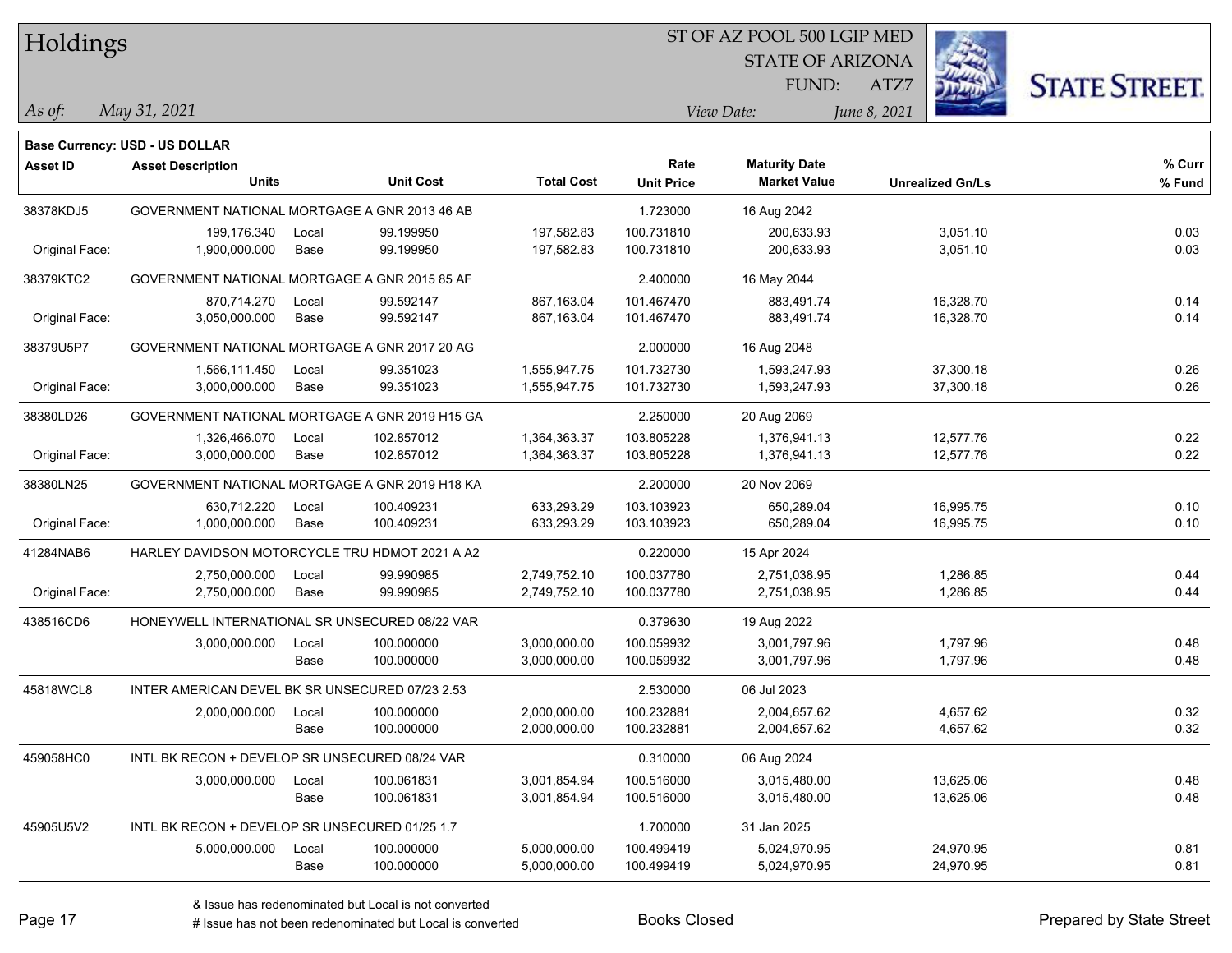| Holdings        |                                                    |       |                  |                   |                   | ST OF AZ POOL 500 LGIP MED |                         |                      |
|-----------------|----------------------------------------------------|-------|------------------|-------------------|-------------------|----------------------------|-------------------------|----------------------|
|                 |                                                    |       |                  |                   |                   | <b>STATE OF ARIZONA</b>    |                         |                      |
|                 |                                                    |       |                  |                   |                   | FUND:                      | ATZ7                    | <b>STATE STREET.</b> |
| $\vert$ As of:  | May 31, 2021                                       |       |                  |                   |                   | View Date:                 | June 8, 2021            |                      |
|                 | <b>Base Currency: USD - US DOLLAR</b>              |       |                  |                   |                   |                            |                         |                      |
| <b>Asset ID</b> | <b>Asset Description</b>                           |       |                  |                   | Rate              | <b>Maturity Date</b>       |                         | % Curr               |
|                 | <b>Units</b>                                       |       | <b>Unit Cost</b> | <b>Total Cost</b> | <b>Unit Price</b> | <b>Market Value</b>        | <b>Unrealized Gn/Ls</b> | % Fund               |
| 46625HRL6       | JPMORGAN CHASE + CO SR UNSECURED 05/23 2.7         |       |                  |                   | 2.700000          | 18 May 2023                |                         |                      |
|                 | 3,000,000.000                                      | Local | 99.239693        | 2,977,190.79      | 104.351107        | 3,130,533.21               | 153,342.42              | 0.50                 |
|                 |                                                    | Base  | 99.239693        | 2,977,190.79      | 104.351107        | 3,130,533.21               | 153,342.42              | 0.50                 |
| 478160CN2       | JOHNSON + JOHNSON SR UNSECURED 09/25 0.55          |       |                  |                   | 0.550000          | 01 Sep 2025                |                         |                      |
|                 | 2,000,000.000                                      | Local | 99.907937        | 1,998,158.73      | 99.494018         | 1,989,880.36               | $-8,278.37$             | 0.32                 |
|                 |                                                    | Base  | 99.907937        | 1,998,158.73      | 99.494018         | 1,989,880.36               | $-8,278.37$             | 0.32                 |
| 48128GG79       | JPMORGAN CHASE + CO SR UNSECURED 08/24 2.25        |       |                  |                   | 2.250000          | 30 Aug 2024                |                         |                      |
|                 | 5,000,000.000                                      | Local | 100.000000       | 5,000,000.00      | 100.249216        | 5,012,460.80               | 12,460.80               | 0.80                 |
|                 |                                                    | Base  | 100.000000       | 5,000,000.00      | 100.249216        | 5,012,460.80               | 12,460.80               | 0.80                 |
| 48128GM49       | JPMORGAN CHASE + CO SR UNSECURED 11/24 VAR         |       |                  |                   | 2.300000          | 27 Nov 2024                |                         |                      |
|                 | 3,000,000.000                                      | Local | 100.000000       | 3,000,000.00      | 99.973607         | 2,999,208.21               | $-791.79$               | 0.48                 |
|                 |                                                    | Base  | 100.000000       | 3,000,000.00      | 99.973607         | 2,999,208.21               | $-791.79$               | 0.48                 |
| 48128GV56       | JPMORGAN CHASE + CO SR UNSECURED 08/25 0.8         |       |                  |                   | 0.800000          | 18 Aug 2025                |                         |                      |
|                 | 2,000,000.000                                      | Local | 100.000000       | 2,000,000.00      | 97.461341         | 1,949,226.82               | $-50,773.18$            | 0.31                 |
|                 |                                                    | Base  | 100.000000       | 2,000,000.00      | 97.461341         | 1,949,226.82               | $-50,773.18$            | 0.31                 |
| 49327M2Z6       | KEY BANK NA SR UNSECURED 03/23 1.25                |       |                  |                   | 1.250000          | 10 Mar 2023                |                         |                      |
|                 | 3,000,000.000                                      | Local | 99.973608        | 2,999,208.23      | 101.683190        | 3,050,495.70               | 51,287.47               | 0.49                 |
|                 |                                                    | Base  | 99.973608        | 2,999,208.23      | 101.683190        | 3,050,495.70               | 51,287.47               | 0.49                 |
| 59217GEE5       | MET LIFE GLOB FUNDING I SECURED 144A 01/23 1.95    |       |                  |                   | 1.950000          | 13 Jan 2023                |                         |                      |
|                 | 3,000,000.000                                      | Local | 99.976813        | 2,999,304.39      | 102.695574        | 3,080,867.22               | 81,562.83               | 0.49                 |
|                 |                                                    | Base  | 99.976813        | 2,999,304.39      | 102.695574        | 3,080,867.22               | 81,562.83               | 0.49                 |
| 59217GEK1       | MET LIFE GLOB FUNDING I SECURED 144A 09/23 0.45    |       |                  |                   | 0.450000          | 01 Sep 2023                |                         |                      |
|                 | 2,335,000.000                                      | Local | 99.989040        | 2,334,744.08      | 100.014526        | 2,335,339.18               | 595.10                  | 0.37                 |
|                 |                                                    | Base  | 99.989040        | 2,334,744.08      | 100.014526        | 2,335,339.18               | 595.10                  | 0.37                 |
| 63743HEU2       | NATIONAL RURAL UTIL COOP SR UNSECURED 02/24 0.35   |       |                  |                   | 0.350000          | 08 Feb 2024                |                         |                      |
|                 | 5,000,000.000                                      | Local | 99.938121        | 4,996,906.03      | 99.818734         | 4,990,936.70               | $-5,969.33$             | 0.80                 |
|                 |                                                    | Base  | 99.938121        | 4,996,906.03      | 99.818734         | 4,990,936.70               | $-5,969.33$             | 0.80                 |
| 637639AB1       | NATIONAL SECS CLEARING SR UNSECURED 144A 04/25 1.5 |       |                  |                   | 1.500000          | 23 Apr 2025                |                         |                      |
|                 | 3,000,000.000                                      | Local | 99.847339        | 2,995,420.16      | 102.226227        | 3,066,786.81               | 71,366.65               | 0.49                 |
|                 |                                                    | Base  | 99.847339        | 2,995,420.16      | 102.226227        | 3,066,786.81               | 71,366.65               | 0.49                 |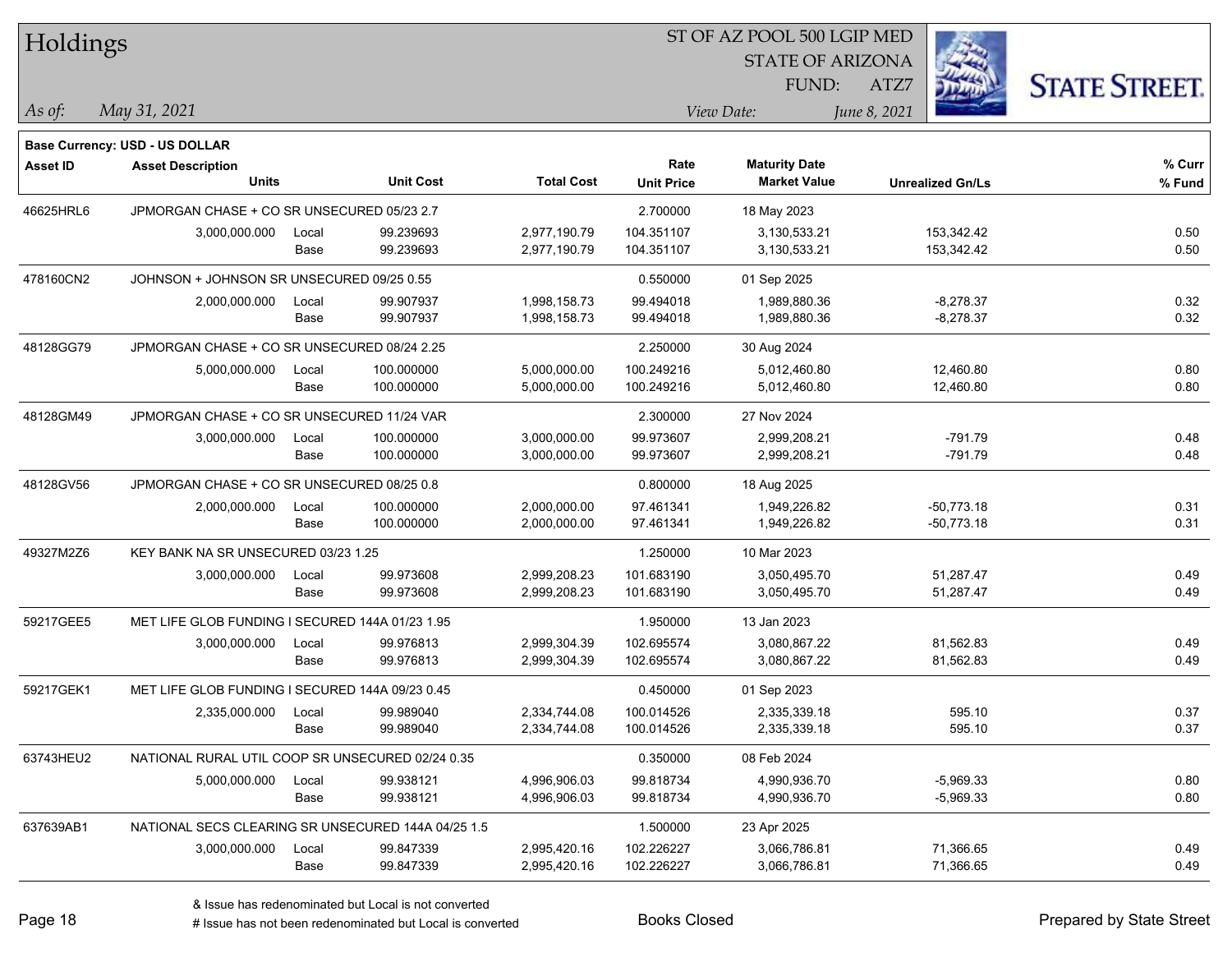| Holdings        |                                                    |       |                  |                   |                   | ST OF AZ POOL 500 LGIP MED |              |                         |                      |
|-----------------|----------------------------------------------------|-------|------------------|-------------------|-------------------|----------------------------|--------------|-------------------------|----------------------|
|                 |                                                    |       |                  |                   |                   | <b>STATE OF ARIZONA</b>    |              |                         |                      |
|                 |                                                    |       |                  |                   |                   | FUND:                      | ATZ7         |                         | <b>STATE STREET.</b> |
| As of:          | May 31, 2021                                       |       |                  |                   |                   | View Date:                 | June 8, 2021 |                         |                      |
|                 | <b>Base Currency: USD - US DOLLAR</b>              |       |                  |                   |                   |                            |              |                         |                      |
| <b>Asset ID</b> | <b>Asset Description</b>                           |       |                  |                   | Rate              | <b>Maturity Date</b>       |              |                         | % Curr               |
|                 | <b>Units</b>                                       |       | <b>Unit Cost</b> | <b>Total Cost</b> | <b>Unit Price</b> | <b>Market Value</b>        |              | <b>Unrealized Gn/Ls</b> | % Fund               |
| 637639AC9       | NATIONAL SECS CLEARING SR UNSECURED 144A 12/23 0.4 |       |                  |                   | 0.400000          | 07 Dec 2023                |              |                         |                      |
|                 | 2,000,000.000                                      | Local | 99.895657        | 1,997,913.14      | 100.200410        | 2,004,008.20               |              | 6,095.06                | 0.32                 |
|                 |                                                    | Base  | 99.895657        | 1,997,913.14      | 100.200410        | 2,004,008.20               |              | 6,095.06                | 0.32                 |
| 641062AQ7       | NESTLE HOLDINGS INC COMPANY GUAR 144A 01/24 0.375  |       |                  |                   | 0.375000          | 15 Jan 2024                |              |                         |                      |
|                 | 5,000,000.000                                      | Local | 99.810289        | 4,990,514.46      | 99.712196         | 4,985,609.80               |              | -4,904.66               | 0.80                 |
|                 |                                                    | Base  | 99.810289        | 4,990,514.46      | 99.712196         | 4,985,609.80               |              | $-4,904.66$             | 0.80                 |
| 64952WDL4       | NEW YORK LIFE GLOBAL FDG SECURED 144A 01/25 2      |       |                  |                   | 2.000000          | 22 Jan 2025                |              |                         |                      |
|                 | 5,000,000.000                                      | Local | 99.738462        | 4,986,923.12      | 103.672292        | 5,183,614.60               |              | 196,691.48              | 0.83                 |
|                 |                                                    | Base  | 99.738462        | 4,986,923.12      | 103.672292        | 5,183,614.60               |              | 196,691.48              | 0.83                 |
| 65339KAS9       | NEXTERA ENERGY CAPITAL COMPANY GUAR 09/21 2.403    |       |                  |                   | 2.403000          | 01 Sep 2021                |              |                         |                      |
|                 | 5,000,000.000                                      | Local | 100.527284       | 5,026,364.18      | 100.570524        | 5,028,526.20               |              | 2,162.02                | 0.81                 |
|                 |                                                    | Base  | 100.527284       | 5,026,364.18      | 100.570524        | 5,028,526.20               |              | 2,162.02                | 0.81                 |
| 65339KBU3       | NEXTERA ENERGY CAPITAL COMPANY GUAR 03/23 0.65     |       |                  |                   | 0.650000          | 01 Mar 2023                |              |                         |                      |
|                 | 4,000,000.000                                      | Local | 99.991065        | 3,999,642.58      | 100.496920        | 4,019,876.80               |              | 20,234.22               | 0.64                 |
|                 |                                                    | Base  | 99.991065        | 3,999,642.58      | 100.496920        | 4,019,876.80               |              | 20,234.22               | 0.64                 |
| 68389XCC7       | ORACLE CORP SR UNSECURED 03/26 1.65                |       |                  |                   | 1.650000          | 25 Mar 2026                |              |                         |                      |
|                 | 2,000,000.000                                      | Local | 99.953841        | 1,999,076.82      | 101.300610        | 2,026,012.20               |              | 26,935.38               | 0.32                 |
|                 |                                                    | Base  | 99.953841        | 1,999,076.82      | 101.300610        | 2,026,012.20               |              | 26,935.38               | 0.32                 |
| 713448FB9       | PEPSICO INC SR UNSECURED 10/23 0.4                 |       |                  |                   | 0.400000          | 07 Oct 2023                |              |                         |                      |
|                 | 2,000,000.000                                      | Local | 99.955337        | 1,999,106.74      | 100.281679        | 2,005,633.58               |              | 6,526.84                | 0.32                 |
|                 |                                                    | Base  | 99.955337        | 1,999,106.74      | 100.281679        | 2,005,633.58               |              | 6,526.84                | 0.32                 |
| 723484AH4       | PINNACLE WEST CAPITAL SR UNSECURED 06/25 1.3       |       |                  |                   | 1.300000          | 15 Jun 2025                |              |                         |                      |
|                 | 3,000,000.000 Local                                |       | 99.991946        | 2,999,758.39      | 100.997740        | 3,029,932.20               |              | 30,173.81               | 0.49                 |
|                 |                                                    | Base  | 99.991946        | 2,999,758.39      | 100.997740        | 3,029,932.20               |              | 30,173.81               | 0.49                 |
| 74256LEM7       | PRINCIPAL LFE GLB FND II SECURED 144A 04/24 VAR    |       |                  |                   | 0.460000          | 12 Apr 2024                |              |                         |                      |
|                 | 2,500,000.000                                      | Local | 100.000000       | 2,500,000.00      | 100.206185        | 2,505,154.63               |              | 5,154.63                | 0.40                 |
|                 |                                                    | Base  | 100.000000       | 2,500,000.00      | 100.206185        | 2,505,154.63               |              | 5,154.63                | 0.40                 |
| 742718FP9       | PROCTER + GAMBLE CO/THE SR UNSECURED 04/26 1       |       |                  |                   | 1.000000          | 23 Apr 2026                |              |                         |                      |
|                 | 2,000,000.000                                      | Local | 99.961833        | 1,999,236.66      | 100.828532        | 2,016,570.64               |              | 17,333.98               | 0.32                 |
|                 |                                                    | Base  | 99.961833        | 1,999,236.66      | 100.828532        | 2,016,570.64               |              | 17,333.98               | 0.32                 |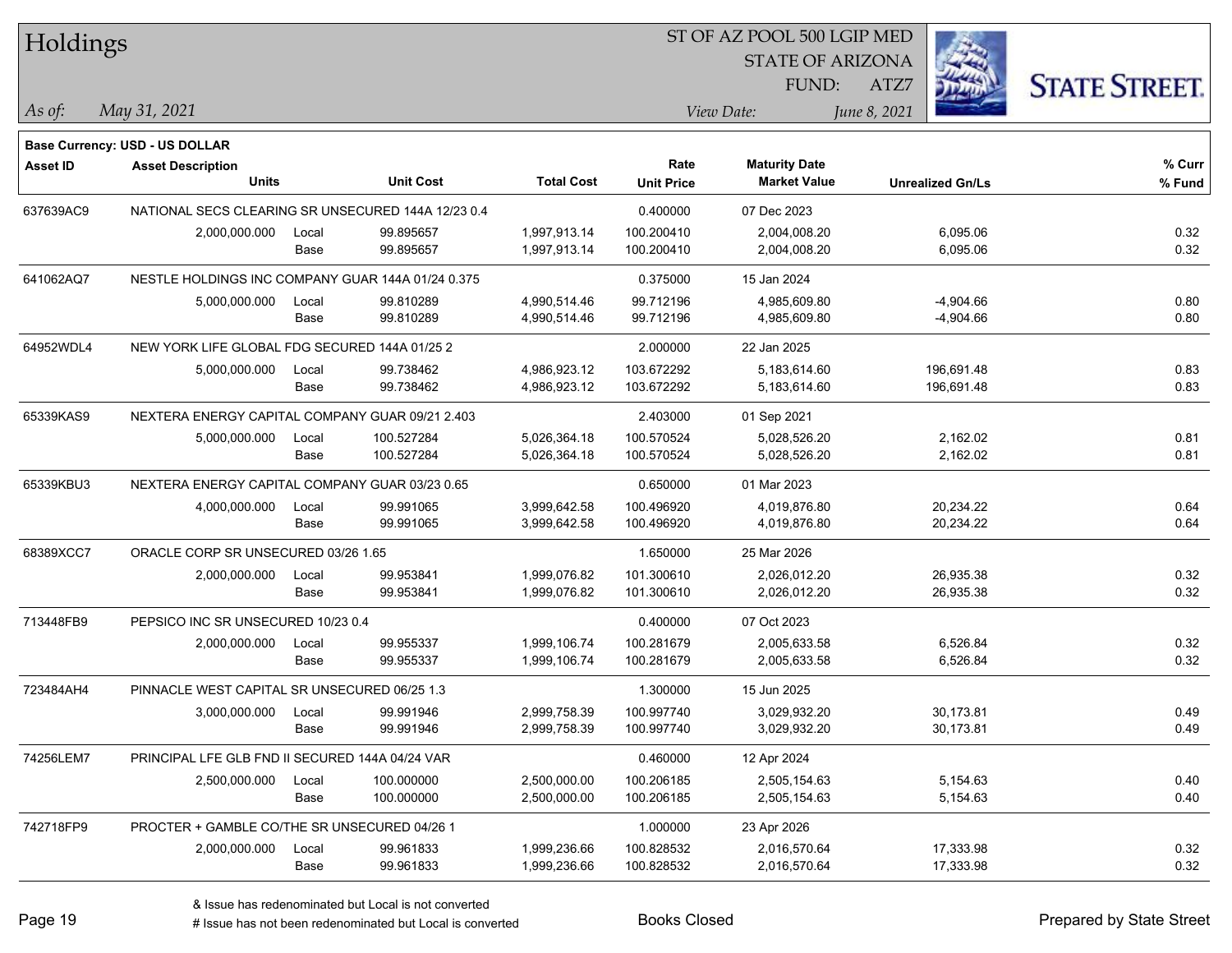| Holdings        |                                                |       |                  |                   |                   | ST OF AZ POOL 500 LGIP MED |                         |                      |
|-----------------|------------------------------------------------|-------|------------------|-------------------|-------------------|----------------------------|-------------------------|----------------------|
|                 |                                                |       |                  |                   |                   | <b>STATE OF ARIZONA</b>    |                         |                      |
|                 |                                                |       |                  |                   |                   | FUND:                      | ATZ7                    | <b>STATE STREET.</b> |
| $\vert$ As of:  | May 31, 2021                                   |       |                  |                   |                   | View Date:                 | June 8, 2021            |                      |
|                 | <b>Base Currency: USD - US DOLLAR</b>          |       |                  |                   |                   |                            |                         |                      |
| <b>Asset ID</b> | <b>Asset Description</b>                       |       |                  |                   | Rate              | <b>Maturity Date</b>       |                         | % Curr               |
|                 | <b>Units</b>                                   |       | <b>Unit Cost</b> | <b>Total Cost</b> | <b>Unit Price</b> | <b>Market Value</b>        | <b>Unrealized Gn/Ls</b> | % Fund               |
| 771196BR2       | ROCHE HOLDINGS INC COMPANY GUAR 144A 03/24 VAR |       |                  |                   | 0.250000          | 05 Mar 2024                |                         |                      |
|                 | 3,000,000.000                                  | Local | 100.000000       | 3,000,000.00      | 100.338022        | 3,010,140.66               | 10,140.66               | 0.48                 |
|                 |                                                | Base  | 100.000000       | 3,000,000.00      | 100.338022        | 3,010,140.66               | 10,140.66               | 0.48                 |
| 78013XGQ5       | ROYAL BANK OF CANADA SR UNSECURED 03/23 VAR    |       |                  |                   | 0.575500          | 06 Mar 2023                |                         |                      |
|                 | 5,000,000.000                                  | Local | 100.000000       | 5,000,000.00      | 100.093339        | 5,004,666.95               | 4,666.95                | 0.80                 |
|                 |                                                | Base  | 100.000000       | 5,000,000.00      | 100.093339        | 5,004,666.95               | 4,666.95                | 0.80                 |
| 78014RAQ3       | ROYAL BANK OF CANADA SR UNSECURED 10/21 VAR    |       |                  |                   | 3.000000          | 22 Oct 2021                |                         |                      |
|                 | 2,000,000.000                                  | Local | 100.000000       | 2,000,000.00      | 100.996454        | 2,019,929.08               | 19,929.08               | 0.32                 |
|                 |                                                | Base  | 100.000000       | 2,000,000.00      | 100.996454        | 2,019,929.08               | 19,929.08               | 0.32                 |
| 78014RBY5       | ROYAL BANK OF CANADA SR UNSECURED 01/25 2.2    |       |                  |                   | 2.200000          | 31 Jan 2025                |                         |                      |
|                 | 3,460,000.000                                  | Local | 100.000000       | 3,460,000.00      | 100.359206        | 3,472,428.53               | 12,428.53               | 0.56                 |
|                 |                                                | Base  | 100.000000       | 3,460,000.00      | 100.359206        | 3,472,428.53               | 12,428.53               | 0.56                 |
| 78014RCM0       | ROYAL BANK OF CANADA SR UNSECURED 03/25 VAR    |       |                  |                   | 1.500000          | 27 Mar 2025                |                         |                      |
|                 | 3,000,000.000                                  | Local | 100.000000       | 3,000,000.00      | 101.903000        | 3,057,090.00               | 57,090.00               | 0.49                 |
|                 |                                                | Base  | 100.000000       | 3,000,000.00      | 101.903000        | 3,057,090.00               | 57,090.00               | 0.49                 |
| 78014RDA5       | ROYAL BANK OF CANADA SR UNSECURED 08/25 VAR    |       |                  |                   | 0.550000          | 18 Aug 2025                |                         |                      |
|                 | 3,000,000.000                                  | Local | 100.000000       | 3,000,000.00      | 97.735100         | 2,932,053.00               | $-67,947.00$            | 0.47                 |
|                 |                                                | Base  | 100.000000       | 3,000,000.00      | 97.735100         | 2,932,053.00               | $-67,947.00$            | 0.47                 |
| 822582CA8       | SHELL INTERNATIONAL FIN COMPANY GUAR 11/23 VAR |       |                  |                   | 0.560250          | 13 Nov 2023                |                         |                      |
|                 | 1,950,000.000                                  | Local | 100.205693       | 1,954,011.02      | 100.746109        | 1,964,549.13               | 10,538.11               | 0.31                 |
|                 |                                                | Base  | 100.205693       | 1,954,011.02      | 100.746109        | 1,964,549.13               | 10,538.11               | 0.31                 |
| 855244AN9       | STARBUCKS CORP SR UNSECURED 03/23 3.1          |       |                  |                   | 3.100000          | 01 Mar 2023                |                         |                      |
|                 | 3,000,000.000                                  | Local | 99.989149        | 2,999,674.47      | 104.630096        | 3,138,902.88               | 139,228.41              | 0.50                 |
|                 |                                                | Base  | 99.989149        | 2,999,674.47      | 104.630096        | 3,138,902.88               | 139,228.41              | 0.50                 |
| 855244AY5       | STARBUCKS CORP SR UNSECURED 05/22 1.3          |       |                  |                   | 1.300000          | 07 May 2022                |                         |                      |
|                 | 3,000,000.000                                  | Local | 99.968794        | 2,999,063.83      | 101.019244        | 3,030,577.32               | 31,513.49               | 0.49                 |
|                 |                                                | Base  | 99.968794        | 2,999,063.83      | 101.019244        | 3,030,577.32               | 31,513.49               | 0.49                 |
| 89114Q3J5       | TORONTO DOMINION BANK SR UNSECURED 07/22 VAR   |       |                  |                   | 0.533750          | 22 Jul 2022                |                         |                      |
|                 | 3,000,000.000                                  | Local | 100.000000       | 3,000,000.00      | 100.134050        | 3,004,021.50               | 4,021.50                | 0.48                 |
|                 |                                                | Base  | 100.000000       | 3,000,000.00      | 100.134050        | 3,004,021.50               | 4,021.50                | 0.48                 |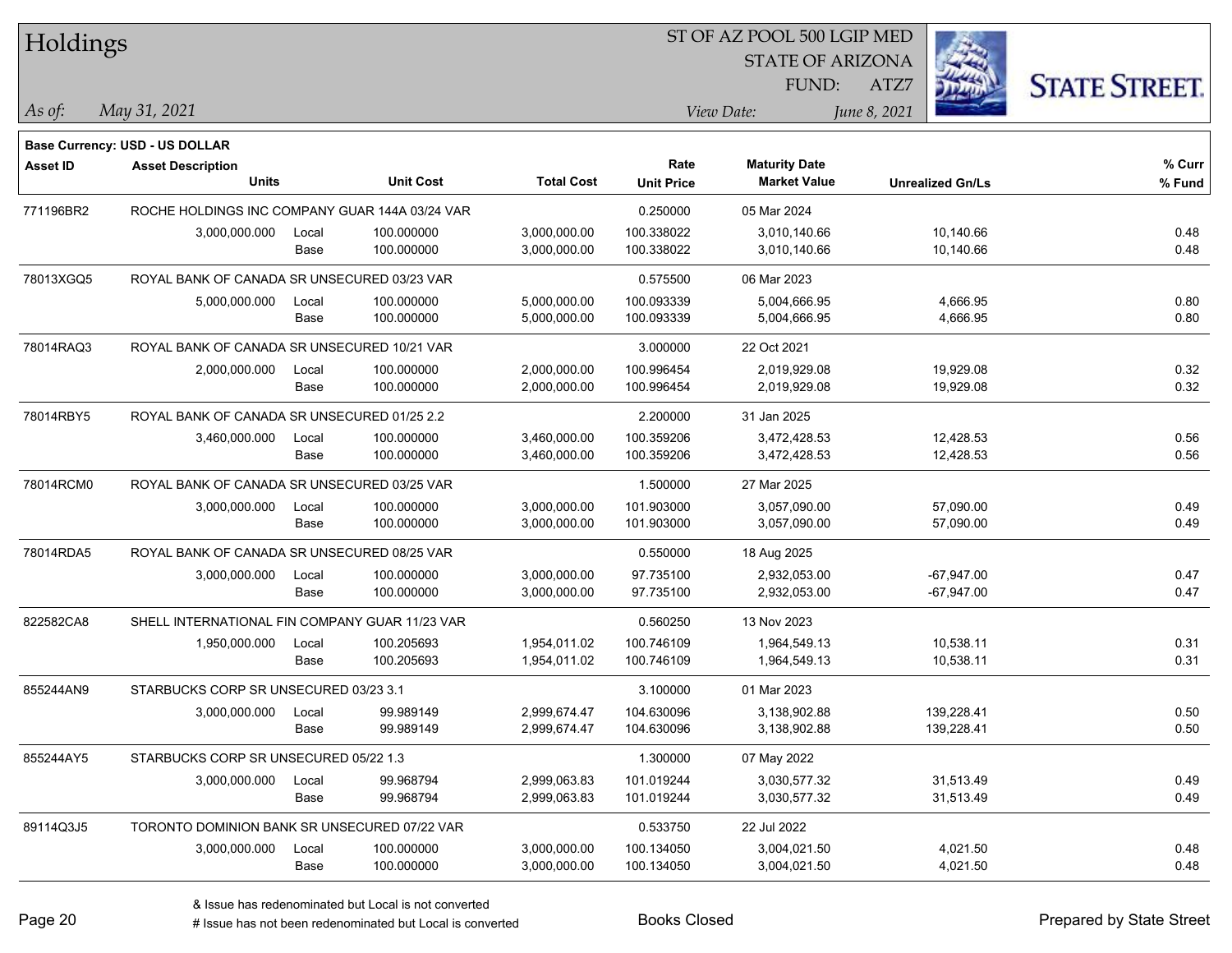| Holdings        |                                                  |       |                  |                   |                   | ST OF AZ POOL 500 LGIP MED |                         |              |                      |
|-----------------|--------------------------------------------------|-------|------------------|-------------------|-------------------|----------------------------|-------------------------|--------------|----------------------|
|                 |                                                  |       |                  |                   |                   | <b>STATE OF ARIZONA</b>    |                         |              |                      |
|                 |                                                  |       |                  |                   |                   | FUND:                      | ATZ7                    |              | <b>STATE STREET.</b> |
| As of:          | May 31, 2021                                     |       |                  |                   |                   | View Date:                 | June 8, 2021            |              |                      |
|                 | <b>Base Currency: USD - US DOLLAR</b>            |       |                  |                   |                   |                            |                         |              |                      |
| <b>Asset ID</b> | <b>Asset Description</b>                         |       |                  |                   | Rate              | <b>Maturity Date</b>       |                         |              | % Curr               |
|                 | <b>Units</b>                                     |       | <b>Unit Cost</b> | <b>Total Cost</b> | <b>Unit Price</b> | <b>Market Value</b>        | <b>Unrealized Gn/Ls</b> |              | % Fund               |
| 89114Q5A2       | TORONTO DOMINION BANK SR UNSECURED 08/24 VAR     |       |                  |                   | 2.450000          | 14 Aug 2024                |                         |              |                      |
|                 | 3,000,000.000                                    | Local | 100.000000       | 3,000,000.00      | 102.330781        | 3,069,923.43               |                         | 69,923.43    | 0.49                 |
|                 |                                                  | Base  | 100.000000       | 3,000,000.00      | 102.330781        | 3,069,923.43               |                         | 69,923.43    | 0.49                 |
| 89114QCR7       | TORONTO DOMINION BANK SR UNSECURED 03/24 VAR     |       |                  |                   | 0.365000          | 04 Mar 2024                |                         |              |                      |
|                 | 3,000,000.000                                    | Local | 100.000000       | 3,000,000.00      | 100.301470        | 3,009,044.10               |                         | 9,044.10     | 0.48                 |
|                 |                                                  | Base  | 100.000000       | 3,000,000.00      | 100.301470        | 3,009,044.10               |                         | 9,044.10     | 0.48                 |
| 89114RXN1       | TORONTO DOMINION BANK SR UNSECURED 05/24 0.5     |       |                  |                   | 0.500000          | 20 May 2024                |                         |              |                      |
|                 | 3,000,000.000                                    | Local | 100.000000       | 3,000,000.00      | 98.425487         | 2,952,764.61               |                         | -47,235.39   | 0.47                 |
|                 |                                                  | Base  | 100.000000       | 3,000,000.00      | 98.425487         | 2,952,764.61               |                         | $-47,235.39$ | 0.47                 |
| 89114TG71       | TORONTO DOMINION BANK SR UNSECURED 04/26 1.3     |       |                  |                   | 1.300000          | 30 Apr 2026                |                         |              |                      |
|                 | 3,000,000.000                                    | Local | 100.000000       | 3,000,000.00      | 99.988979         | 2,999,669.37               |                         | $-330.63$    | 0.48                 |
|                 |                                                  | Base  | 100.000000       | 3,000,000.00      | 99.988979         | 2,999,669.37               |                         | $-330.63$    | 0.48                 |
| 89233MAB9       | TOYOTA AUTO RECEIVABLES OWNER TAOT 2019 D A2     |       |                  |                   | 1.920000          | 15 Jul 2022                |                         |              |                      |
|                 | 458,603.500                                      | Local | 99.995685        | 458,583.71        | 100.168710        | 459,377.21                 |                         | 793.50       | 0.07                 |
| Original Face:  | 3,000,000.000                                    | Base  | 99.995685        | 458,583.71        | 100.168710        | 459,377.21                 |                         | 793.50       | 0.07                 |
| 89236TFX8       | TOYOTA MOTOR CREDIT CORP SR UNSECURED 04/22 2.65 |       |                  |                   | 2.650000          | 12 Apr 2022                |                         |              |                      |
|                 | 2,000,000.000                                    | Local | 99.981893        | 1,999,637.86      | 102.120175        | 2,042,403.50               |                         | 42,765.64    | 0.33                 |
|                 |                                                  | Base  | 99.981893        | 1,999,637.86      | 102.120175        | 2,042,403.50               |                         | 42,765.64    | 0.33                 |
| 89236TGS8       | TOYOTA MOTOR CREDIT CORP SR UNSECURED 08/21 VAR  |       |                  |                   | 0.285250          | 13 Aug 2021                |                         |              |                      |
|                 | 1,000,000.000                                    | Local | 100.000000       | 1,000,000.00      | 100.018923        | 1,000,189.23               |                         | 189.23       | 0.16                 |
|                 |                                                  | Base  | 100.000000       | 1,000,000.00      | 100.018923        | 1,000,189.23               |                         | 189.23       | 0.16                 |
| 89236TGT6       | TOYOTA MOTOR CREDIT CORP SR UNSECURED 02/25 1.8  |       |                  |                   | 1.800000          | 13 Feb 2025                |                         |              |                      |
|                 | 5,000,000.000                                    | Local | 99.950383        | 4,997,519.13      | 103.907124        | 5,195,356.20               | 197,837.07              |              | 0.83                 |
|                 |                                                  | Base  | 99.950383        | 4,997,519.13      | 103.907124        | 5,195,356.20               | 197,837.07              |              | 0.83                 |
| 89236THS7       | TOYOTA MOTOR CREDIT CORP SR UNSECURED 06/22 VAR  |       |                  |                   | 0.310000          | 13 Jun 2022                |                         |              |                      |
|                 | 3,000,000.000                                    | Local | 100.000000       | 3,000,000.00      | 100.165861        | 3,004,975.83               |                         | 4,975.83     | 0.48                 |
|                 |                                                  | Base  | 100.000000       | 3,000,000.00      | 100.165861        | 3,004,975.83               |                         | 4,975.83     | 0.48                 |
| 89236TJD8       | TOYOTA MOTOR CREDIT CORP SR UNSECURED 04/23 0.4  |       |                  |                   | 0.400000          | 06 Apr 2023                |                         |              |                      |
|                 | 5,000,000.000                                    | Local | 99.924905        | 4,996,245.25      | 100.245553        | 5,012,277.65               |                         | 16,032.40    | 0.80                 |
|                 |                                                  | Base  | 99.924905        | 4,996,245.25      | 100.245553        | 5,012,277.65               |                         | 16,032.40    | 0.80                 |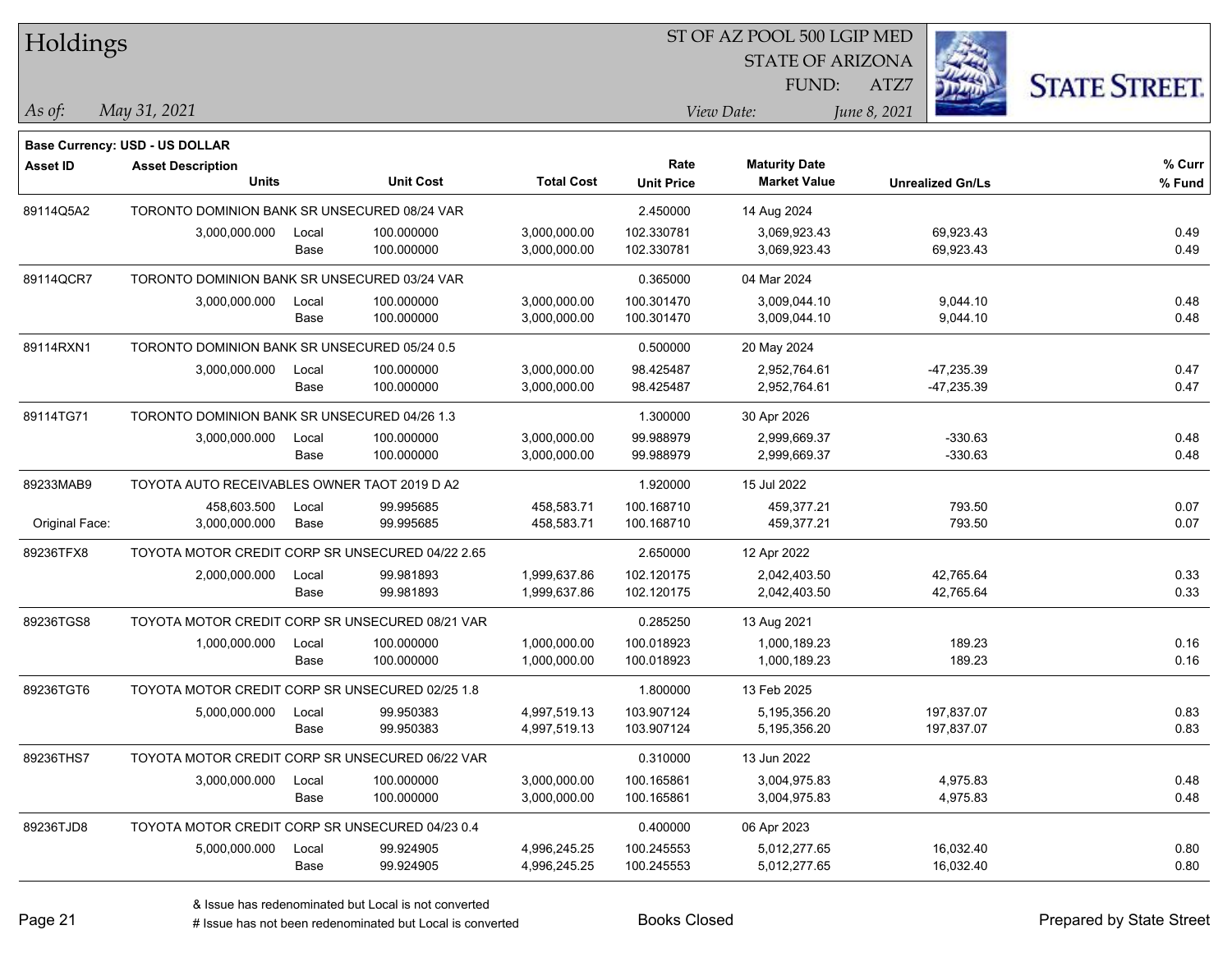| Holdings       |                                                 |       |                  |                   |                   | ST OF AZ POOL 500 LGIP MED                  |                         |                      |
|----------------|-------------------------------------------------|-------|------------------|-------------------|-------------------|---------------------------------------------|-------------------------|----------------------|
|                |                                                 |       |                  |                   |                   | <b>STATE OF ARIZONA</b>                     |                         |                      |
|                |                                                 |       |                  |                   |                   | FUND:                                       | ATZ7                    | <b>STATE STREET.</b> |
| As of:         | May 31, 2021                                    |       |                  |                   |                   | View Date:                                  | June 8, 2021            |                      |
|                |                                                 |       |                  |                   |                   |                                             |                         |                      |
|                | Base Currency: USD - US DOLLAR                  |       |                  |                   |                   |                                             |                         |                      |
| Asset ID       | <b>Asset Description</b><br><b>Units</b>        |       | <b>Unit Cost</b> | <b>Total Cost</b> | Rate              | <b>Maturity Date</b><br><b>Market Value</b> |                         | % Curr               |
|                |                                                 |       |                  |                   | <b>Unit Price</b> |                                             | <b>Unrealized Gn/Ls</b> | % Fund               |
| 89788JAA7      | TRUIST BANK SR UNSECURED 03/25 1.5              |       |                  |                   | 1.500000          | 10 Mar 2025                                 |                         |                      |
|                | 3,000,000.000                                   | Local | 99.845414        | 2,995,362.42      | 102.530725        | 3,075,921.75                                | 80,559.33               | 0.49                 |
|                |                                                 | Base  | 99.845414        | 2,995,362.42      | 102.530725        | 3,075,921.75                                | 80,559.33               | 0.49                 |
| 90327QD48      | USAA CAPITAL CORP SR UNSECURED 144A 05/23 1.5   |       |                  |                   | 1.500000          | 01 May 2023                                 |                         |                      |
|                | 1,000,000.000                                   | Local | 99.921560        | 999,215.60        | 102.148625        | 1,021,486.25                                | 22,270.65               | 0.16                 |
|                |                                                 | Base  | 99.921560        | 999,215.60        | 102.148625        | 1,021,486.25                                | 22,270.65               | 0.16                 |
| 90331HNL3      | US BANK NA CINCINNATI SR UNSECURED 01/23 2.85   |       |                  |                   | 2.850000          | 23 Jan 2023                                 |                         |                      |
|                | 2,000,000.000                                   | Local | 100.151465       | 2,003,029.29      | 104.206547        | 2,084,130.94                                | 81,101.65               | 0.33                 |
|                |                                                 | Base  | 100.151465       | 2,003,029.29      | 104.206547        | 2,084,130.94                                | 81,101.65               | 0.33                 |
| 90331HPG2      | US BANK NA CINCINNATI SR UNSECURED 12/22 VAR    |       |                  |                   | 0.585380          | 09 Dec 2022                                 |                         |                      |
|                | 5,000,000.000                                   | Local | 100.000000       | 5,000,000.00      | 100.521239        | 5,026,061.95                                | 26,061.95               | 0.81                 |
|                |                                                 | Base  | 100.000000       | 5,000,000.00      | 100.521239        | 5,026,061.95                                | 26,061.95               | 0.81                 |
| 91159HHX1      | US BANCORP SR UNSECURED 07/24 2.4               |       |                  |                   | 2.400000          | 30 Jul 2024                                 |                         |                      |
|                | 5,000,000.000                                   | Local | 99.938080        | 4,996,903.99      | 105.714371        | 5,285,718.55                                | 288,814.56              | 0.85                 |
|                |                                                 | Base  | 99.938080        | 4,996,903.99      | 105.714371        | 5,285,718.55                                | 288,814.56              | 0.85                 |
| 91159HHZ6      | US BANCORP SR UNSECURED 05/25 1.45              |       |                  |                   | 1.450000          | 12 May 2025                                 |                         |                      |
|                | 3,000,000.000                                   | Local | 99.909652        | 2,997,289.56      | 102.540199        | 3,076,205.97                                | 78,916.41               | 0.49                 |
|                |                                                 | Base  | 99.909652        | 2,997,289.56      | 102.540199        | 3,076,205.97                                | 78,916.41               | 0.49                 |
| 91282CBQ3      | US TREASURY N/B 02/26 0.5                       |       |                  |                   | 0.500000          | 28 Feb 2026                                 |                         |                      |
|                | 2,000,000.000                                   | Local | 99.499681        | 1,989,993.61      | 98.851562         | 1,977,031.24                                | $-12,962.37$            | 0.32                 |
|                |                                                 | Base  | 99.499681        | 1,989,993.61      | 98.851562         | 1,977,031.24                                | $-12,962.37$            | 0.32                 |
| 91324PDH2      | UNITEDHEALTH GROUP INC SR UNSECURED 06/21 3.15  |       |                  |                   | 3.150000          | 15 Jun 2021                                 |                         |                      |
|                | 2,000,000.000                                   | Local | 99.999308        | 1,999,986.15      | 100.106474        | 2,002,129.48                                | 2,143.33                | 0.32                 |
|                |                                                 | Base  | 99.999308        | 1,999,986.15      | 100.106474        | 2,002,129.48                                | 2,143.33                | 0.32                 |
| 91324PDR0      | UNITEDHEALTH GROUP INC SR UNSECURED 08/24 2.375 |       |                  |                   | 2.375000          | 15 Aug 2024                                 |                         |                      |
|                | 3,000,000.000                                   | Local | 99.984158        | 2,999,524.75      | 105.807759        | 3,174,232.77                                | 174,708.02              | 0.51                 |
|                |                                                 | Base  | 99.984158        | 2,999,524.75      | 105.807759        | 3,174,232.77                                | 174,708.02              | 0.51                 |
| 92290BAA9      | VERIZON OWNER TRUST VZOT 2020 B A               |       |                  |                   | 0.470000          | 20 Feb 2025                                 |                         |                      |
|                | 3,250,000.000                                   | Local | 99.982722        | 3,249,438.47      | 100.397250        | 3,262,910.63                                | 13,472.16               | 0.52                 |
| Original Face: | 3,250,000.000                                   | Base  | 99.982722        | 3,249,438.47      | 100.397250        | 3,262,910.63                                | 13,472.16               | 0.52                 |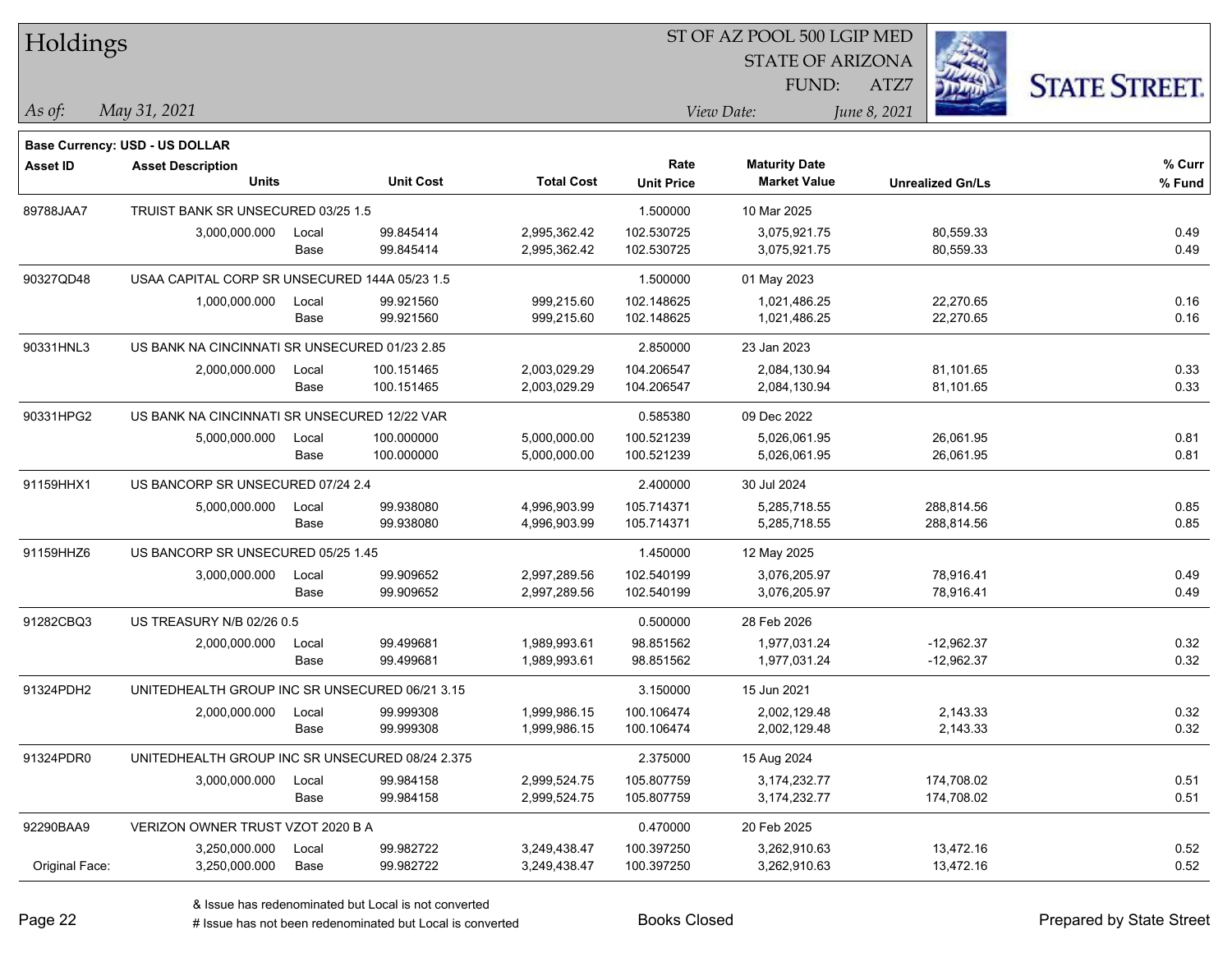| Holdings        |                                                        |               |                          |                              |                           | 51 OF AZ POOL 500 LGIP MED                  |                         |                     |  |  |
|-----------------|--------------------------------------------------------|---------------|--------------------------|------------------------------|---------------------------|---------------------------------------------|-------------------------|---------------------|--|--|
|                 |                                                        |               |                          |                              |                           | <b>STATE OF ARIZONA</b>                     |                         |                     |  |  |
|                 |                                                        |               |                          |                              |                           | FUND:                                       | ATZ7                    | <b>STATE STREET</b> |  |  |
| As of:          | May 31, 2021                                           |               |                          |                              |                           | View Date:                                  | June 8, 2021            |                     |  |  |
|                 |                                                        |               |                          |                              |                           |                                             |                         |                     |  |  |
|                 | <b>Base Currency: USD - US DOLLAR</b>                  |               |                          |                              |                           |                                             |                         |                     |  |  |
| <b>Asset ID</b> | <b>Asset Description</b><br><b>Units</b>               |               | <b>Unit Cost</b>         | <b>Total Cost</b>            | Rate<br><b>Unit Price</b> | <b>Maturity Date</b><br><b>Market Value</b> | <b>Unrealized Gn/Ls</b> | % Curr<br>% Fund    |  |  |
|                 |                                                        |               |                          |                              |                           |                                             |                         |                     |  |  |
| 92343VGE8       | VERIZON COMMUNICATIONS SR UNSECURED 03/26 VAR          |               |                          |                              | 0.800000                  | 20 Mar 2026                                 |                         |                     |  |  |
|                 | 3,000,000.000                                          | Local<br>Base | 100.000000<br>100.000000 | 3,000,000.00<br>3,000,000.00 | 101.881979<br>101.881979  | 3,056,459.37<br>3,056,459.37                | 56,459.37<br>56,459.37  | 0.49<br>0.49        |  |  |
|                 |                                                        |               |                          |                              |                           |                                             |                         |                     |  |  |
| 92343VGF5       | VERIZON COMMUNICATIONS SR UNSECURED 03/24 0.75         |               |                          |                              | 0.750000                  | 22 Mar 2024                                 |                         |                     |  |  |
|                 | 2,000,000.000                                          | Local         | 99.994389                | 1,999,887.77                 | 100.779000                | 2,015,580.00                                | 15,692.23               | 0.32                |  |  |
|                 |                                                        | Base          | 99.994389                | 1,999,887.77                 | 100.779000                | 2,015,580.00                                | 15,692.23               | 0.32                |  |  |
| 92343VGG3       | VERIZON COMMUNICATIONS SR UNSECURED 03/26 1.45         |               |                          |                              | 1.450000                  | 20 Mar 2026                                 |                         |                     |  |  |
|                 | 2,000,000.000                                          | Local         | 99.810788                | 1,996,215.76                 | 101.011873                | 2,020,237.46                                | 24,021.70               | 0.32                |  |  |
|                 |                                                        | Base          | 99.810788                | 1,996,215.76                 | 101.011873                | 2,020,237.46                                | 24,021.70               | 0.32                |  |  |
| 92347YAA2       | VERIZON OWNER TRUST VZOT 2019 A A1A                    |               |                          | 2.930000                     | 20 Sep 2023               |                                             |                         |                     |  |  |
|                 | 1,534,521.480                                          | Local         | 99.989818                | 1,534,365.24                 | 101.307310                | 1,554,582.43                                | 20,217.19               | 0.25                |  |  |
| Original Face:  | 2,000,000.000                                          | Base          | 99.989818                | 1,534,365.24                 | 101.307310                | 1,554,582.43                                | 20,217.19               | 0.25                |  |  |
| 92348TAA2       | VERIZON OWNER TRUST VZOT 2020 A A1A                    |               |                          |                              | 1.850000                  | 22 Jul 2024                                 |                         |                     |  |  |
|                 | 2,000,000.000                                          | Local         | 99.991790                | 1,999,835.80                 | 101.897850                | 2,037,957.00                                | 38,121.20               | 0.33                |  |  |
| Original Face:  | 2,000,000.000                                          | Base          | 99.991790                | 1,999,835.80                 | 101.897850                | 2,037,957.00                                | 38,121.20               | 0.33                |  |  |
| 92348XAA3       | VERIZON OWNER TRUST VZOT 2018 A A1A                    |               |                          |                              | 3.230000                  | 20 Apr 2023                                 |                         |                     |  |  |
|                 | 357,340.980                                            | Local         | 99.999348                | 357,338.65                   | 100.964780                | 360,788.53                                  | 3,449.88                | 0.06                |  |  |
| Original Face:  | 1,000,000.000                                          | Base          | 99.999348                | 357,338.65                   | 100.964780                | 360,788.53                                  | 3,449.88                | 0.06                |  |  |
| 928668BJ0       | VOLKSWAGEN GROUP AMERICA COMPANY GUAR 144A 11/23 0.875 |               |                          |                              | 0.875000                  | 22 Nov 2023                                 |                         |                     |  |  |
|                 | 3,000,000.000                                          | Local         | 99.875938                | 2,996,278.13                 | 100.497221                | 3,014,916.63                                | 18,638.50               | 0.48                |  |  |
|                 |                                                        | Base          | 99.875938                | 2,996,278.13                 | 100.497221                | 3,014,916.63                                | 18,638.50               | 0.48                |  |  |
| 931142EL3       | WALMART INC SR UNSECURED 07/24 2.85                    |               |                          |                              | 2.850000                  | 08 Jul 2024                                 |                         |                     |  |  |
|                 | 2,000,000.000                                          | Local         | 99.927364                | 1,998,547.28                 | 107.257458                | 2,145,149.16                                | 146,601.88              | 0.34                |  |  |
|                 |                                                        | Base          | 99.927364                | 1,998,547.28                 | 107.257458                | 2,145,149.16                                | 146,601.88              | 0.34                |  |  |
| 949746SA0       | WELLS FARGO + COMPANY SR UNSECURED 07/21 2.1           |               |                          |                              | 2.100000                  | 26 Jul 2021                                 |                         |                     |  |  |
|                 | 1,000,000.000                                          | Local         | 99.925394                | 999,253.94                   | 100.288021                | 1,002,880.21                                | 3,626.27                | 0.16                |  |  |
|                 |                                                        | Base          | 99.925394                | 999,253.94                   | 100.288021                | 1,002,880.21                                | 3,626.27                | 0.16                |  |  |
| 95001DA75       | WELLS FARGO + COMPANY SR UNSECURED 06/22 1             |               |                          |                              | 1.000000                  | 17 Jun 2022                                 |                         |                     |  |  |
|                 | 3,000,000.000                                          | Local         | 100.000000               | 3,000,000.00                 | 99.929363                 | 2,997,880.89                                | $-2,119.11$             | 0.48                |  |  |
|                 |                                                        | Base          | 100.000000               | 3,000,000.00                 | 99.929363                 | 2,997,880.89                                | $-2,119.11$             | 0.48                |  |  |

 $\overline{\text{SP } \overline{\text{SP } \text{CSP } \text{CSP } \text{CSP } \text{CSP } \text{CSP } \text{CSP } \text{CSP } \text{CSP } \text{CSP } \text{CSP } \text{CSP } \text{CSP } \text{CSP } \text{CSP } \text{CSP } \text{CSP } \text{CSP } \text{CSP } \text{CSP } \text{CSP } \text{CSP } \text{CSP } \text{CSP } \text{CSP } \text{CSP } \text{CSP } \text{CSP } \text{CSP } \text{CSP } \text{CSP } \text{CSP } \text{CSP } \text{CSP } \text{CSP }$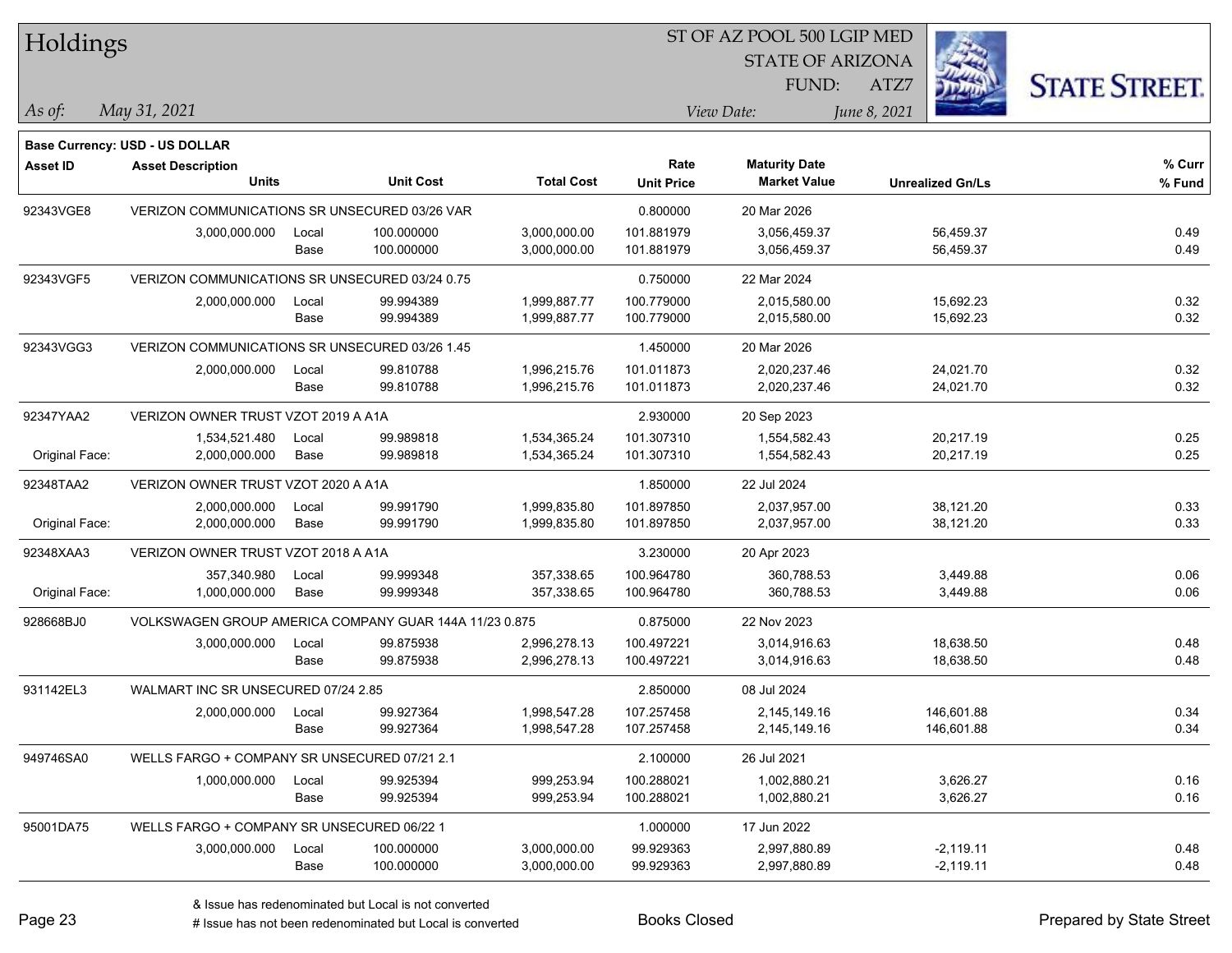| Holdings                  |                                             |       |                  |                   |                   | ST OF AZ POOL 500 LGIP MED |              |                         |                      |
|---------------------------|---------------------------------------------|-------|------------------|-------------------|-------------------|----------------------------|--------------|-------------------------|----------------------|
|                           |                                             |       |                  |                   |                   | <b>STATE OF ARIZONA</b>    |              |                         |                      |
|                           |                                             |       |                  |                   |                   | FUND:                      | ATZ7         |                         | <b>STATE STREET.</b> |
| $As$ of:                  | May 31, 2021                                |       |                  |                   |                   | View Date:                 | June 8, 2021 |                         |                      |
|                           | <b>Base Currency: USD - US DOLLAR</b>       |       |                  |                   |                   |                            |              |                         |                      |
| Asset ID                  | <b>Asset Description</b>                    |       |                  |                   | Rate              | <b>Maturity Date</b>       |              |                         | % Curr               |
|                           | <b>Units</b>                                |       | <b>Unit Cost</b> | <b>Total Cost</b> | <b>Unit Price</b> | <b>Market Value</b>        |              | <b>Unrealized Gn/Ls</b> | % Fund               |
| 961214DQ3                 | WESTPAC BANKING CORP SR UNSECURED 06/22 2.5 |       |                  |                   | 2.500000          | 28 Jun 2022                |              |                         |                      |
|                           | 2,000,000.000                               | Local | 99.965008        | 1,999,300.15      | 102.498447        | 2,049,968.94               |              | 50,668.79               | 0.33                 |
|                           |                                             | Base  | 99.965008        | 1,999,300.15      | 102.498447        | 2,049,968.94               |              | 50,668.79               | 0.33                 |
| <b>US DOLLAR Total</b>    |                                             |       |                  |                   |                   |                            |              |                         |                      |
|                           | 428,125,128.330                             | Local |                  | 428,618,535.23    |                   | 433,274,434.93             |              | 4,655,899.70            | 69.41                |
| Original Face:            | 190,011,032.000                             | Base  |                  | 428,618,535.23    |                   | 433,274,434.93             |              | 4,655,899.70            | 69.41                |
| <b>FIXED INCOME Total</b> |                                             |       |                  |                   |                   |                            |              |                         |                      |
|                           | 428,125,128.330                             | Base  |                  | 428,618,535.23    |                   | 433,274,434.93             |              | 4,655,899.70            | 69.41                |
| Original Face:            | 190,011,032.000                             |       |                  |                   |                   |                            |              |                         |                      |

Page 24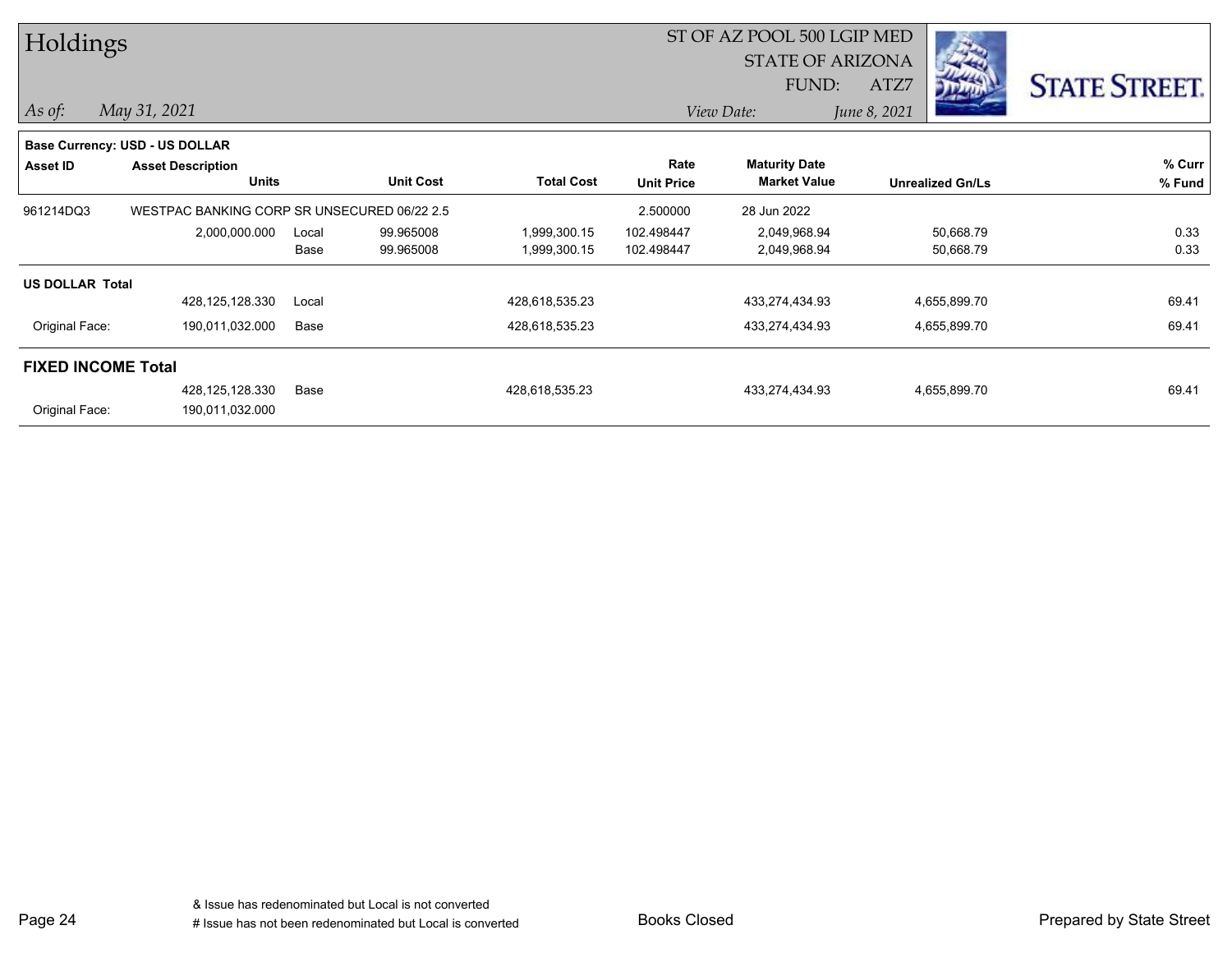| Holdings                              |                                          |      |                  |                   |                           | ST OF AZ POOL 500 LGIP MED<br><b>STATE OF ARIZONA</b><br>FUND: | ATZ7         |                         | <b>STATE STREET.</b> |
|---------------------------------------|------------------------------------------|------|------------------|-------------------|---------------------------|----------------------------------------------------------------|--------------|-------------------------|----------------------|
| $\vert$ As of:                        | May 31, 2021                             |      |                  |                   |                           | View Date:                                                     | June 8, 2021 |                         |                      |
| <b>Base Currency: USD - US DOLLAR</b> |                                          |      |                  |                   |                           |                                                                |              |                         |                      |
| Asset ID                              | <b>Asset Description</b><br><b>Units</b> |      | <b>Unit Cost</b> | <b>Total Cost</b> | Rate<br><b>Unit Price</b> | <b>Maturity Date</b><br><b>Market Value</b>                    |              | <b>Unrealized Gn/Ls</b> | % Curr<br>% Fund     |
|                                       |                                          |      |                  |                   |                           |                                                                |              |                         |                      |
| <b>FUND Total</b>                     |                                          |      |                  |                   |                           |                                                                |              |                         |                      |
|                                       | 619,155,989.410                          | Base |                  | 619,536,543.87    |                           | 624,217,041.52                                                 |              | 4,680,497.65            | 100.00               |
| Original Face:                        | 190,011,032.000                          |      |                  |                   |                           |                                                                |              |                         |                      |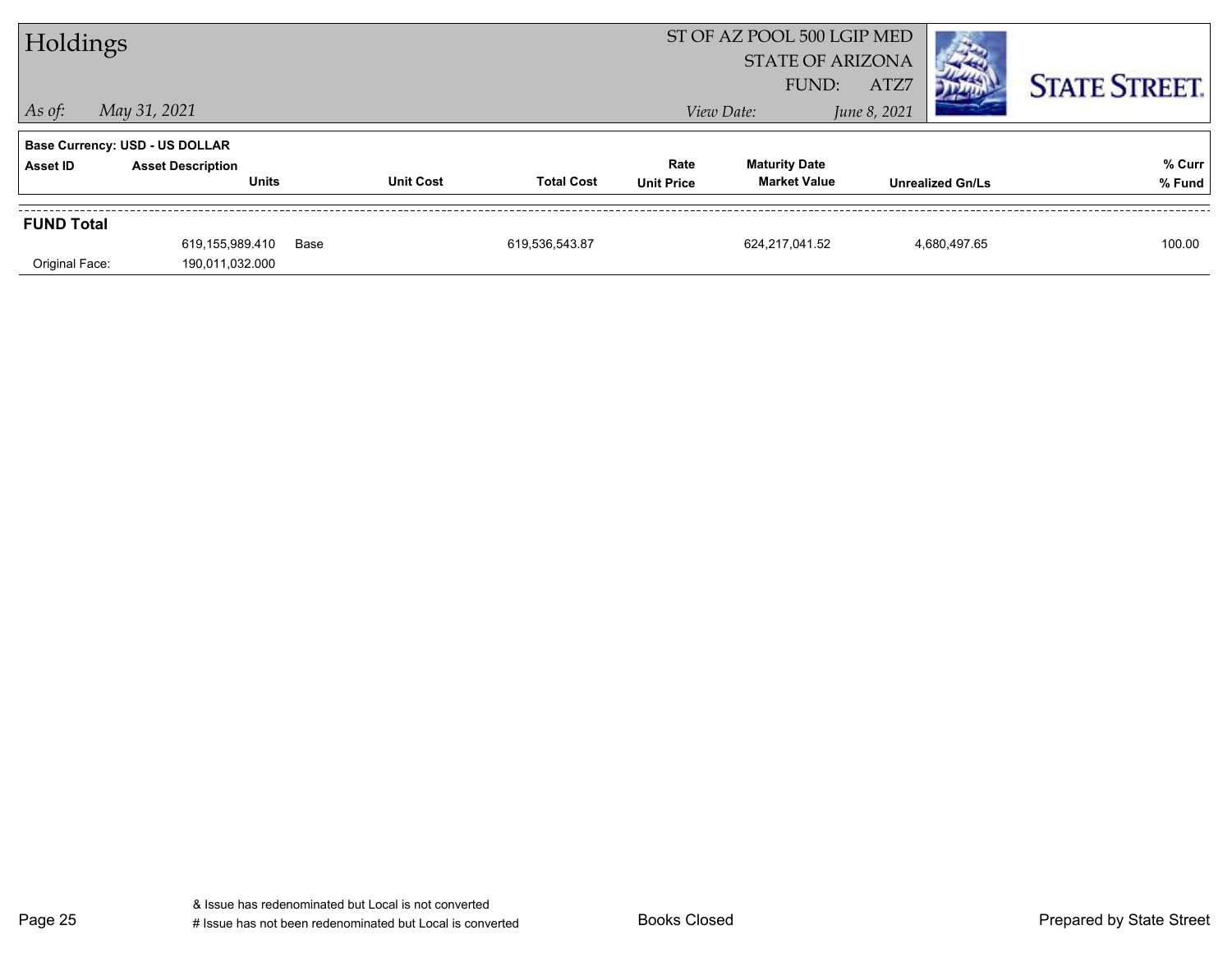# Holdings

### Currency Summary

*As of: May 31, 2021*

## ST OF AZ POOL 500 LGIP MED

 STATE OF ARIZONAFUND:

ATZ7



*View Date:June 8, 2021*

|  | Base Currency: USD - US DOLLAR |  |
|--|--------------------------------|--|
|--|--------------------------------|--|

| Dase Currency: USD - US DULLAR | <b>Units</b>    |       | <b>Total Cost</b> | <b>Market Value</b> | % Currency<br>% Fund | <b>Unreal Sec Gn/Ls</b> | <b>Unreal Curr Gn/Ls</b> | <b>Total Unreal Gn/Ls</b> |
|--------------------------------|-----------------|-------|-------------------|---------------------|----------------------|-------------------------|--------------------------|---------------------------|
|                                |                 |       |                   |                     |                      |                         |                          |                           |
| <b>US DOLLAR</b>               |                 |       |                   |                     |                      |                         | Exchange Rate:           | 1.000000                  |
| <b>CASH</b>                    |                 |       |                   |                     |                      |                         |                          |                           |
|                                | 64,861.080      | Local | 64,861.08         | 64,861.08           | 0.01                 | 0.00                    |                          | 0.00                      |
|                                |                 | Base  | 64,861.08         | 64,861.08           | 0.01                 | 0.00                    | 0.00                     | 0.00                      |
| <b>CASH EQUIVALENT</b>         |                 |       |                   |                     |                      |                         |                          |                           |
|                                | 190,966,000.000 | Local | 190,853,147.56    | 190,877,745.51      | 30.58                | 24,597.95               |                          | 24,597.95                 |
|                                |                 | Base  | 190,853,147.56    | 190,877,745.51      | 30.58                | 24,597.95               | 0.00                     | 24,597.95                 |
| <b>FIXED INCOME</b>            |                 |       |                   |                     |                      |                         |                          |                           |
|                                | 428,125,128.330 | Local | 428,618,535.23    | 433,274,434.93      | 69.41                | 4,655,899.70            |                          | 4,655,899.70              |
| Original Face:                 | 190,011,032.000 | Base  | 428,618,535.23    | 433,274,434.93      | 69.41                | 4,655,899.70            | 0.00                     | 4,655,899.70              |
| <b>US DOLLAR Total</b>         |                 |       |                   |                     |                      |                         |                          |                           |
|                                | 619,155,989.410 | Local | 619,536,543.87    | 624,217,041.52      | 100.00               | 4,680,497.65            |                          | 4,680,497.65              |
| Original Face:                 | 190,011,032.000 | Base  | 619,536,543.87    | 624,217,041.52      | 100.00               | 4,680,497.65            | 0.00                     | 4,680,497.65              |
| <b>FUND Total</b>              |                 |       |                   |                     |                      |                         |                          |                           |
|                                | 619,155,989.410 | Base  | 619.536.543.87    | 624.217.041.52      | 100.00               | 4,680,497.65            | 0.00                     | 4,680,497.65              |
| Original Face:                 | 190,011,032.000 |       |                   |                     |                      |                         |                          |                           |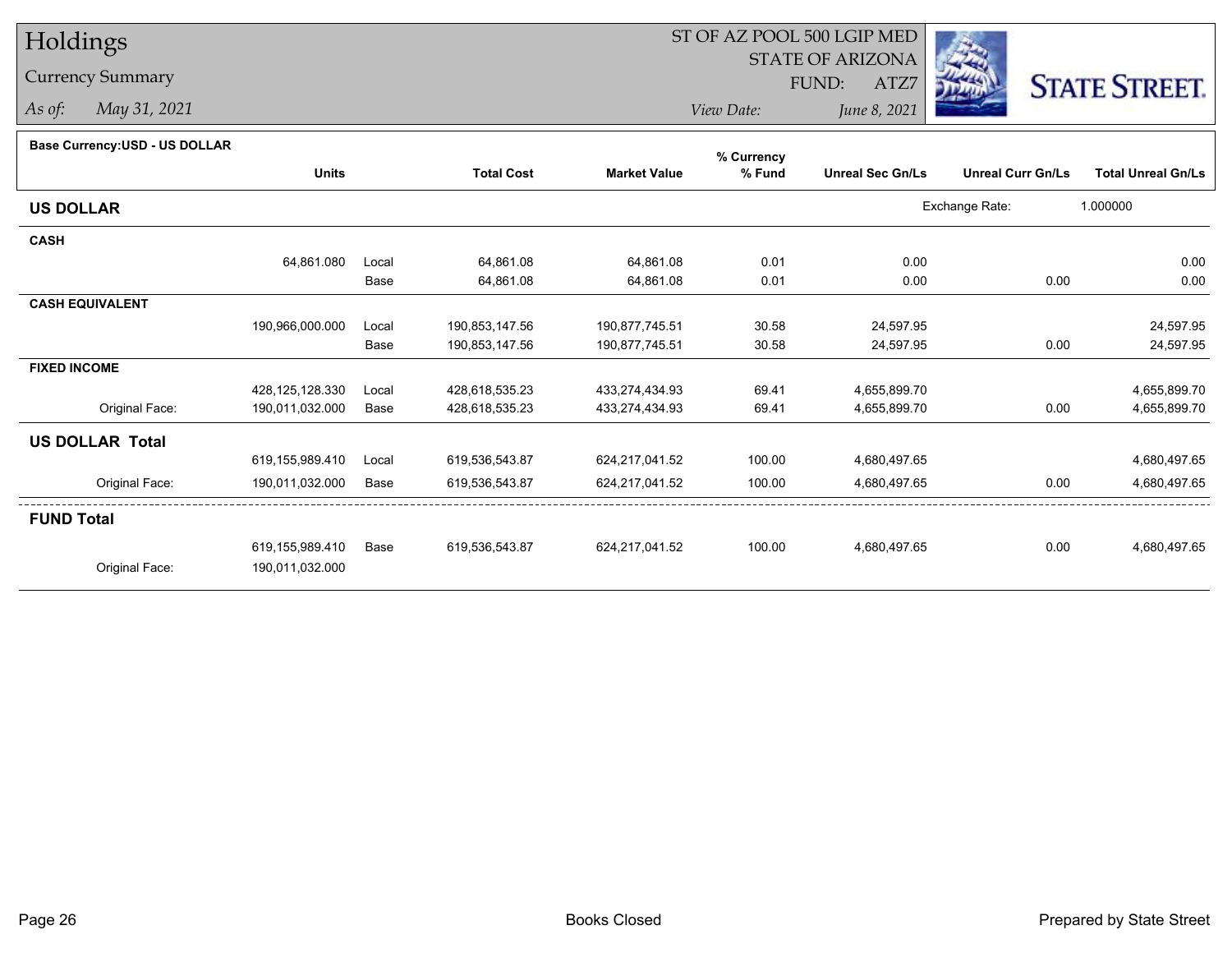| Holdings          |                                       |              |                   |                     | ST OF AZ POOL 500 LGIP MED        |                                          |                          |                           |
|-------------------|---------------------------------------|--------------|-------------------|---------------------|-----------------------------------|------------------------------------------|--------------------------|---------------------------|
|                   | <b>Asset Summary</b>                  |              |                   |                     |                                   | <b>STATE OF ARIZONA</b><br>FUND:<br>ATZ7 |                          | <b>STATE STREET.</b>      |
| As of:            | May 31, 2021                          |              |                   |                     | View Date:                        | June 8, 2021                             |                          |                           |
|                   | <b>Base Currency: USD - US DOLLAR</b> |              |                   |                     |                                   |                                          |                          |                           |
|                   |                                       | <b>Units</b> | <b>Total Cost</b> | <b>Market Value</b> | % Fund<br><b>Unreal Sec Gn/Ls</b> |                                          | <b>Unreal Curr Gn/Ls</b> | <b>Total Unreal Gn/Ls</b> |
| <b>CASH</b>       |                                       |              |                   |                     |                                   |                                          |                          |                           |
| US DOLLAR         |                                       |              |                   |                     |                                   |                                          |                          |                           |
|                   | 64,861.080                            |              | 64,861.08         | 64,861.08           | 0.01                              | 0.00                                     | 0.00                     | 0.00                      |
| <b>CASH Total</b> | 64,861.080                            |              | 64,861.08         | 64,861.08           | 0.01                              | 0.00                                     | 0.00                     | 0.00                      |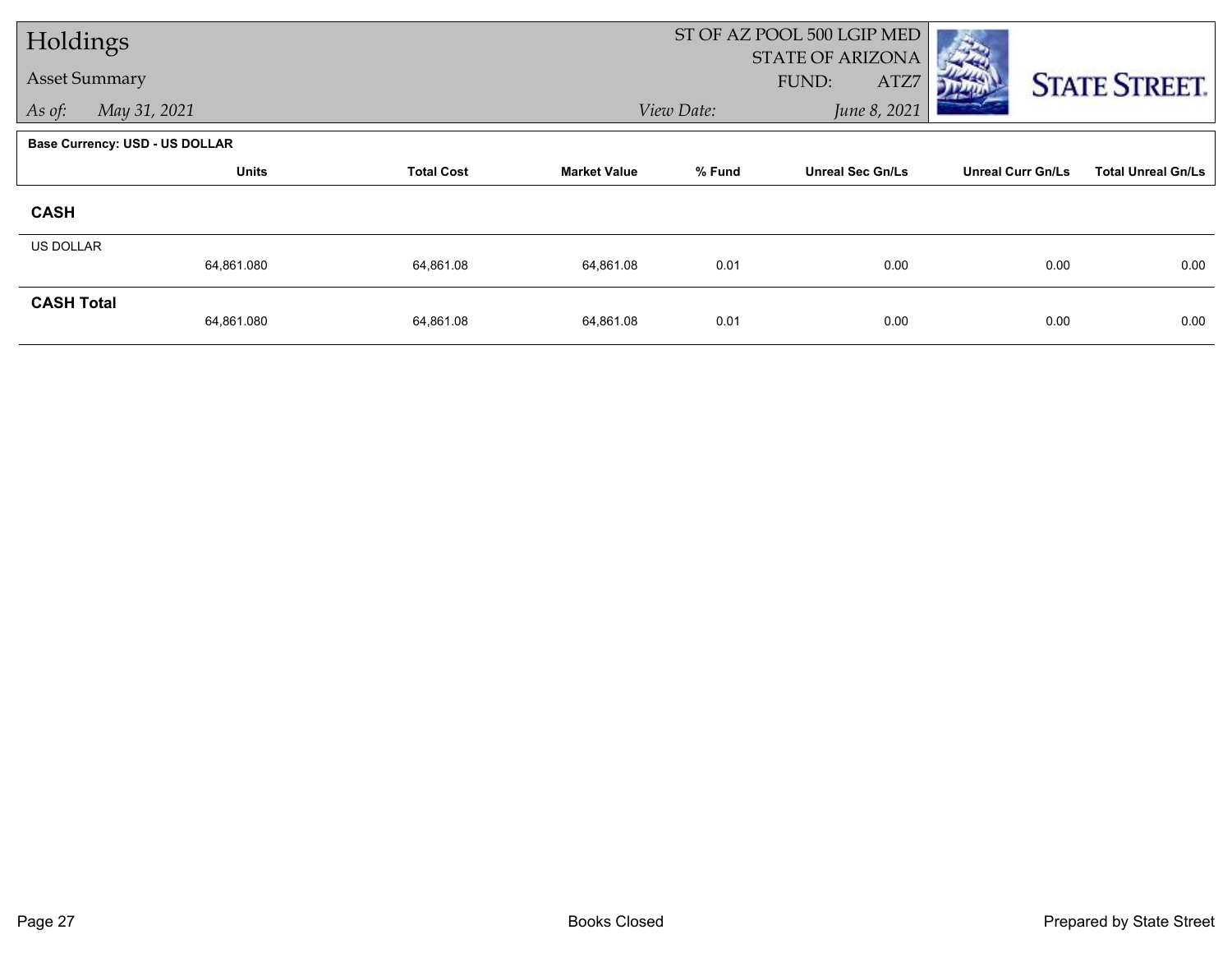| Holdings  |                                                 |                   |                     | ST OF AZ POOL 500 LGIP MED |                                          |                          |                           |  |
|-----------|-------------------------------------------------|-------------------|---------------------|----------------------------|------------------------------------------|--------------------------|---------------------------|--|
|           | <b>Asset Summary</b>                            |                   |                     |                            | <b>STATE OF ARIZONA</b><br>FUND:<br>ATZ7 |                          | <b>STATE STREET.</b>      |  |
| As of:    | May 31, 2021                                    |                   |                     | June 8, 2021<br>View Date: |                                          |                          |                           |  |
|           | <b>Base Currency: USD - US DOLLAR</b>           |                   |                     |                            |                                          |                          |                           |  |
|           | <b>Units</b>                                    | <b>Total Cost</b> | <b>Market Value</b> | % Fund                     | <b>Unreal Sec Gn/Ls</b>                  | <b>Unreal Curr Gn/Ls</b> | <b>Total Unreal Gn/Ls</b> |  |
|           | <b>CASH EQUIVALENT</b>                          |                   |                     |                            |                                          |                          |                           |  |
| US DOLLAR |                                                 |                   |                     |                            |                                          |                          |                           |  |
|           | 190,966,000.000                                 | 190,853,147.56    | 190,877,745.51      | 30.58                      | 24,597.95                                | 0.00                     | 24,597.95                 |  |
|           | <b>CASH EQUIVALENT Total</b><br>190,966,000.000 | 190,853,147.56    | 190,877,745.51      | 30.58                      | 24,597.95                                | 0.00                     | 24,597.95                 |  |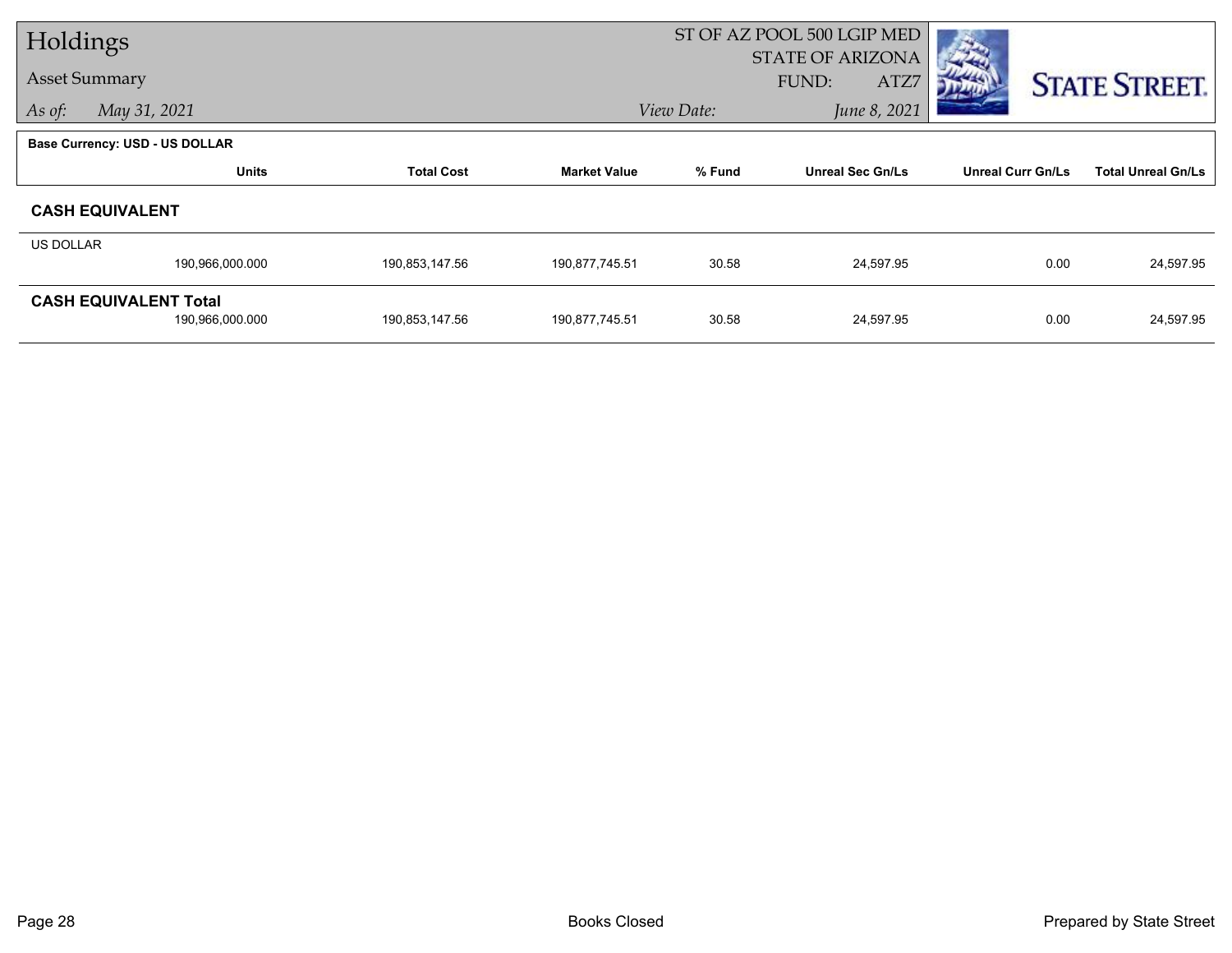| Holdings             |                                       |                   |                     |                            | ST OF AZ POOL 500 LGIP MED               |                          |                           |
|----------------------|---------------------------------------|-------------------|---------------------|----------------------------|------------------------------------------|--------------------------|---------------------------|
| <b>Asset Summary</b> |                                       |                   |                     |                            | <b>STATE OF ARIZONA</b><br>FUND:<br>ATZ7 |                          | <b>STATE STREET.</b>      |
| As of:               | May 31, 2021                          |                   |                     | June 8, 2021<br>View Date: |                                          |                          |                           |
|                      | <b>Base Currency: USD - US DOLLAR</b> |                   |                     |                            |                                          |                          |                           |
|                      | <b>Units</b>                          | <b>Total Cost</b> | <b>Market Value</b> | % Fund                     | <b>Unreal Sec Gn/Ls</b>                  | <b>Unreal Curr Gn/Ls</b> | <b>Total Unreal Gn/Ls</b> |
| <b>FIXED INCOME</b>  |                                       |                   |                     |                            |                                          |                          |                           |
| <b>US DOLLAR</b>     |                                       |                   |                     |                            |                                          |                          |                           |
|                      | 428,125,128.330                       | 428,618,535.23    | 433,274,434.93      | 69.41                      | 4,655,899.70                             | 0.00                     | 4,655,899.70              |
|                      | <b>FIXED INCOME Total</b>             |                   |                     |                            |                                          |                          |                           |
|                      | 428,125,128.330                       | 428,618,535.23    | 433,274,434.93      | 69.41                      | 4,655,899.70                             | 0.00                     | 4,655,899.70              |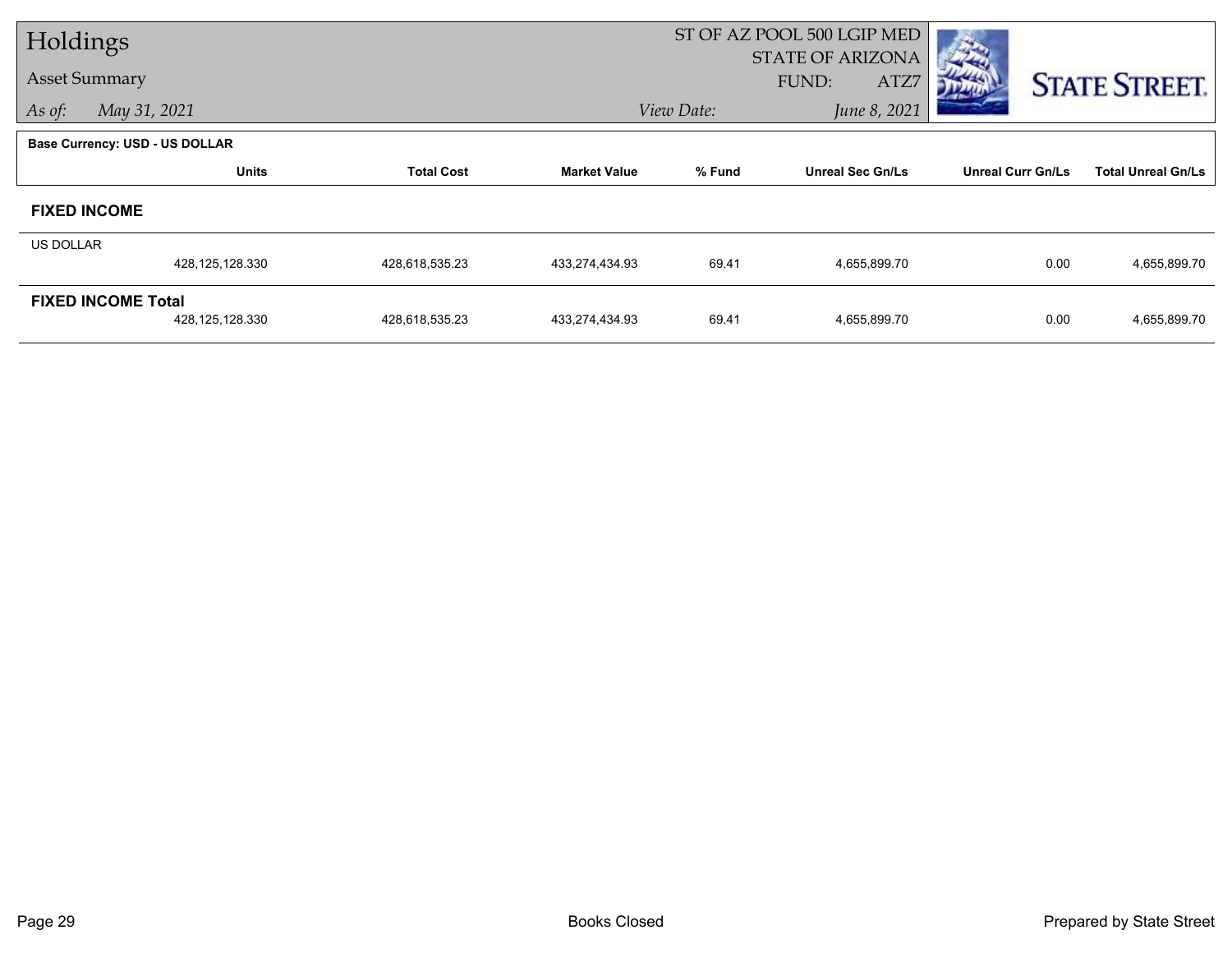| Holdings          |                                       |                   |                            |                                          | ST OF AZ POOL 500 LGIP MED | <b>The Contract of the Contract of the Contract of the Contract of the Contract of the Contract of the Contract of The Contract of The Contract of The Contract of The Contract of The Contract of The Contract of The Contract </b> |                           |  |
|-------------------|---------------------------------------|-------------------|----------------------------|------------------------------------------|----------------------------|--------------------------------------------------------------------------------------------------------------------------------------------------------------------------------------------------------------------------------------|---------------------------|--|
|                   | <b>Asset Summary</b>                  |                   |                            | <b>STATE OF ARIZONA</b><br>ATZ7<br>FUND: |                            |                                                                                                                                                                                                                                      | <b>STATE STREET.</b>      |  |
| As of:            | May 31, 2021                          |                   | June 8, 2021<br>View Date: |                                          |                            |                                                                                                                                                                                                                                      |                           |  |
|                   | <b>Base Currency: USD - US DOLLAR</b> |                   |                            |                                          |                            |                                                                                                                                                                                                                                      |                           |  |
|                   | <b>Units</b>                          | <b>Total Cost</b> | <b>Market Value</b>        | % Fund                                   | <b>Unreal Sec Gn/Ls</b>    | Unreal Curr Gn/Ls                                                                                                                                                                                                                    | <b>Total Unreal Gn/Ls</b> |  |
| <b>FUND Total</b> |                                       |                   |                            |                                          |                            |                                                                                                                                                                                                                                      |                           |  |
|                   | 619,155,989.410                       | 619,536,543.87    | 624.217.041.52             | 100.00                                   | 4.680.497.65               | 0.00                                                                                                                                                                                                                                 | 4,680,497.65              |  |